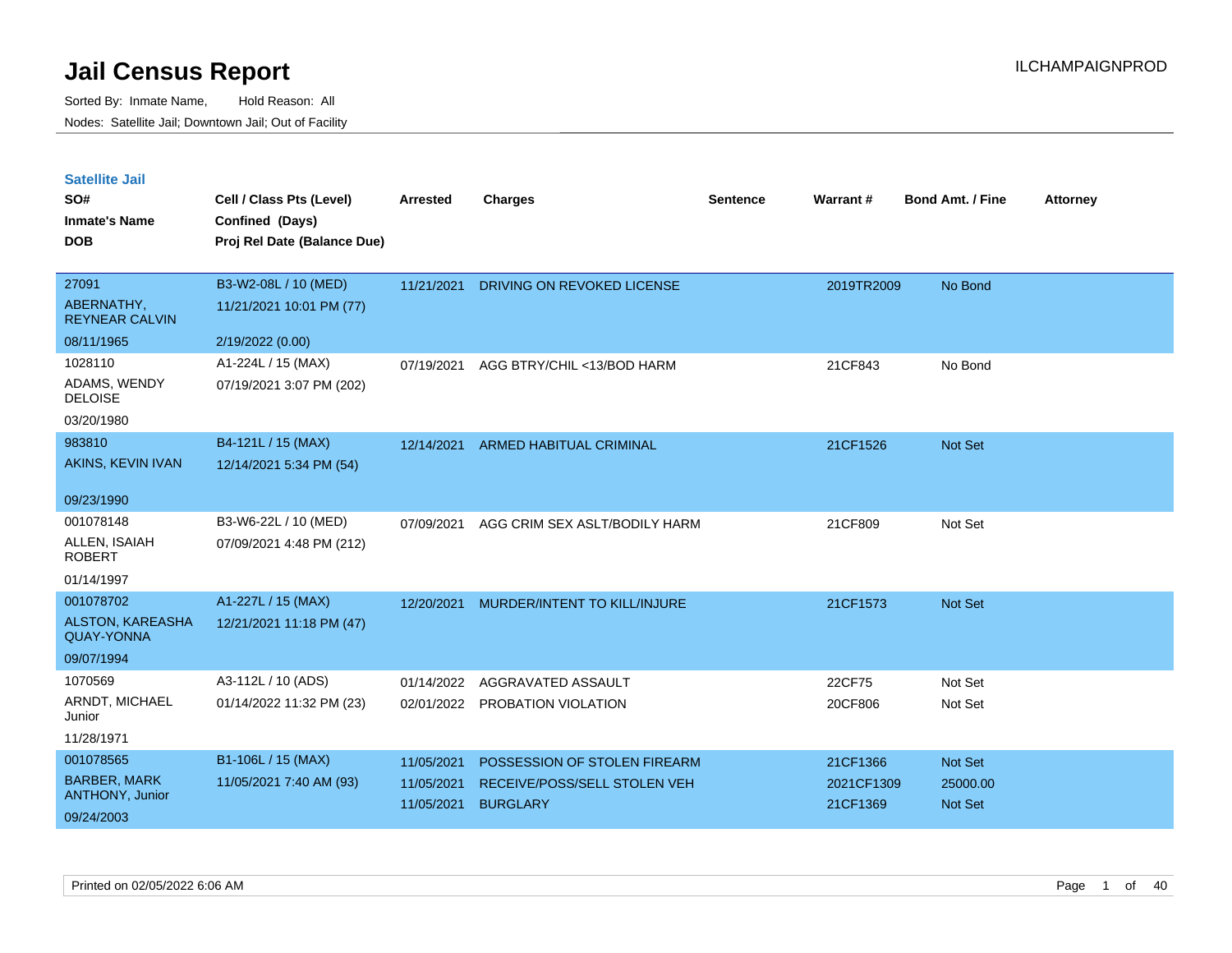| Sorted By: Inmate Name,                               | Hold Reason: All                            |            |                                           |                 |               |                         |                        |          |
|-------------------------------------------------------|---------------------------------------------|------------|-------------------------------------------|-----------------|---------------|-------------------------|------------------------|----------|
| Nodes: Satellite Jail; Downtown Jail; Out of Facility |                                             |            |                                           |                 |               |                         |                        |          |
| SO#                                                   | Cell / Class Pts (Level)                    | Arrested   | <b>Charges</b>                            | <b>Sentence</b> | Warrant#      | <b>Bond Amt. / Fine</b> | <b>Attorney</b>        |          |
| <b>Inmate's Name</b>                                  | Confined (Days)                             |            |                                           |                 |               |                         |                        |          |
| <b>DOB</b>                                            | Proj Rel Date (Balance Due)                 |            |                                           |                 |               |                         |                        |          |
|                                                       |                                             |            |                                           |                 |               |                         |                        |          |
| 518851                                                | B1-105U / 10 (MED)                          |            | 01/11/2022 FELON POSS/USE WEAPON/FIREARM  |                 | 20CF361       | 15000.00                |                        |          |
| BARKER, ALEXANDER  01/11/2022 2:37 PM (26)            |                                             |            | 01/11/2022 POSS AMT CON SUB EXCEPT(A)/(D) |                 | 2020CF863     | 15000.00                |                        |          |
| <b>MASSIE</b>                                         |                                             |            | 01/11/2022 BAD CHK/OBTAIN CON PROP/>150   |                 | 20CF192       | 15000.00                |                        |          |
|                                                       |                                             |            | 01/11/2022 BAD CHK/OBTAIN CON PROP/>150   |                 | 19CF1686      | 15000.00                |                        |          |
|                                                       |                                             |            | 01/11/2022 METH DELIVERY/15<100 GRAMS     | 20y (DOC)       | 20CF1383      | No Bond                 |                        |          |
|                                                       |                                             |            | 01/11/2022 DRIVING ON REVOKED LICENSE     |                 | 2020TR16539   | 1500.00                 |                        |          |
|                                                       |                                             |            | 01/11/2022 OBSTRUCTING IDENTIFICATION     |                 | 2020CM222     | 1500.00                 |                        |          |
| 09/24/1986                                            |                                             |            |                                           |                 |               |                         |                        |          |
| 001078815                                             | BOOKH-7                                     |            | 02/03/2022 DOMESTIC BATTERY               |                 | 2022CMAWOW    | No Bond                 |                        |          |
| <b>BARNES, KEITH</b>                                  | 02/03/2022 10:31 AM (3)                     |            |                                           |                 |               |                         |                        |          |
| JOSEPH, Junior                                        |                                             |            |                                           |                 |               |                         |                        |          |
| 11/09/1997                                            |                                             |            |                                           |                 |               |                         |                        |          |
| 1073281                                               | A2-222U / 5 (MIN)                           | 11/15/2021 | DOM BTRY/CONTACT/1-2 PRECONV              |                 | 2021CF206     | 5000.00                 |                        |          |
| <b>BASLER, MONET</b><br><b>MARISA</b>                 | 11/15/2021 11:08 PM (83)                    |            |                                           |                 |               |                         |                        |          |
| 08/17/1994                                            |                                             |            |                                           |                 |               |                         |                        |          |
| 1072477                                               | A4-104U / 15 (ADS)                          |            | 01/13/2022 FELON POSS/USE WEAPON/FIREARM  |                 | 22CF74        | Not Set                 |                        |          |
|                                                       | BEASLEY, KEVIN CORY 01/13/2022 8:47 PM (24) |            |                                           |                 |               |                         |                        |          |
|                                                       |                                             |            |                                           |                 |               |                         |                        |          |
| 06/16/2000                                            |                                             |            |                                           |                 |               |                         |                        |          |
| 47897                                                 | A3-214U / 15 (ADS)                          |            | 01/19/2022 VIOLATE ORDER PROTECTION       |                 | 22CF85        | <b>Not Set</b>          |                        |          |
| <b>BRANAMAN,</b><br><b>CLIFFORD EARL</b>              | 01/19/2022 9:21 PM (18)                     |            | 01/19/2022 DRVG REVOKED/2+/PERS INJ/DEATH |                 | <b>22CF84</b> | <b>Not Set</b>          |                        |          |
| 03/09/1975                                            |                                             |            |                                           |                 |               |                         |                        |          |
| 923208                                                | A3-111L / 10 (ADS)                          |            | 01/22/2022 CRIM TRES TO RES/PERS PRESENT  |                 | 22CF92        | Not Set                 |                        |          |
| BREADY, ANDREW                                        | 01/22/2022 7:43 PM (15)                     |            |                                           |                 |               |                         |                        |          |
| <b>NICHOLAS</b>                                       |                                             |            |                                           |                 |               |                         |                        |          |
| 06/08/1988                                            |                                             |            |                                           |                 |               |                         |                        |          |
| 51247                                                 | B1-202U / 10 (MED)                          |            | 04/15/2021 FELON POSS/USE WEAPON/FIREARM  |                 | 21CF411       | Not Set                 |                        |          |
| <b>BROWN, DANTE</b><br><b>MAURICE</b>                 | 04/15/2021 6:24 PM (297)                    |            |                                           |                 |               |                         |                        |          |
| 04/19/1979                                            |                                             |            |                                           |                 |               |                         |                        |          |
| Printed on 02/05/2022 6:06 AM                         |                                             |            |                                           |                 |               |                         | $\overline{2}$<br>Page | of<br>40 |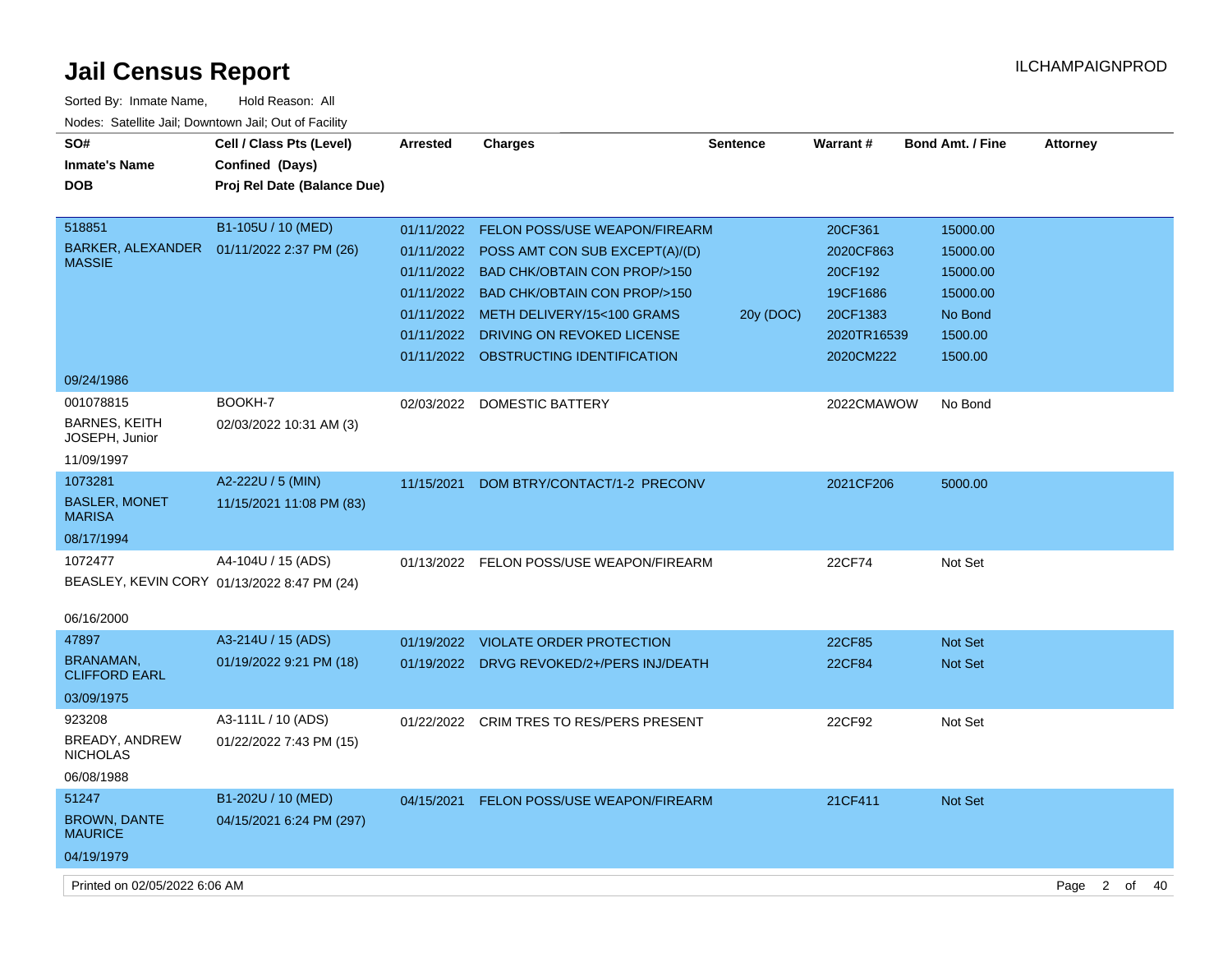| SO#<br>Inmate's Name<br><b>DOB</b>          | Cell / Class Pts (Level)<br>Confined (Days)<br>Proj Rel Date (Balance Due) | <b>Arrested</b>   | <b>Charges</b>                           | <b>Sentence</b> | Warrant#   | <b>Bond Amt. / Fine</b> | <b>Attorney</b> |
|---------------------------------------------|----------------------------------------------------------------------------|-------------------|------------------------------------------|-----------------|------------|-------------------------|-----------------|
| 990921                                      | A3-215L / 15 (ADS)                                                         | 01/20/2022        | MFG/DEL 1<15 GR COCAINE/ANLG             |                 | 19CF369    | 25000.00                |                 |
| <b>BROWN, QUINTIN</b><br><b>MARSHAUN</b>    | 01/20/2022 7:19 PM (17)                                                    |                   | 01/20/2022 ARMED HABITUAL CRIMINAL       |                 | 21CF935    | 750000.00               |                 |
| 09/26/1991                                  |                                                                            |                   |                                          |                 |            |                         |                 |
| 29957                                       | B4-222L / 15 (MAX)                                                         | 11/13/2021        | FELON POSS/USE WEAPON/FIREARM            |                 | 21CF1390   | Not Set                 |                 |
| BROWN, RODNEY<br>LOUIS                      | 11/13/2021 8:57 PM (85)                                                    | 11/13/2021        | AGG CRIM SX AB/>5 YR OLDER VIC           |                 | 2019CF0718 | 250000.00               |                 |
| 01/07/1968                                  |                                                                            |                   |                                          |                 |            |                         |                 |
| 001077945                                   | A1-224U / 10 (MED)                                                         | 11/13/2021        | AGG ASLT PEACE OFF/FIRE/ER WRK           |                 | 2021CF637  | 1000.00                 |                 |
| <b>BROWN, SIDREA</b>                        | 11/13/2021 10:49 AM (85)                                                   | 11/13/2021        | <b>BURGLARY</b>                          |                 | 2021CF543  | 50000.00                |                 |
| <b>RENEIA</b>                               |                                                                            | 11/17/2021        | <b>BURGLARY</b>                          |                 | 21CF1264   | 1000.00                 |                 |
| 07/23/1992                                  |                                                                            |                   |                                          |                 |            |                         |                 |
| 981645<br>BRUMFIELD,<br>JONATHAN EZEKEIL    | A3-117L / 15 (MAX)<br>01/27/2022 8:15 PM (10)                              | 01/27/2022 MURDER |                                          |                 | 22CF114    | 1000000.00              |                 |
| 08/03/1989                                  |                                                                            |                   |                                          |                 |            |                         |                 |
| 001078739                                   | A2-122L / 5 (ADS)                                                          |                   | 01/05/2022 CRIMINAL TRESPASS BUILDING    |                 | 2020CM392  | 1000.00                 |                 |
| BRYANT, JUDITH ANN                          | 01/05/2022 6:36 PM (32)                                                    |                   |                                          |                 |            |                         |                 |
| 10/22/1957                                  |                                                                            |                   |                                          |                 |            |                         |                 |
| 001077954                                   | B3-W7-28L / 10 (MED)                                                       | 12/21/2021        | <b>RESIDENTIAL BURGLARY</b>              |                 | 21CF1570   | Not Set                 |                 |
| CALKINS, STEVEN RAY 12/21/2021 6:35 AM (47) |                                                                            |                   |                                          |                 |            |                         |                 |
| 01/01/1992                                  |                                                                            |                   |                                          |                 |            |                         |                 |
| 39474                                       | B1-101U / 10 (ADS)                                                         | 07/06/2021        | MFG/DEL 15<100 GR HEROIN/ANLG            |                 | 21CF792    | <b>Not Set</b>          |                 |
| CAMPBELL, AARON<br><b>JACOB</b>             | 07/06/2021 11:56 PM (215)                                                  |                   |                                          |                 |            |                         |                 |
| 07/18/1974                                  |                                                                            |                   |                                          |                 |            |                         |                 |
| 996275                                      | A4-106U / 15 (ADS)                                                         |                   | 01/29/2022 AGG UUW/PERSON/LOADED FIREARM | 1y (DOC)        | 21CF1398   | No Bond                 |                 |
| CAMPBELL, JOHNNIE<br>LEE, Third             | 01/29/2022 9:42 AM (8)                                                     |                   |                                          |                 |            |                         |                 |
| 04/02/1992                                  |                                                                            |                   |                                          |                 |            |                         |                 |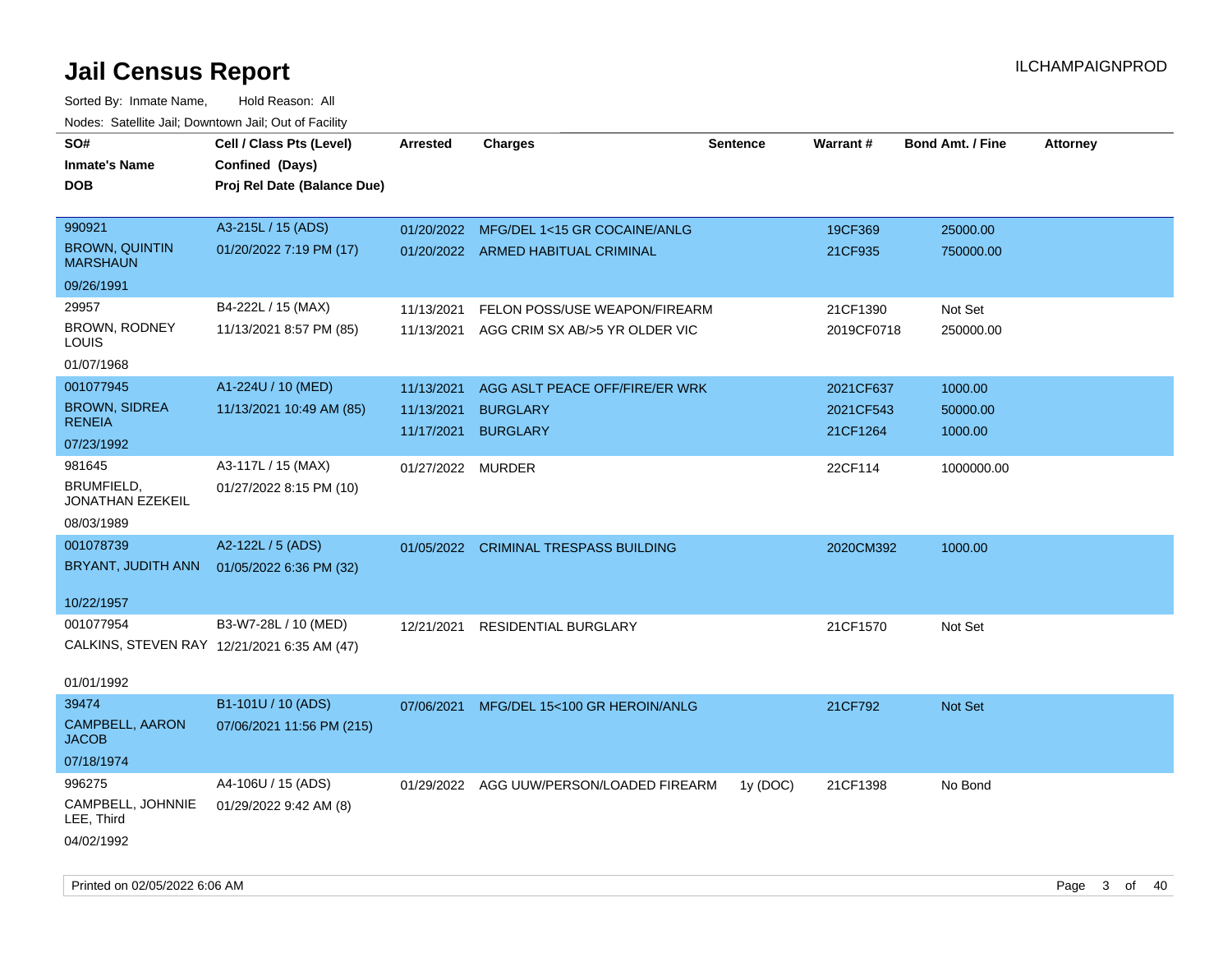Sorted By: Inmate Name, Hold Reason: All

| Nodes: Satellite Jail; Downtown Jail; Out of Facility |                                              |                 |                                               |                 |               |                         |                 |
|-------------------------------------------------------|----------------------------------------------|-----------------|-----------------------------------------------|-----------------|---------------|-------------------------|-----------------|
| SO#                                                   | Cell / Class Pts (Level)                     | <b>Arrested</b> | <b>Charges</b>                                | <b>Sentence</b> | Warrant#      | <b>Bond Amt. / Fine</b> | <b>Attorney</b> |
| <b>Inmate's Name</b>                                  | Confined (Days)                              |                 |                                               |                 |               |                         |                 |
| <b>DOB</b>                                            | Proj Rel Date (Balance Due)                  |                 |                                               |                 |               |                         |                 |
|                                                       |                                              |                 |                                               |                 |               |                         |                 |
| 1060436                                               | B1-106U / 10 (MED)                           | 01/06/2022      | AGGRAVATED UNLAWFUL RESTRAINT                 |                 | 22CF29        | Not Set                 |                 |
| CARTER, DERESHEO<br><b>DEWAYNE</b>                    | 01/06/2022 8:43 PM (31)                      |                 | 01/06/2022 FELON ESCAPE/PEACE OFFICER         |                 | <b>22CF28</b> | Not Set                 |                 |
| 09/10/1991                                            |                                              |                 |                                               |                 |               |                         |                 |
| 1029088                                               | B1-201U / 10 (MED)                           | 12/21/2021      | FELON POSS/USE FIREARM PRIOR                  |                 | 21CF1338      | 250000.00               |                 |
| CHAPPLE, MALIK<br><b>BIANCO</b>                       | 12/22/2021 10:02 AM (46)                     |                 |                                               |                 |               |                         |                 |
| 10/25/1994                                            |                                              |                 |                                               |                 |               |                         |                 |
| 001078812                                             | BOOKH-3                                      | 02/01/2022      | AGG VEH HIJACKING/WEAPON                      |                 | 22CFAWOW      | <b>Not Set</b>          |                 |
| COBB, SINTRAE                                         | 02/01/2022 8:33 PM (5)                       | 02/01/2022      | RECEIVE/POSS/SELL STOLEN VEH                  |                 | 22CFAWOW      | Not Set                 |                 |
| <b>SANCHEZ</b>                                        |                                              |                 | 02/01/2022 RESIST/OBSTRUCTING A PEACE OFFICEI |                 | 22CFAWOW      | Not Set                 |                 |
| 07/05/2002                                            |                                              |                 |                                               |                 |               |                         |                 |
| 1004799                                               | A4-102L / 10 (MED)                           | 01/31/2022      | UNLAWFUL USE OF A WEAPON                      |                 | 22CF139       | Not Set                 |                 |
| COCHRANE, STORM<br>JAMES                              | 01/31/2022 9:22 AM (6)                       |                 |                                               |                 |               |                         |                 |
| 10/28/1992                                            |                                              |                 |                                               |                 |               |                         |                 |
| 001077485                                             | A2-222L / 15 (MAX)                           | 12/21/2021      | MURDER/INTENT TO KILL/INJURE                  |                 | 2021CF1282    | 1000000.00              |                 |
| <b>COLBERT, ARIEANA</b><br><b>FELICIA</b>             | 12/21/2021 2:08 PM (47)                      |                 |                                               |                 |               |                         |                 |
| 12/13/2000                                            |                                              |                 |                                               |                 |               |                         |                 |
| 34805                                                 | B4-227U / 15 (MAX)                           | 10/01/2021      | DOMESTIC BATTERY                              |                 | 21CF1183      | Not Set                 |                 |
|                                                       | CONERLY, KIN JOSEPH 10/01/2021 1:53 AM (128) | 10/01/2021      | ARMED HABITUAL CRIMINAL                       |                 | 21CF1184      | Not Set                 |                 |
|                                                       |                                              | 10/06/2021      | POSS STOLEN VEHICLE > \$25,000                |                 | 19CF1786      | Not Set                 |                 |
| 11/16/1971                                            |                                              |                 |                                               |                 |               |                         |                 |
| 958936                                                | A2-220L / 10 (ADS)                           | 01/11/2022      | <b>FELON FAIL/RETURN FRM FURLOUGH</b>         |                 | 21CF1351      | 150000.00               |                 |
| <b>COWAN, CAPRICE</b><br><b>CASHAY</b>                | 01/11/2022 7:04 PM (26)                      |                 | 01/12/2022 AGG BATTERY/USE DEADLY WEAPON      | 2y/6m (DOC)     | 18CF1571      | No Bond                 |                 |
| 07/19/1988                                            |                                              |                 |                                               |                 |               |                         |                 |
| 1072673                                               | BOOKH-3                                      | 02/04/2022      | AGG ASLT PEACE OFF/FIRE/ER WRK                |                 | 2022CFAWOW    | Not Set                 |                 |
| COWART, WILL<br><b>SIMEON</b>                         | 02/04/2022 4:51 PM (2)                       | 02/04/2022      | CRIM DMG TO PROP \$500-10K                    |                 | 2022CFAWOW    | Not Set                 |                 |

02/18/1999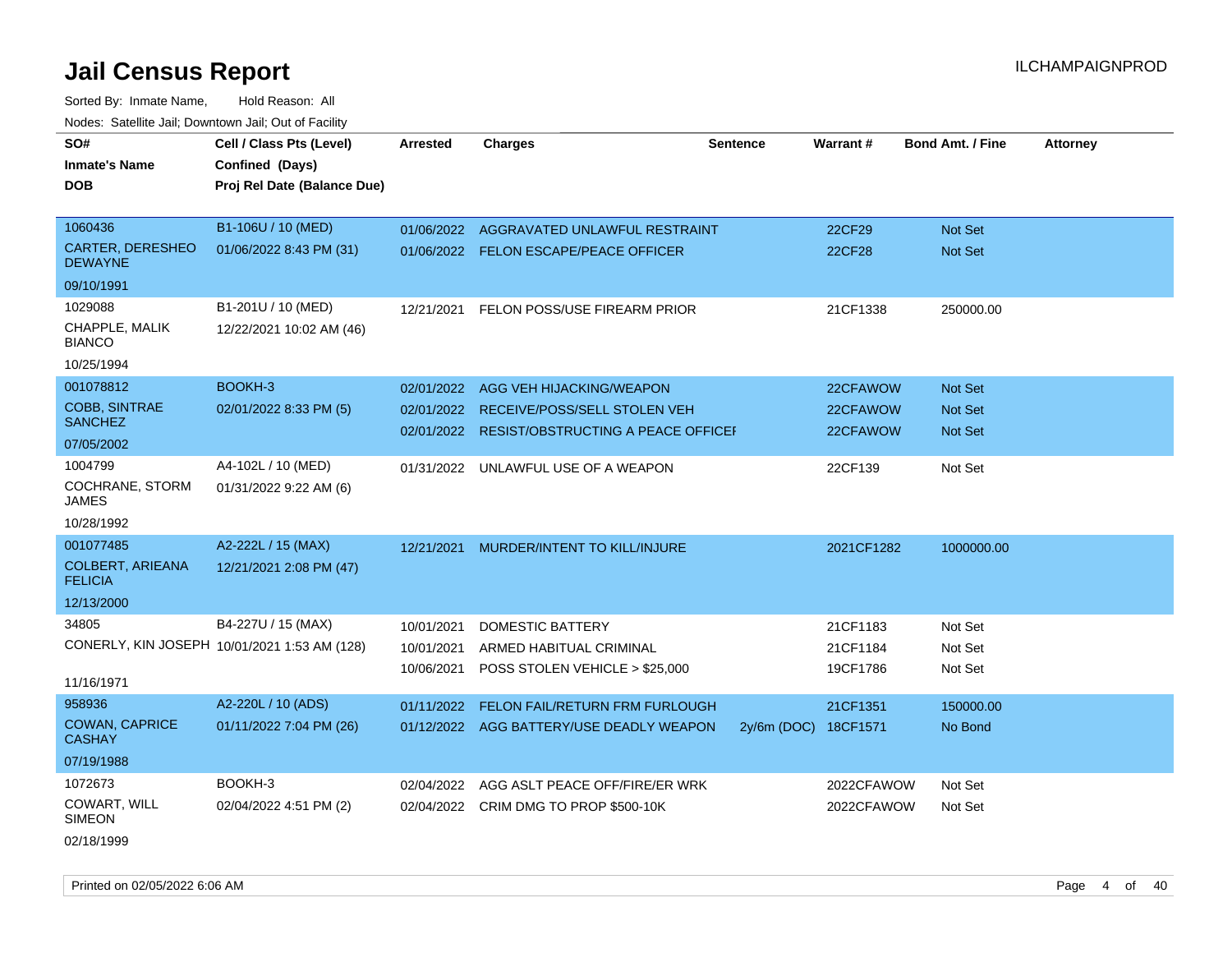Sorted By: Inmate Name, Hold Reason: All Nodes: Satellite Jail; Downtown Jail; Out of Facility

| SO#                                   | Cell / Class Pts (Level)    | <b>Arrested</b> | <b>Charges</b>                 | <b>Sentence</b> | Warrant#   | <b>Bond Amt. / Fine</b> | <b>Attorney</b> |
|---------------------------------------|-----------------------------|-----------------|--------------------------------|-----------------|------------|-------------------------|-----------------|
| <b>Inmate's Name</b>                  | Confined (Days)             |                 |                                |                 |            |                         |                 |
| <b>DOB</b>                            | Proj Rel Date (Balance Due) |                 |                                |                 |            |                         |                 |
|                                       |                             |                 |                                |                 |            |                         |                 |
| 1074319                               | B1-104L / 15 (MAX)          | 10/12/2021      | AGGRAVATED CRUELTY TO ANIMALS  |                 | 21CF1238   | Not Set                 |                 |
| CRAIG, DAVUCCI<br><b>DAVION</b>       | 10/12/2021 11:36 AM (117)   | 10/14/2021      | <b>MURDER</b>                  |                 | 21CF1239   | Not Set                 |                 |
| 08/02/2001                            |                             |                 |                                |                 |            |                         |                 |
| 001077549                             | B2-T3-10L / 10 (SPH)        | 12/22/2020      | PRED CRIM SEX ASLT/VICTIM <13  |                 | 2020CF1469 | Not Set                 |                 |
| CRISTOBAL-MATEO,<br><b>CRISTOBAL</b>  | 12/22/2020 1:17 PM (411)    |                 |                                |                 |            |                         |                 |
| 12/02/1988                            |                             |                 |                                |                 |            |                         |                 |
| 1076848                               | A4-103L / 15 (ADS)          | 01/18/2022      | AGG BATTERY/PUBLIC PLACE       |                 | 20CF1491   | No Bond                 |                 |
| <b>CROSS, STEED</b><br><b>GATHON</b>  | 01/18/2022 4:02 PM (19)     |                 |                                |                 |            |                         |                 |
| 10/11/1974                            |                             |                 |                                |                 |            |                         |                 |
| 988538                                | A3-113L / 10 (MED)          | 12/21/2021      | AGGRAVATED DOMESTIC BATTERY    |                 | 21CF1564   | Not Set                 |                 |
| DAVIDSON, HARLEY<br><b>KYLE SCOTT</b> | 12/21/2021 5:45 AM (47)     |                 |                                |                 |            |                         |                 |
| 08/05/1990                            |                             |                 |                                |                 |            |                         |                 |
| 1023587                               | B1-203U / 15 (MAX)          | 09/24/2021      | MFG/DEL CANNABIS/2.5-10 GRAMS  |                 | 21CF1155   | Not Set                 |                 |
| <b>DAVIS, MARTIN</b><br><b>DENNIS</b> | 09/24/2021 9:38 PM (135)    | 09/24/2021      | ARMED HABITUAL CRIMINAL        |                 | 2021-CF681 | 500000.00               |                 |
| 12/02/1994                            |                             |                 |                                |                 |            |                         |                 |
| 001078538                             | B1-205L / 10 (MED)          | 10/26/2021      | CRIM SEX ASSAULT/FORCE         |                 | 21CF1301   | Not Set                 |                 |
| DAWKINS, LEN                          | 10/26/2021 8:18 PM (103)    |                 |                                |                 |            |                         |                 |
| 03/23/1987                            |                             |                 |                                |                 |            |                         |                 |
| 56972                                 | B3-W8-32L / 10 (MED)        | 08/30/2021      | POSS STOLEN VEHICLE > \$25,000 |                 | 21CF1044   | Not Set                 |                 |
| DAY, DANIEL JOSEPH                    | 08/30/2021 3:07 PM (160)    | 09/04/2021      | <b>BURGLARY</b>                |                 | 21CF1054   | <b>Not Set</b>          |                 |
|                                       |                             |                 |                                |                 |            |                         |                 |
| 10/16/1982                            |                             |                 |                                |                 |            |                         |                 |
| 25659                                 | B4-125L / 15 (MAX)          | 06/15/2021      | <b>RESIDENTIAL BURGLARY</b>    |                 | 2020CF1218 | 50000.00                |                 |
| DORRIS, LORENZO                       | 06/15/2021 6:17 AM (236)    | 06/15/2021      | <b>BURGLARY</b>                |                 | 21CF689    | Not Set                 |                 |
|                                       |                             |                 |                                |                 |            |                         |                 |

07/19/1966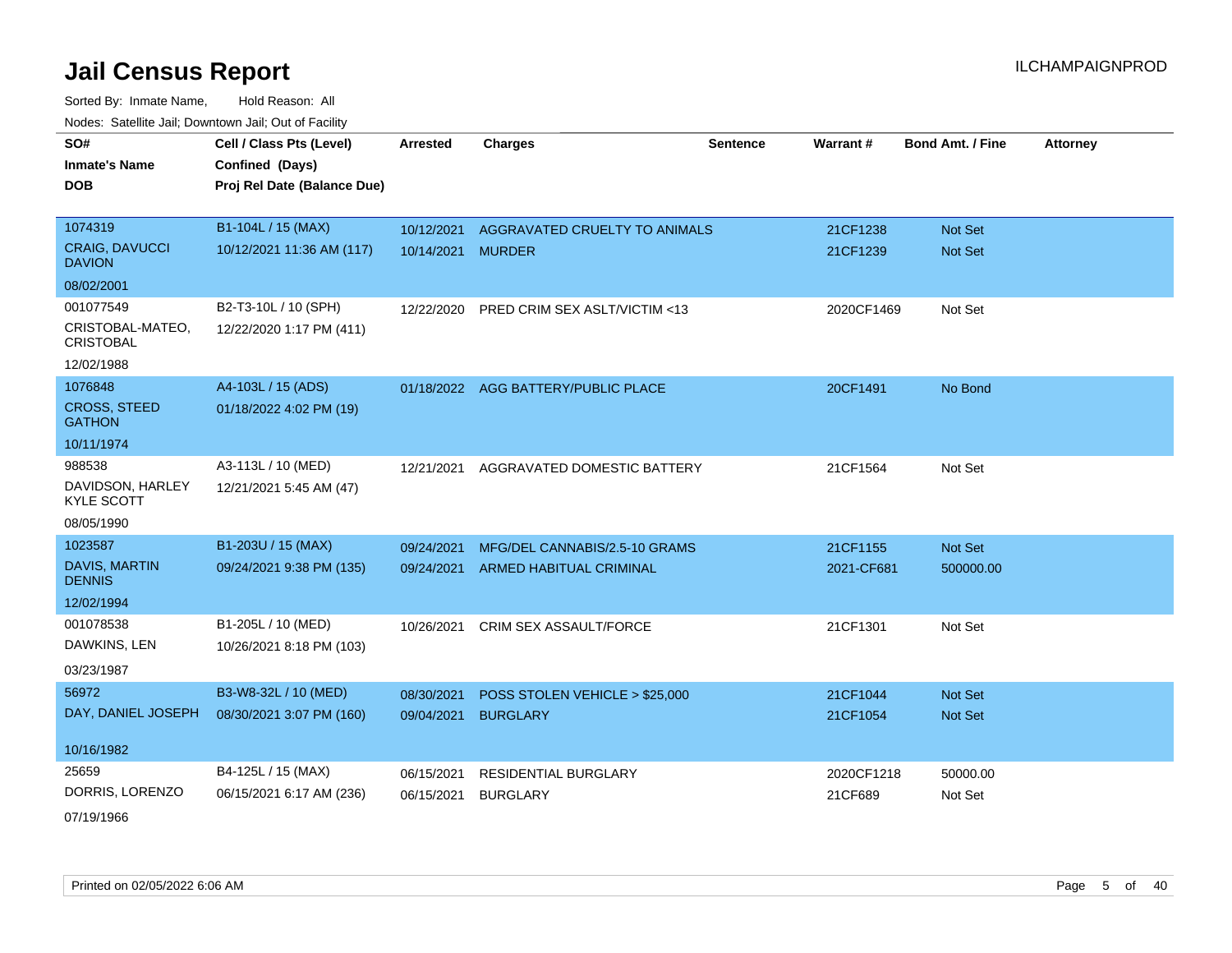| roaco. Catolino dall, Downtown dall, Out of Fability |                             |                 |                                          |                 |             |                         |                 |
|------------------------------------------------------|-----------------------------|-----------------|------------------------------------------|-----------------|-------------|-------------------------|-----------------|
| SO#                                                  | Cell / Class Pts (Level)    | <b>Arrested</b> | <b>Charges</b>                           | <b>Sentence</b> | Warrant#    | <b>Bond Amt. / Fine</b> | <b>Attorney</b> |
| <b>Inmate's Name</b>                                 | Confined (Days)             |                 |                                          |                 |             |                         |                 |
| <b>DOB</b>                                           | Proj Rel Date (Balance Due) |                 |                                          |                 |             |                         |                 |
|                                                      |                             |                 |                                          |                 |             |                         |                 |
| 1024895                                              | B3-DR / 10 (MED)            | 12/15/2021      | MFG/DEL 100<400 GR COCA/ANLG             |                 | 21CF1535    | Not Set                 |                 |
| EDWARDS, GEORGE<br><b>CORTEZ</b>                     | 12/15/2021 12:26 PM (53)    | 12/15/2021      | <b>AGGRAVATED BATTERY</b>                |                 | 21CF1536    | Not Set                 |                 |
| 06/19/1994                                           |                             |                 |                                          |                 |             |                         |                 |
| 1074720                                              | A4-104L / 15 (ADS)          | 01/19/2022      | PRED CRIM SEX ASLT/VICTIM <13            |                 | 21CF1414    | 500000.00               |                 |
| ELVIR-REYES, JORGE<br>LEONARDO                       | 01/19/2022 1:43 PM (18)     |                 |                                          |                 |             |                         |                 |
| 06/03/1988                                           |                             |                 |                                          |                 |             |                         |                 |
| 1069992                                              | B1-202L / 10 (MED)          |                 | 01/14/2022 VIO BAIL BOND/CLASS 4 OFFENSE |                 | 22CM19      | Not Set                 |                 |
| EMBEYA, CRISTAVI<br><b>TSHOMBA</b>                   | 01/14/2022 5:19 PM (23)     |                 |                                          |                 |             |                         |                 |
| 03/19/1999                                           |                             |                 |                                          |                 |             |                         |                 |
| 43977                                                | B2-T1-02L / 5 (SPH)         | 12/20/2021      | AGG FLEEING POLICE/21 MPH OVER           |                 | 21CF1566    | Not Set                 |                 |
| <b>EMKES, DOUGLAS</b><br>ALAN                        | 12/20/2021 9:59 AM (48)     | 12/20/2021      | PAROLE REVOCATION                        |                 |             | No Bond                 |                 |
| 06/08/1959                                           |                             |                 |                                          |                 |             |                         |                 |
| 987328                                               | A2-121L / 10 (MED)          | 12/11/2021      | AGG ASLT PEACE OFF/FIRE/ER WRK           |                 | 21CF1515    | <b>Not Set</b>          |                 |
| ERVIN, DEIDRA ANN<br><b>RUTH</b>                     | 12/11/2021 8:48 PM (57)     |                 |                                          |                 |             |                         |                 |
| 04/15/1991                                           |                             |                 |                                          |                 |             |                         |                 |
| 961999                                               | A4-201U / 5 (ADS)           | 01/31/2022      | DRIVING ON REVOKED LICENSE               |                 | 18CF819     | No Bond                 |                 |
| EVANS, ANTHONY RAY 01/31/2022 3:32 PM (6)            |                             |                 |                                          |                 |             |                         |                 |
| 08/01/1983                                           | 2/9/2022 (0.00)             |                 |                                          |                 |             |                         |                 |
| 527081                                               | B3-W6-24L / 10 (MED)        | 09/06/2021      | ARSON/REAL/PERSONAL PROP>\$150           |                 | 2021 CF 797 | 25000.00                |                 |
| <b>FERGUSON,</b><br><b>CHRISTOPHER</b>               | 09/06/2021 1:18 PM (153)    |                 |                                          |                 |             |                         |                 |
| 12/21/1981                                           |                             |                 |                                          |                 |             |                         |                 |
| 1039744                                              | B4-224U / 15 (MAX)          | 12/06/2021      | <b>MURDER</b>                            |                 | 20CF959     | 1000000.00              |                 |
| FONVILLE, TREVOY<br><b>JERMAINE</b>                  | 12/06/2021 10:52 AM (62)    |                 |                                          |                 |             |                         |                 |
| 01/13/1996                                           |                             |                 |                                          |                 |             |                         |                 |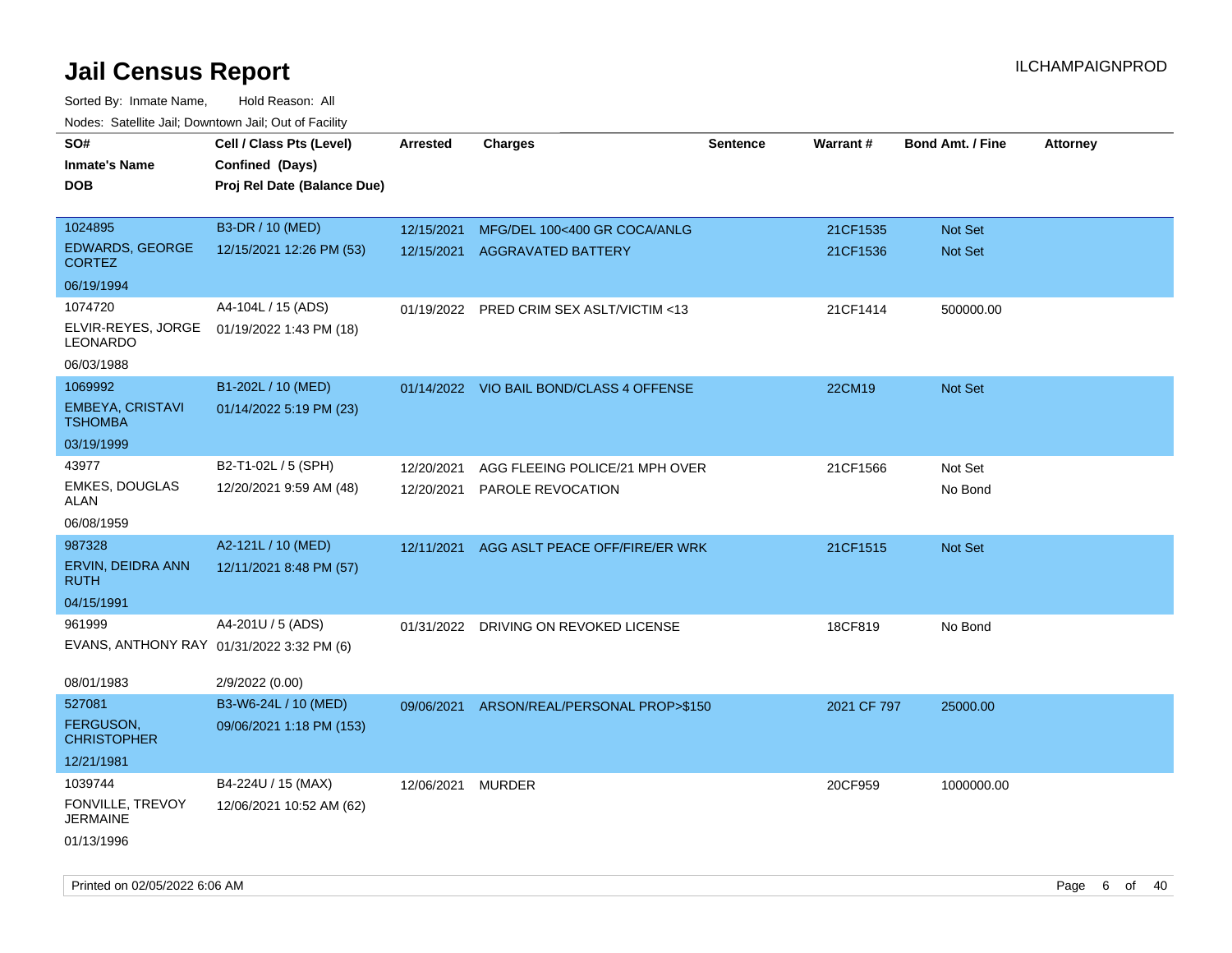| Noues. Sateme Jan, Downtown Jan, Out of Facility |                                             |            |                                          |                 |              |                         |                 |
|--------------------------------------------------|---------------------------------------------|------------|------------------------------------------|-----------------|--------------|-------------------------|-----------------|
| SO#                                              | Cell / Class Pts (Level)                    | Arrested   | <b>Charges</b>                           | <b>Sentence</b> | Warrant#     | <b>Bond Amt. / Fine</b> | <b>Attorney</b> |
| <b>Inmate's Name</b>                             | Confined (Days)                             |            |                                          |                 |              |                         |                 |
| <b>DOB</b>                                       | Proj Rel Date (Balance Due)                 |            |                                          |                 |              |                         |                 |
|                                                  |                                             |            |                                          |                 |              |                         |                 |
| 518395                                           | B2-T3-12L / 15 (SPH)                        | 07/07/2020 | <b>CRIMINAL SEXUAL ASSAULT</b>           |                 | 2020-CF735   | 250000.00               |                 |
|                                                  | FRANDLE, MARK RYAN 07/07/2020 3:42 PM (579) |            |                                          |                 |              |                         |                 |
| 09/10/1985                                       |                                             |            |                                          |                 |              |                         |                 |
| 001077934                                        | A1-125L / 10 (MED)                          | 08/22/2021 | AGG DUI/ACCIDENT/DEATH                   |                 | 21CF1024     | Not Set                 |                 |
| FREED, LOGAN<br>SUZANNE                          | 08/22/2021 11:45 PM (168)                   | 08/22/2021 | DOMESTIC BATTERY                         |                 | 21 CM 172    | 10000.00                |                 |
| 08/18/1996                                       |                                             |            |                                          |                 |              |                         |                 |
| 001078290                                        | A1-125U / 10 (ADS)                          | 08/19/2021 | MACHINE GUN/AUTO WEAPON/VEH              |                 | 21CF1012     | Not Set                 |                 |
| <b>FREEMAN, ANGEL</b><br>JANILA KAY              | 08/19/2021 1:26 AM (171)                    |            |                                          |                 |              |                         |                 |
| 12/25/1995                                       |                                             |            |                                          |                 |              |                         |                 |
| 1068917                                          | <b>BOOKH-1 / 5 (MIN)</b>                    | 08/11/2021 | VIO ORDER/PRIOR VIO OF ORDER             |                 | 21CF965      | Not Set                 |                 |
| GARCIA, JUAN<br>CARLOS                           | 08/11/2021 9:24 PM (179)                    |            |                                          |                 |              |                         |                 |
| 10/21/1997                                       |                                             |            |                                          |                 |              |                         |                 |
| 001078154                                        | B4-121U / 10 (MED)                          | 01/09/2022 | DRVG UNDER INFLU OF ALCOHOL              |                 | 2021 DT 182  | 5000.00                 |                 |
| <b>GENTRY, DAMON</b><br><b>LIONEL</b>            | 01/09/2022 4:41 PM (28)                     |            | 01/09/2022 AGG DOMESTIC BATTERY/STRANGLE |                 | 2021 CF 1396 | 50000.00                |                 |
| 12/25/1971                                       |                                             |            |                                          |                 |              |                         |                 |
| 1003785                                          | BOOKH-8 / 5 (ADS)                           |            | 01/31/2022 THEFT CON INTENT <\$500 PRIOR | 4y (DOC)        | 19CF1558     | No Bond                 |                 |
| <b>GENTRY, SIDNEY</b><br>RAYNARD                 | 01/31/2022 8:44 AM (6)                      |            |                                          |                 |              |                         |                 |
| 05/27/1971                                       |                                             |            |                                          |                 |              |                         |                 |
| 001078633                                        | B2-DR / 25 (SPH)                            | 12/01/2021 | PRED CRIM SEX ASLT/VICTIM <13            |                 | 21CF1416     | 250000.00               |                 |
| GONZALEZ-GUILLEN,<br><b>EDWARD</b>               | 12/01/2021 12:08 PM (67)                    |            |                                          |                 |              |                         |                 |
| 08/25/2002                                       |                                             |            |                                          |                 |              |                         |                 |
| 001078607                                        | B4-221L / 15 (MAX)                          | 11/22/2021 | FELON POSS/USE FIREARM/PAROLE            |                 | 21CF1437     | Not Set                 |                 |
| GRAY, WILLIAM<br>DA'VON                          | 11/22/2021 2:57 PM (76)                     | 11/22/2021 | ATTEMPT (FIRST DEGREE MURDER)            |                 | 21CF1435     | Not Set                 |                 |
| 04/18/1984                                       |                                             |            |                                          |                 |              |                         |                 |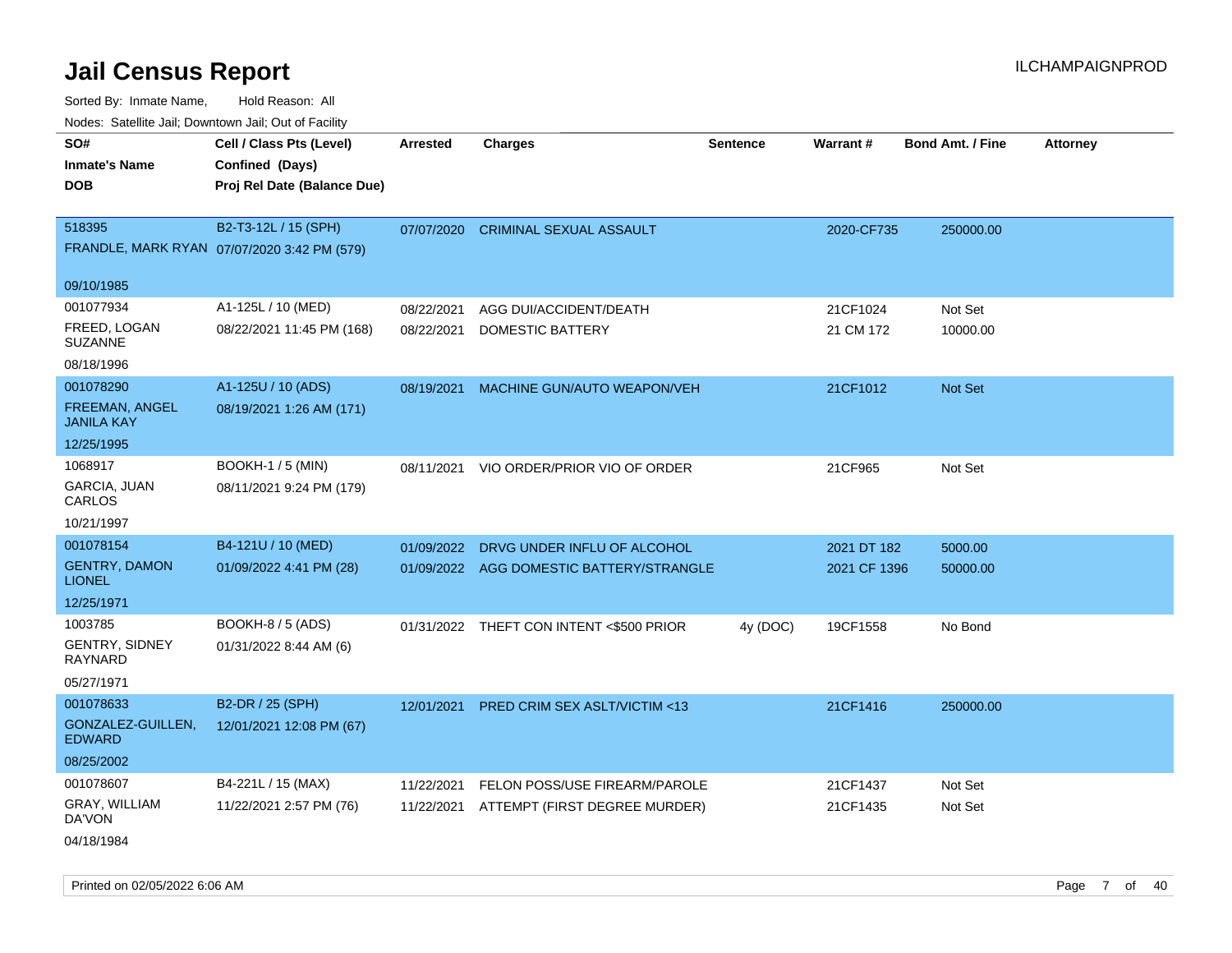| SO#<br><b>Inmate's Name</b><br><b>DOB</b>                                                                                    | Cell / Class Pts (Level)<br>Confined (Days)<br>Proj Rel Date (Balance Due)                     | <b>Arrested</b>                                                    | <b>Charges</b>                                                                                                                                  | <b>Sentence</b>        | <b>Warrant#</b>                                          | <b>Bond Amt. / Fine</b>                                           | <b>Attorney</b> |
|------------------------------------------------------------------------------------------------------------------------------|------------------------------------------------------------------------------------------------|--------------------------------------------------------------------|-------------------------------------------------------------------------------------------------------------------------------------------------|------------------------|----------------------------------------------------------|-------------------------------------------------------------------|-----------------|
| 56342<br><b>GRIFFIN, NATHAN</b><br><b>EUGENE</b><br>02/24/1969<br>1003270<br>HAMILTON, DARIUS<br><b>DEJAUN</b><br>12/06/1992 | B1-206L / 10 (MED)<br>10/21/2021 4:20 PM (108)<br>A4-106L / 10 (ADS)<br>01/31/2022 9:52 AM (6) | 10/21/2021<br>10/21/2021<br>10/21/2021                             | THEFT CONTROL INTENT <\$500<br>DRIVING ON REVOKED LICENSE<br>ARMED HABITUAL CRIMINAL<br>01/31/2022 UNLAWFUL USE OF A WEAPON                     | 2y/6m/0d (DOI 20CF1347 | 17CF1451<br>20TR1979<br>21CF1279                         | 10000.00<br>3000.00<br>Not Set<br>No Bond                         |                 |
| 987254<br>HAYES, CARL DONJO<br>03/02/1963<br>001078488                                                                       | A3-115L / 10 (ADS)<br>01/12/2022 5:20 PM (25)<br>B2-DR / 15 (SPH)                              | 10/14/2021                                                         | 01/12/2022 DOMESTIC BATTERY/OTHER PRIOR<br>PRED CRIM SEX ASLT/VICTIM <13                                                                        | 6y (DOC)               | 20CF356<br>21CF1232                                      | No Bond<br>500000.00                                              |                 |
| HERNANDEZ-LOPEZ,<br><b>ERNESTO</b><br>11/28/1975                                                                             | 10/14/2021 3:15 PM (115)                                                                       | 10/14/2021                                                         | <b>FUGITIVE FROM JUSTICE</b>                                                                                                                    |                        | 21CF1246                                                 | Not Set                                                           |                 |
| 975293<br>HILL, JACOB MILES<br>02/06/1988                                                                                    | B2-T4-14L / 10 (SPH)<br>07/21/2021 8:43 PM (200)                                               | 07/21/2021<br>07/21/2021<br>07/25/2021<br>08/18/2021<br>09/09/2021 | <b>STALKING</b><br>VIO ORDER/PRIOR VIO OF ORDER<br><b>PAROLE REVOCATION</b><br><b>HARASS WITNESS/FAMILY MBR/REP</b><br>AGG STALKING/BODILY HARM |                        | 2021CF863<br>21CF914<br>CH2104646<br>21CF992<br>21CF1073 | Not Set<br>No Bond<br><b>Not Set</b><br><b>Not Set</b><br>Not Set |                 |
| 48471<br>HILL, RAMESH<br><b>JERMAINE</b><br>12/11/1978                                                                       | B1-207L / 15 (MAX)<br>08/08/2021 4:45 AM (182)                                                 | 08/08/2021                                                         | AGG BATTERY/DISCHARGE FIREARM                                                                                                                   |                        | 21CF946                                                  | Not Set                                                           |                 |
| 980939<br>HILL, XAVIER<br><b>LENSHAUN</b><br>06/18/1988                                                                      | A4-205U / 10 (ADS)<br>01/30/2022 3:51 AM (7)                                                   |                                                                    | 01/30/2022 VIOLATE SEX OFFENDER REGIS                                                                                                           |                        | 22CF129                                                  | No Bond                                                           |                 |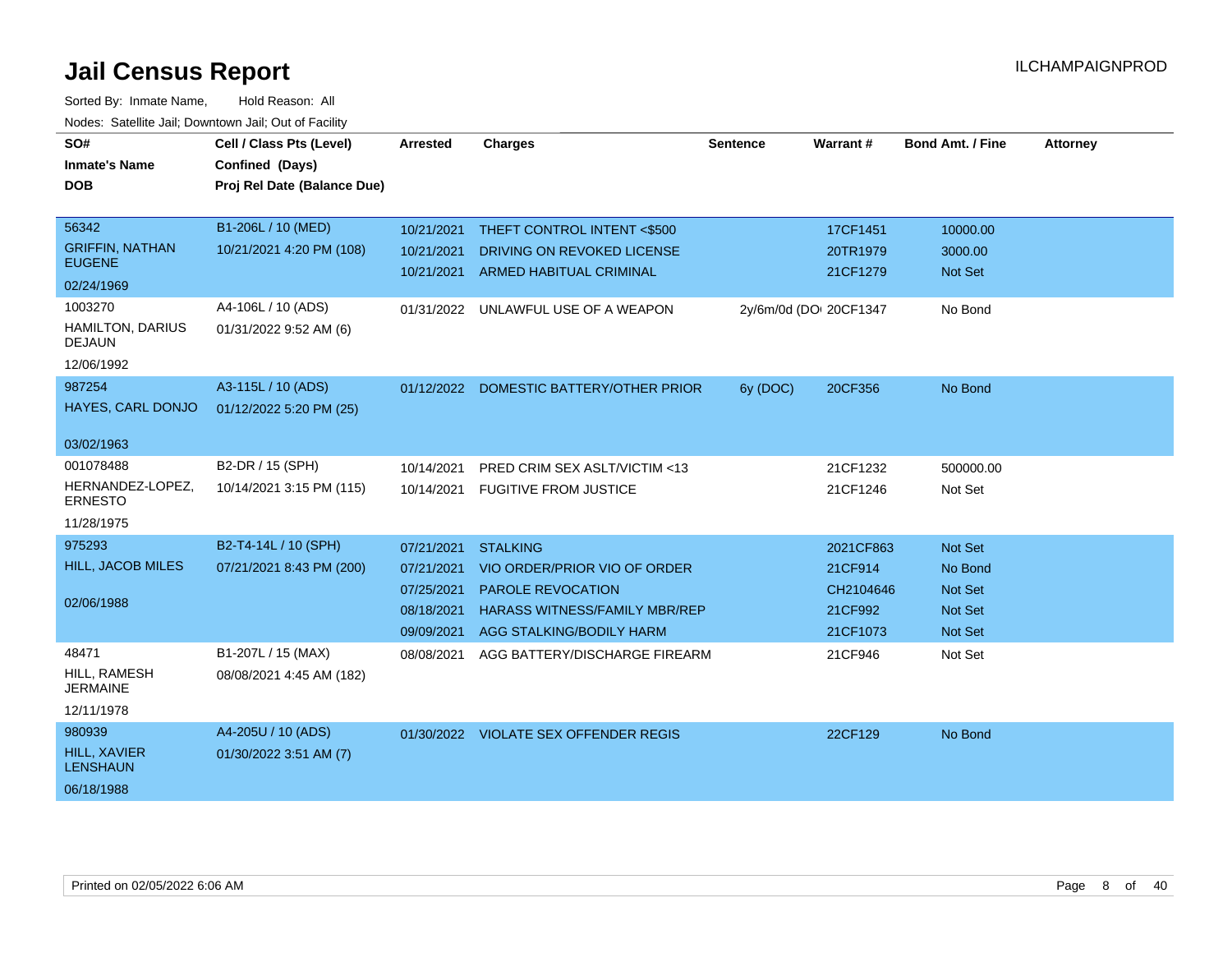| Nodes: Satellite Jali, Downtown Jali, Out of Facility |                             |                  |                                   |                 |                 |                         |                 |
|-------------------------------------------------------|-----------------------------|------------------|-----------------------------------|-----------------|-----------------|-------------------------|-----------------|
| SO#                                                   | Cell / Class Pts (Level)    | <b>Arrested</b>  | <b>Charges</b>                    | <b>Sentence</b> | <b>Warrant#</b> | <b>Bond Amt. / Fine</b> | <b>Attorney</b> |
| <b>Inmate's Name</b>                                  | Confined (Days)             |                  |                                   |                 |                 |                         |                 |
| <b>DOB</b>                                            | Proj Rel Date (Balance Due) |                  |                                   |                 |                 |                         |                 |
|                                                       |                             |                  |                                   |                 |                 |                         |                 |
| 001077680                                             | BOOKH-3                     |                  | 02/04/2022 WARRANT OUT OF COUNTY  |                 | 12SC564         | 3000.00                 |                 |
| HINES, CODY DYLAN                                     | 02/04/2022 12:41 AM (2)     |                  |                                   |                 |                 |                         |                 |
|                                                       |                             |                  |                                   |                 |                 |                         |                 |
| 03/22/1993                                            |                             |                  |                                   |                 |                 |                         |                 |
| 1043704                                               | B4-223L / 15 (MAX)          | 07/13/2021       | ARMED ROBBERY/ARMED W/FIREARM     | 12y (DOC)       | 21CF815         | Not Set                 |                 |
| <b>HOUSTON, STEVEN</b>                                | 07/13/2021 5:56 AM (208)    |                  |                                   |                 |                 |                         |                 |
| <b>CORDELL</b>                                        |                             |                  |                                   |                 |                 |                         |                 |
| 01/24/1989                                            |                             |                  |                                   |                 |                 |                         |                 |
| 999198                                                | B4-226L / 15 (MAX)          | 11/30/2021       | FELON POSS/USE FIREARM PRIOR      |                 | 21CF1377        | 500000.00               |                 |
| HOWARD, BRION LIN                                     | 11/30/2021 10:41 AM (68)    |                  |                                   |                 |                 |                         |                 |
|                                                       |                             |                  |                                   |                 |                 |                         |                 |
| 06/10/1992                                            |                             |                  |                                   |                 |                 |                         |                 |
| 1061996                                               | A1-225L / 5 (MIN)           | 10/30/2021       | DRVG UNDER INFLUENCE OF DRUG      |                 |                 | No Bond                 |                 |
| HUBBARD, REBEKIAH<br><b>DIONA</b>                     | 10/30/2021 1:37 PM (99)     | 10/30/2021       | RETAIL THEFT/DISP MERCH/<\$300    |                 | 2018CF1302      | 20000.00                |                 |
| 04/08/1998                                            |                             | 10/31/2021       | USE FORGED CR/DEBIT CARD/<\$300   | 2y (DOC)        |                 | No Bond                 |                 |
|                                                       | 1/26/2022 (0.00)            |                  |                                   |                 |                 |                         |                 |
| 953555                                                | B4-122L / 15 (MAX)          | 03/10/2021       | <b>CRIM TRESPASS TO RESIDENCE</b> |                 | 21CF272         | Not Set                 |                 |
| HUNT, TAVARIS EARL                                    | 03/10/2021 4:58 AM (333)    | 04/14/2021       | AGG FLEEING POLICE/21 MPH OVER    | 3y (DOC)        | 2020CF94        | 10000.00                |                 |
| 12/29/1987                                            |                             |                  |                                   |                 |                 |                         |                 |
| 518711                                                | A3-217L / 5 (ADS)           |                  |                                   |                 |                 |                         |                 |
| INGERSON, LUCUS                                       |                             | 01/30/2022       | THFT/TRANS MERCH/<\$300/PRECONV   |                 | 19CF767         | 690.00                  |                 |
| <b>JAMES</b>                                          | 01/30/2022 4:57 PM (7)      | 01/30/2022 THEFT |                                   |                 | 22CF133         | Not Set                 |                 |
| 09/16/1979                                            |                             |                  |                                   |                 |                 |                         |                 |
| 38993                                                 | B4-126L / 15 (MAX)          | 02/13/2021       | ATTEMPT (FIRST DEGREE MURDER)     |                 | 21CF181         | Not Set                 |                 |
| JACKSON, LAMONT                                       | 02/13/2021 7:45 AM (358)    |                  |                                   |                 |                 |                         |                 |
| <b>JEREMIE</b>                                        |                             |                  |                                   |                 |                 |                         |                 |
| 07/31/1973                                            |                             |                  |                                   |                 |                 |                         |                 |
| 001078689                                             | B1-201L / 15 (MAX)          | 12/17/2021       | POSS STOLEN VEHICLE > \$25,000    |                 | 21JD37          | Not Set                 |                 |
| JACKSON, PRENTISS                                     | 12/18/2021 12:39 AM (50)    | 12/17/2021       | FIREARM/FOID INVALID/NOT ELIG     |                 | 21CF1551        | No Bond                 |                 |
| <b>MANSION DEWAYNE</b>                                |                             |                  |                                   |                 |                 |                         |                 |
| 09/02/2003                                            | 1/30/2022 (0.00)            |                  |                                   |                 |                 |                         |                 |
|                                                       |                             |                  |                                   |                 |                 |                         |                 |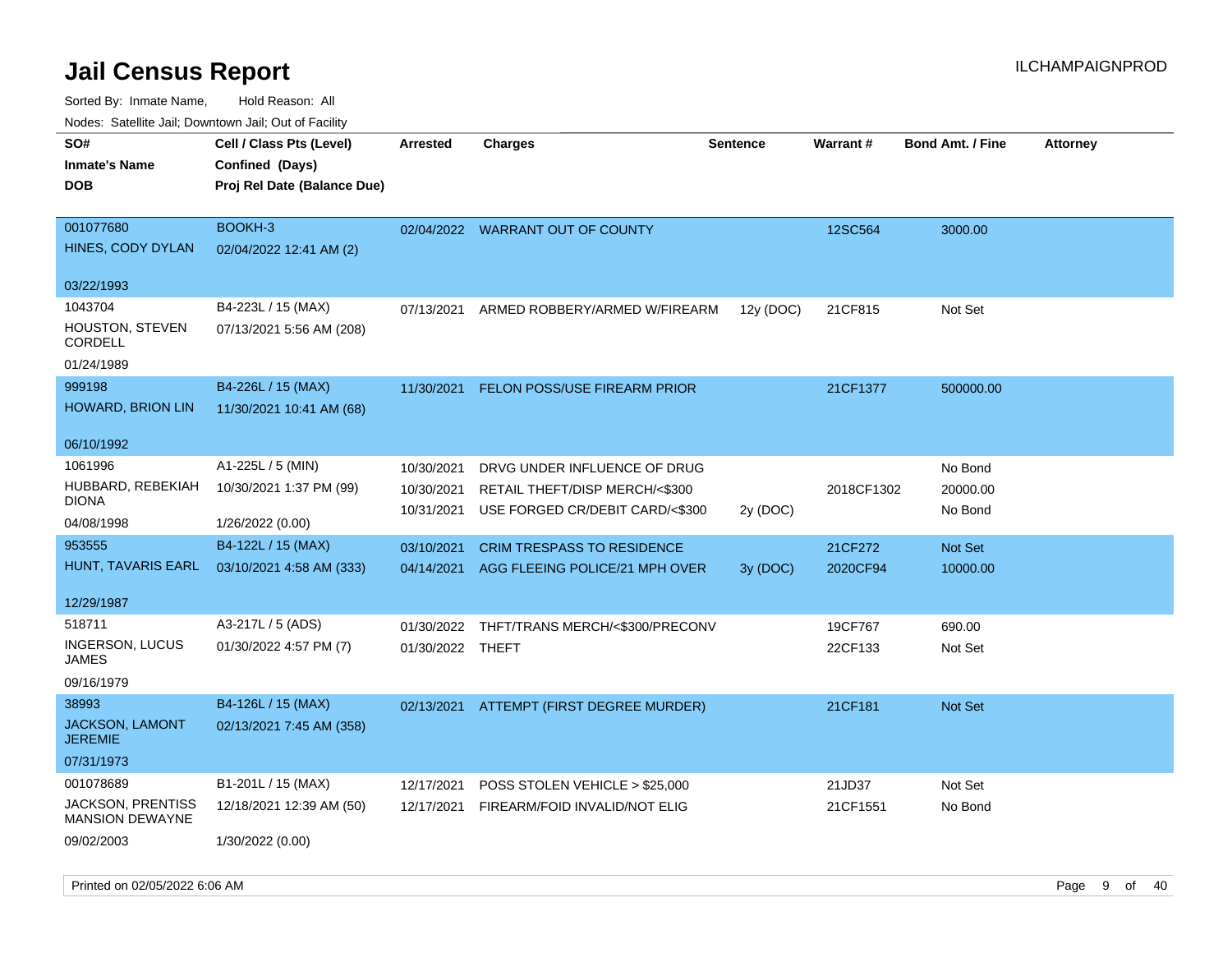| roaco. Oatomto dan, Downtown dan, Oat or Fability |                                            |                 |                                                          |                 |              |                         |                 |
|---------------------------------------------------|--------------------------------------------|-----------------|----------------------------------------------------------|-----------------|--------------|-------------------------|-----------------|
| SO#                                               | Cell / Class Pts (Level)                   | <b>Arrested</b> | <b>Charges</b>                                           | <b>Sentence</b> | Warrant#     | <b>Bond Amt. / Fine</b> | <b>Attorney</b> |
| <b>Inmate's Name</b>                              | Confined (Days)                            |                 |                                                          |                 |              |                         |                 |
| <b>DOB</b>                                        | Proj Rel Date (Balance Due)                |                 |                                                          |                 |              |                         |                 |
|                                                   |                                            |                 |                                                          |                 |              |                         |                 |
| 001077487                                         | B3-W8-30L / 10 (MED)                       | 12/03/2020      | FELON POSS/USE WEAPON/FIREARM                            |                 | 20CF1377     | Not Set                 |                 |
| <b>JACKSON, TERRELL</b><br><b>DANDRE</b>          | 12/03/2020 10:18 AM (430)                  |                 | 11/09/2021 AGG DISCHARGE FIREARM/OCC VEH                 |                 | 21CR0331401  | No Bond                 |                 |
| 08/11/1990                                        |                                            |                 |                                                          |                 |              |                         |                 |
| 001077864                                         | B1-103L / 15 (MAX)                         | 04/18/2021      | FELON POSS/USE WEAPON/FIREARM                            |                 | 21CF428      | Not Set                 |                 |
| D                                                 | JAMERSON, ANTHONY 04/18/2021 7:21 PM (294) |                 |                                                          |                 |              |                         |                 |
| 01/26/1990                                        |                                            |                 |                                                          |                 |              |                         |                 |
| 63110                                             | A3-213U / 15 (ADS)                         |                 | 01/29/2022 CRIM DMG TO PROP \$500-10K                    |                 | 2021CF001548 | 410.00                  |                 |
| <b>JAMES, DOMINIQUE</b><br><b>JULIUS</b>          | 01/29/2022 5:48 PM (8)                     |                 |                                                          |                 |              |                         |                 |
| 03/04/1983                                        |                                            |                 |                                                          |                 |              |                         |                 |
| 001078703                                         | A1-227U / 15 (ADS)                         | 12/20/2021      | MURDER/INTENT TO KILL/INJURE                             |                 | 21CF1574     | Not Set                 |                 |
| JOHNS, SHANIQUH<br><b>THERESA</b>                 | 12/22/2021 6:41 AM (46)                    |                 |                                                          |                 |              |                         |                 |
| 04/03/1992                                        |                                            |                 |                                                          |                 |              |                         |                 |
| 001078788                                         | A4-207U / 5 (ADS)                          |                 | 01/21/2022 AGGRAVATED BATTERY                            |                 | 22CF93       | Not Set                 |                 |
| JOHNSON, BRENTON Z 01/21/2022 8:33 PM (16)        |                                            |                 |                                                          |                 |              |                         |                 |
|                                                   |                                            |                 |                                                          |                 |              |                         |                 |
| 08/07/1987                                        |                                            |                 |                                                          |                 |              |                         |                 |
| 53058                                             | A4-201L / 5 (ADS)                          |                 | 01/31/2022 DELIVERY OF OR POSSESSION OF W/IN15y/6m (DOC) |                 |              | Not Set                 |                 |
| JOHNSON, DEMARIO<br><b>LACONTE</b>                | 01/31/2022 11:12 AM (6)                    |                 |                                                          |                 |              |                         |                 |
| 06/14/1981                                        |                                            |                 |                                                          |                 |              |                         |                 |
| 1071536                                           | B4-127L / 15 (MED)                         | 06/17/2021      | UNLAWFUL RESTRAINT                                       | 2y (DOC)        | 21CF702      | Not Set                 |                 |
| <b>JOHNSON, ZACHERY</b><br><b>EDWARD</b>          | 06/17/2021 2:00 AM (234)                   |                 |                                                          |                 |              |                         |                 |
| 10/30/1987                                        |                                            |                 |                                                          |                 |              |                         |                 |
| 001078645                                         | B4-222U / 10 (MED)                         | 12/02/2021      | AGG DISCHARGE FIREARM                                    |                 | 21CF1478     | No Bond                 |                 |
| JONES, KELVIN<br><b>KHYRIC</b>                    | 12/02/2021 6:56 PM (66)                    |                 |                                                          |                 |              |                         |                 |
| 02/27/2001                                        |                                            |                 |                                                          |                 |              |                         |                 |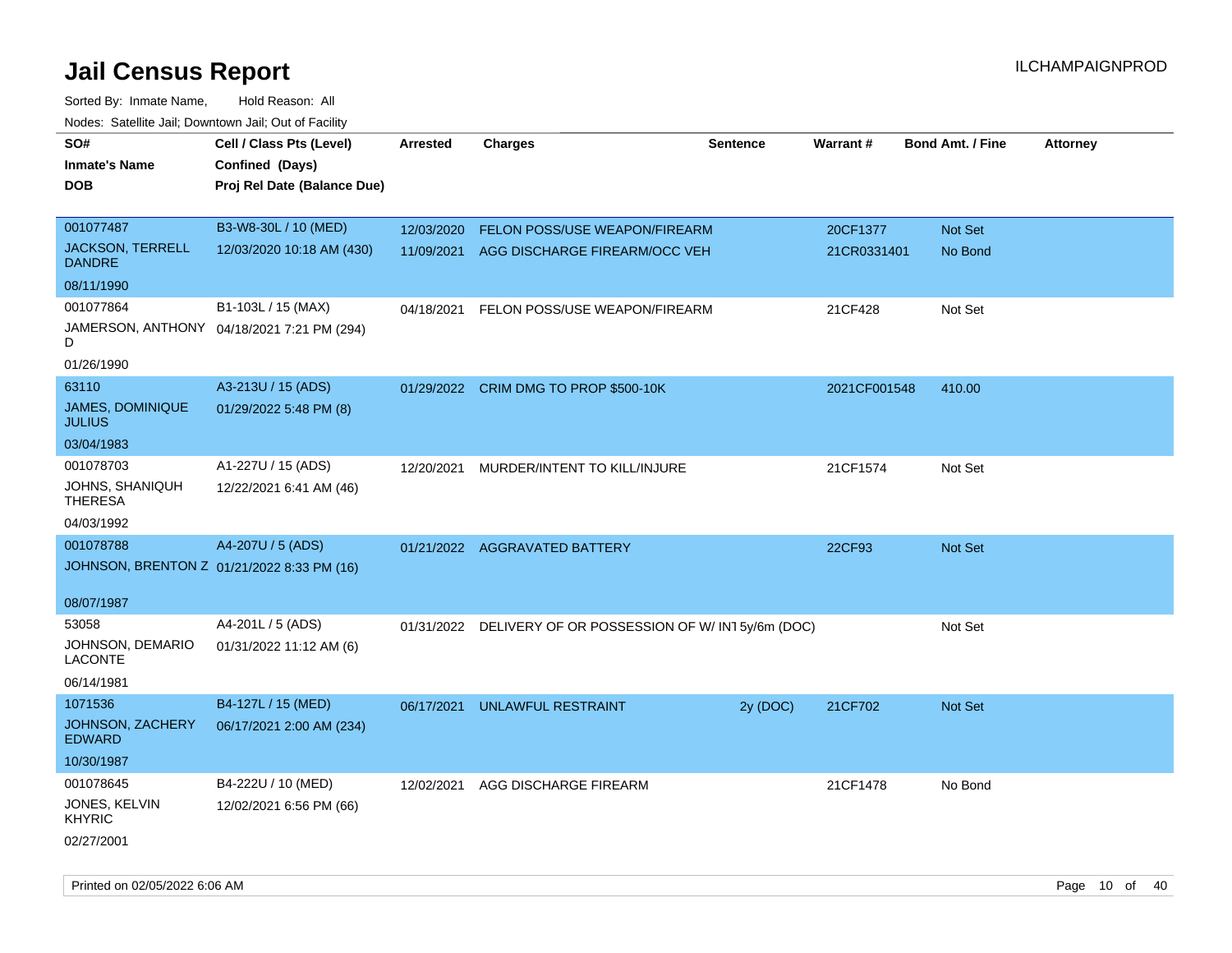Sorted By: Inmate Name, Hold Reason: All Nodes: Satellite Jail; Downtown Jail; Out of Facility

| SO#                                     | Cell / Class Pts (Level)                   | <b>Arrested</b> | <b>Charges</b>                           | <b>Sentence</b> | <b>Warrant#</b> | <b>Bond Amt. / Fine</b> | <b>Attorney</b> |
|-----------------------------------------|--------------------------------------------|-----------------|------------------------------------------|-----------------|-----------------|-------------------------|-----------------|
| <b>Inmate's Name</b>                    | Confined (Days)                            |                 |                                          |                 |                 |                         |                 |
| <b>DOB</b>                              | Proj Rel Date (Balance Due)                |                 |                                          |                 |                 |                         |                 |
|                                         |                                            |                 |                                          |                 |                 |                         |                 |
| 956822                                  | B1-205U / 15 (MAX)                         | 11/25/2021      | AGGRAVATED DOMESTIC BATTERY              |                 | 21CF1442        | Not Set                 |                 |
| <b>JONES, MARIO</b><br><b>NATHANIEL</b> | 11/25/2021 10:37 AM (73)                   | 11/25/2021      | PAROLE REVOCATION                        |                 | CH2106361       | No Bond                 |                 |
| 10/27/1987                              |                                            | 11/25/2021      | <b>UNLAWFUL RESTRAINT</b>                |                 | 21CF1443        | Not Set                 |                 |
| 1008468                                 | B4-226U / 10 (MED)                         | 12/01/2021      | FELON POSS/USE WEAPON/FIREARM            |                 | 21CF1472        | Not Set                 |                 |
| JONES, MARTEZ                           | 12/01/2021 1:28 PM (67)                    | 12/01/2021      | VIO BAIL BOND/FAMILY MEMBER              |                 | 22CM9           | Not Set                 |                 |
| <b>LAMONTE</b>                          |                                            | 12/02/2021      | PROBATION VIOLATION                      |                 | 20CF1151        | Not Set                 |                 |
| 06/22/1993                              |                                            |                 |                                          |                 |                 |                         |                 |
| 506244                                  | B1-204L / 15 (MAX)                         | 07/15/2021      | ARMED ROBBERY/ARMED W/FIREARM            |                 | 2021CF791       | 250000.00               |                 |
| <b>JOSLIN, JASON LEE</b>                | 07/15/2021 4:38 AM (206)                   |                 |                                          |                 |                 |                         |                 |
| 12/22/1985                              |                                            |                 |                                          |                 |                 |                         |                 |
| 001078818                               | BOOKH-7                                    |                 | 02/04/2022 DOMESTIC BATTERY              |                 | 2022CMAWOW      | Not Set                 |                 |
| KINSEL, EVERAL<br>MICHAEL WILLIAM       | 02/04/2022 7:37 PM (2)                     |                 |                                          |                 |                 |                         |                 |
| 10/16/1985                              |                                            |                 |                                          |                 |                 |                         |                 |
| 66662                                   | B3-W5-20L / 10 (MED)                       | 12/05/2021      | POSS AMT CON SUB EXCEPT(A)/(D)           | 2y (DOC)        | 18CF597         | 200000.00               |                 |
| KINTNER, WESLEY J                       | 12/05/2021 1:57 PM (63)                    |                 |                                          |                 |                 |                         |                 |
| 04/15/1986                              |                                            |                 |                                          |                 |                 |                         |                 |
| 001078693                               | B3-W4-14L / 5 (MIN)                        | 12/19/2021      | <b>RETAIL THEFT</b>                      |                 | 20CF422         | 20000.00                |                 |
|                                         | LARGE, JOSHUA DALE 12/19/2021 4:54 AM (49) | 12/19/2021      | RECEIVE/POSS/SELL STOLEN VEH             |                 | 21CF1555        | Not Set                 |                 |
|                                         |                                            | 12/19/2021      | <b>RETAIL THEFT</b>                      |                 | 2021CM216       | 5000.00                 |                 |
| 10/27/1985                              |                                            |                 |                                          |                 |                 |                         |                 |
| 1070011                                 | B4-124U / 15 (MAX)                         | 08/03/2021      | AGG DISCH FIREARM/1ST AID PERS           |                 | 21CF929         | Not Set                 |                 |
| LAWS, WILLIAM<br>ZARAK, Third           | 08/03/2021 3:53 PM (187)                   |                 |                                          |                 |                 |                         |                 |
| 07/06/1999                              |                                            |                 |                                          |                 |                 |                         |                 |
| 001078797                               | A4-204L / 5 (MIN)                          |                 | 01/26/2022 VIO STALKING NO CONTACT ORDER |                 | 22CM31          | Not Set                 |                 |
| LEVIN, DANIEL DAVID                     | 01/26/2022 3:00 PM (11)                    |                 |                                          |                 |                 |                         |                 |

08/08/1984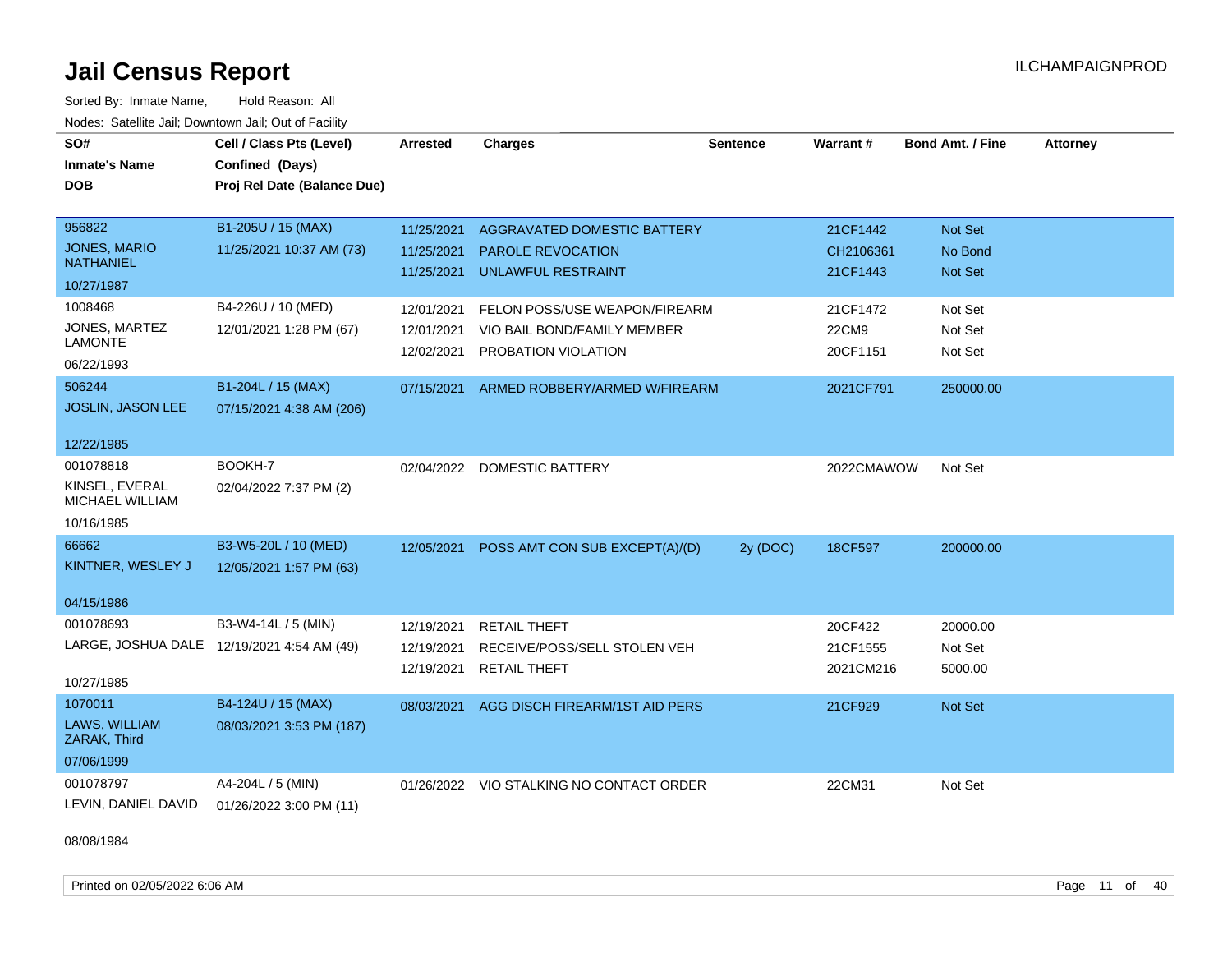| SO#<br><b>Inmate's Name</b><br><b>DOB</b>                          | Cell / Class Pts (Level)<br>Confined (Days)<br>Proj Rel Date (Balance Due) | Arrested                                                           | <b>Charges</b>                                                                                                                                    | <b>Sentence</b> | <b>Warrant#</b>                                                         | <b>Bond Amt. / Fine</b>                                  | <b>Attorney</b> |
|--------------------------------------------------------------------|----------------------------------------------------------------------------|--------------------------------------------------------------------|---------------------------------------------------------------------------------------------------------------------------------------------------|-----------------|-------------------------------------------------------------------------|----------------------------------------------------------|-----------------|
| 548089<br>LEWIS, LAWRENCE<br>PAUL, Third<br>02/08/1993             | B1-204U / 15 (MAX)<br>12/04/2020 4:42 AM (429)                             | 12/04/2020<br>12/04/2020<br>12/04/2020                             | ATTEMPT (FIRST DEGREE MURDER)<br>METH DELIVERY/100<400 GRAMS<br>AGG DOMESTIC BATTERY/STRANGLE                                                     |                 | 20CF1378<br>20CF1481<br>18CF1507                                        | Not Set<br>Not Set<br>10000.00                           |                 |
| 001077524<br>LEWIS, TREVOR<br><b>DANIEL</b><br>06/03/2002<br>63639 | B2-DR / 10 (SPH)<br>12/14/2020 5:16 PM (419)<br>A3-212L / 5 (ADS)          | 12/14/2020<br>12/14/2020<br>12/14/2020<br>12/14/2020<br>01/28/2022 | AGG BATTERY/JUDGE/EMT<br><b>RESIDENTIAL ARSON</b><br>AGG BATTERY/PUBLIC PLACE<br>AGG BATTERY/PEACE OFFICER<br><b>ESC OF FELON FROM PENAL INST</b> |                 | 2020-CF-1212<br>2020-CF-1388<br>2020-CF-1231<br>2020-CF-1211<br>22CF110 | 10000.00<br>150000.00<br>50000.00<br>10000.00<br>No Bond |                 |
| LINDSEY, ANTHONY<br><b>MARTEZ</b><br>03/18/1985                    | 01/28/2022 10:06 PM (9)                                                    |                                                                    | 01/31/2022 FELON POSS/USE WEAPON/FIREARM                                                                                                          | 5y (DOC)        | 22CF110                                                                 | No Bond                                                  |                 |
| 001078817<br>LIPSCOMB, LADAROL<br><b>ANTHONY</b><br>10/01/2000     | BOOKH-3<br>02/03/2022 11:33 PM (3)                                         | 02/03/2022<br>02/03/2022                                           | MFG/DEL CANNABIS/30-500 GRAMS<br>CARRY/POSSESS FIREARM/1ST<br>02/03/2022 RESIST/OBSTRUCTING A PEACE OFFICEF                                       |                 | 2022CFAWOW<br>2022CFAWOW<br>2022CMAWOW                                  | Not Set<br>Not Set<br>Not Set                            |                 |
| 1065002<br>LOVELESS, DUSTIN<br>DEE.<br>06/17/1982                  | B3-W7-26L / 10 (MED)<br>11/16/2021 11:41 AM (82)                           | 11/16/2021                                                         | DOMESTIC BTRY/CONTACT/VIO O/P                                                                                                                     |                 | 2019CF001781                                                            | 25000.00                                                 |                 |
| 48792<br>MCCLAIN, HURCHEL<br><b>JOSEPH</b><br>05/01/1979           | B4-225U / 10 (MED)<br>11/20/2021 4:11 AM (78)                              | 11/19/2021                                                         | AGG BATTERY/DISCHARGE FIREARM                                                                                                                     |                 | 21CF1425                                                                | Not Set                                                  |                 |
| 001077938<br>MCGAHA,<br><b>CHRISTOPHER D</b><br>07/27/1991         | <b>BOOKH-2 / 15 (ADS)</b><br>05/10/2021 7:02 PM (272)                      | 05/10/2021<br>05/11/2021<br>05/27/2021                             | AGG KIDNAPING DISCH FIR/HARM<br><b>MURDER</b><br>ESCAPE FROM DEPT OF CORRECTION                                                                   |                 | 21CF532<br>2021-CF-215<br>21CF600                                       | <b>Not Set</b><br>No Bond<br>Not Set                     |                 |
| 66710<br>MEEKS, CASSARIOUS<br><b>MONTE</b><br>06/22/1984           | A4-202L / 15 (ADS)<br>01/20/2022 11:40 AM (17)                             |                                                                    | 01/19/2022 ARMED VIOLENCE/CATEGORY I                                                                                                              |                 | 22CF88                                                                  | Not Set                                                  |                 |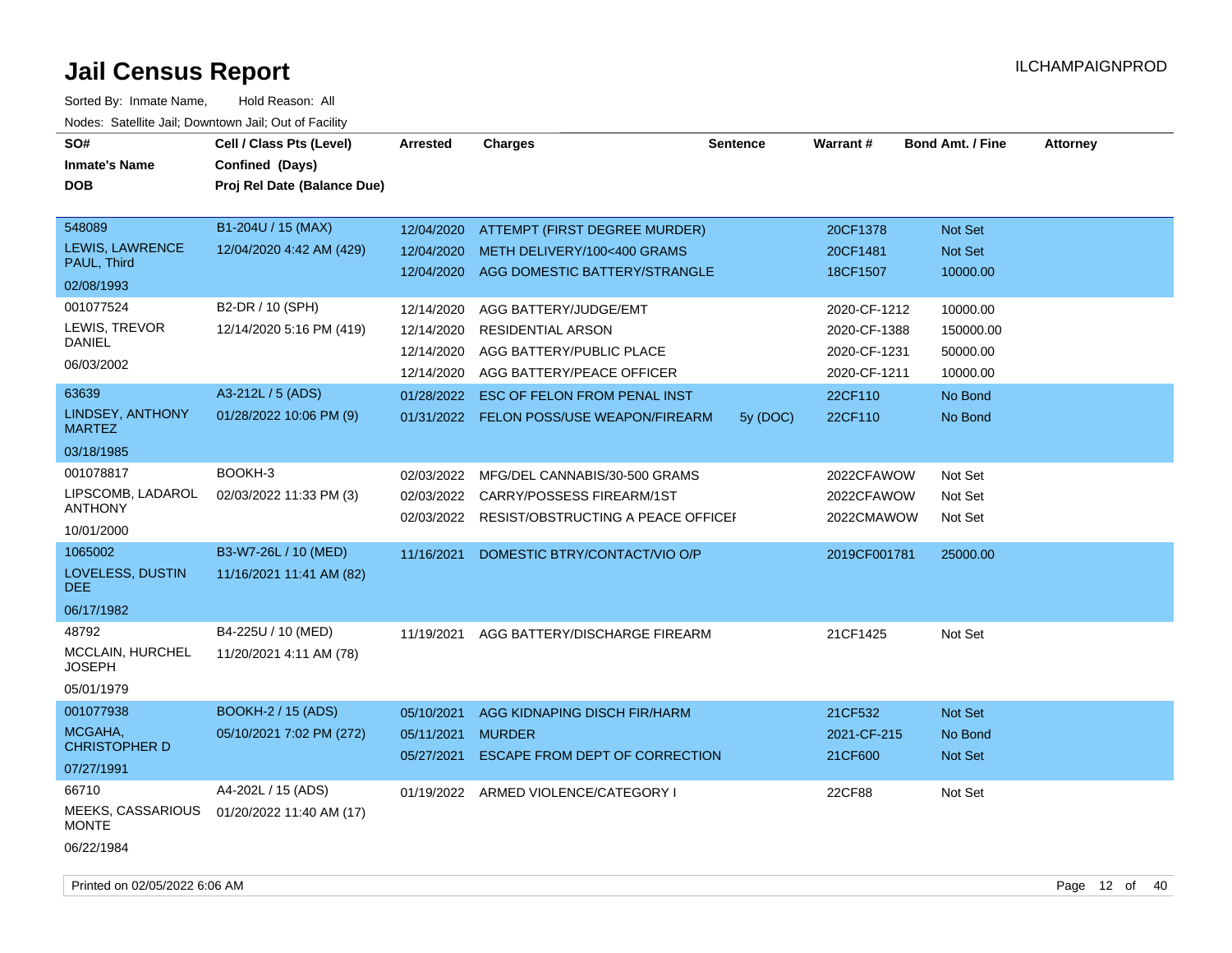| SO#<br><b>Inmate's Name</b><br><b>DOB</b> | Cell / Class Pts (Level)<br>Confined (Days)<br>Proj Rel Date (Balance Due) | <b>Arrested</b> | <b>Charges</b>                   | <b>Sentence</b> | Warrant # | Bond Amt. / Fine | <b>Attorney</b> |
|-------------------------------------------|----------------------------------------------------------------------------|-----------------|----------------------------------|-----------------|-----------|------------------|-----------------|
|                                           |                                                                            |                 |                                  |                 |           |                  |                 |
| 1043071                                   | A2-120L / 10 (MED)                                                         | 11/08/2021      | CRIM DMG/GOVT PROP/<\$500        |                 | 21CF1378  | Not Set          |                 |
| <b>MERRELL-</b><br>SUTHERLAND, ALICIA     | 11/08/2021 2:22 AM (90)                                                    |                 |                                  |                 |           |                  |                 |
| 11/26/1972                                |                                                                            |                 |                                  |                 |           |                  |                 |
| 43476                                     | A3-116L / 5 (ADS)                                                          | 01/25/2022      | POSSESSING A CONTROLLED SUBSTANC |                 | 22CF109   | Not Set          |                 |
| <b>MERRICK, BRIAN</b>                     | 01/25/2022 12:40 PM (12)                                                   | 01/25/2022      | POSSESSION OF METH< 5 GRAMS      |                 | 20CF450   | 690.00           |                 |
| <b>MATHEW</b>                             |                                                                            | 01/25/2022      | POSSESSION OF METH< 5 GRAMS      |                 | 21CF116   | 690.00           |                 |
| 06/01/1974                                |                                                                            | 01/25/2022      | METH DELIVERY<5 GRAMS            |                 | 21CF170   | 940.00           |                 |
|                                           |                                                                            | 01/25/2022      | DRIVING RVK/SUSP DUI/SSS 4-9     |                 | 21CF730   | 440.00           |                 |
| 41584                                     | B4-227L / 15 (MAX)                                                         | 12/01/2021      | ARMED HABITUAL CRIMINAL          |                 | 21CF1467  | Not Set          |                 |
|                                           | MILLER, JOSE LOVELL 12/02/2021 1:04 AM (66)                                |                 |                                  |                 |           |                  |                 |
| 10/07/1975                                |                                                                            |                 |                                  |                 |           |                  |                 |
| 001077902                                 | A2-123L / 5 (ADS)                                                          | 11/23/2021      | BATTERY/CAUSE BODILY HARM        |                 | 21CM187   | Not Set          |                 |
| MOFFETT, CAROLYN<br><b>REENE</b>          | 11/21/2021 10:31 AM (77)                                                   |                 |                                  |                 |           |                  |                 |
| 10/23/1988                                |                                                                            |                 |                                  |                 |           |                  |                 |
| 39106                                     | B3-W3-11U / 10 (MED)                                                       | 10/12/2021      | DOMESTIC BATTERY/OTHER PRIOR     |                 | 21CF1217  | Not Set          |                 |
| Junior                                    | MOORE, ANDREW LEE, 10/12/2021 1:02 AM (117)                                |                 |                                  |                 |           |                  |                 |
| 04/12/1973                                | 4/10/2022 (0.00)                                                           |                 |                                  |                 |           |                  |                 |
| 1007239                                   | B4-127U / 10 (MED)                                                         | 12/29/2021      | <b>DOMESTIC BATTERY</b>          |                 | 21CF1607  | Not Set          |                 |
| MOORE, ANDREW<br><b>VIRGIL</b>            | 12/29/2021 8:40 PM (39)                                                    |                 |                                  |                 |           |                  |                 |
| 08/20/1972                                |                                                                            |                 |                                  |                 |           |                  |                 |
| 539294                                    | B1-104U / 10 (MED)                                                         | 01/11/2022      | AGG DUI/NO VALID DL              |                 | 22CF49    | Not Set          |                 |
| MOSLEY, JAMES<br><b>CALVIN</b>            | 01/11/2022 9:43 PM (26)                                                    |                 | 01/11/2022 PAROLE REVOCATION     |                 | CH2200227 | No Bond          |                 |
| 12/11/1985                                |                                                                            |                 |                                  |                 |           |                  |                 |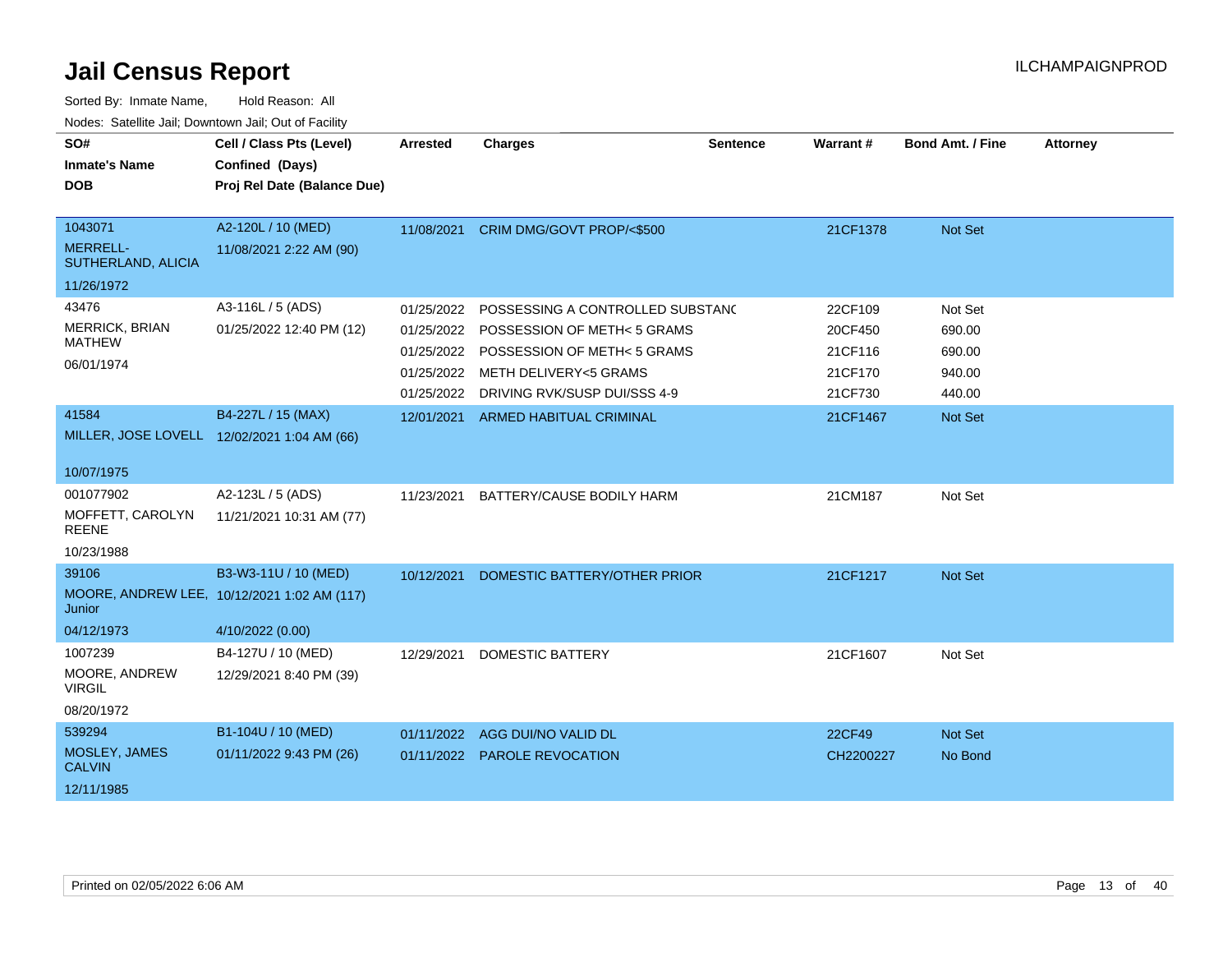| vouco. Catolino cali, Downtown cali, Out of Facility |                             |                    |                                          |                 |            |                         |                 |
|------------------------------------------------------|-----------------------------|--------------------|------------------------------------------|-----------------|------------|-------------------------|-----------------|
| SO#                                                  | Cell / Class Pts (Level)    | <b>Arrested</b>    | <b>Charges</b>                           | <b>Sentence</b> | Warrant#   | <b>Bond Amt. / Fine</b> | <b>Attorney</b> |
| Inmate's Name                                        | Confined (Days)             |                    |                                          |                 |            |                         |                 |
| DOB                                                  | Proj Rel Date (Balance Due) |                    |                                          |                 |            |                         |                 |
|                                                      |                             |                    |                                          |                 |            |                         |                 |
| 63994                                                | BOOKH-4                     |                    | 02/03/2022 DOMESTIC BATTERY              |                 | 2022CMAWOW | <b>Not Set</b>          |                 |
| <b>MOTLEY, MARIO</b><br><b>ANTONIO</b>               | 02/03/2022 10:10 PM (3)     |                    |                                          |                 |            |                         |                 |
| 09/23/1983                                           |                             |                    |                                          |                 |            |                         |                 |
| 001078814                                            | BOOKH-3                     |                    | 02/02/2022 AGG DOMESTIC BATTERY/STRANGLE |                 | 22CF77     | 25000.00                |                 |
| MYLES, JENTAVIOUS<br><b>KENTRAIL</b>                 | 02/02/2022 6:58 PM (4)      |                    |                                          |                 |            |                         |                 |
| 10/12/2001                                           |                             |                    |                                          |                 |            |                         |                 |
| 001078517                                            | B1-102L / 15 (MAX)          | 10/19/2021         | ATTEMPT (FIRST DEGREE MURDER)            |                 | 21CF1267   | <b>Not Set</b>          |                 |
| <b>NELSON, RORY</b><br><b>DEMOND</b>                 | 10/19/2021 3:55 AM (110)    |                    |                                          |                 |            |                         |                 |
| 08/14/1984                                           |                             |                    |                                          |                 |            |                         |                 |
| 001078357                                            | B2-DR / 15 (SPH)            | 09/17/2021         | ARMED ROBBERY/ARMED W/FIREARM            |                 | 21CF1230   | Not Set                 |                 |
| PETTIGREW, CAREY<br><b>CORNITRIAS DEOBLO</b>         | 09/17/2021 9:56 AM (142)    | 09/17/2021         | ARMED ROBBERY/ARMED W/FIREARM            |                 | 21CF1128   | Not Set                 |                 |
| 08/31/1986                                           |                             | 09/17/2021         | ARMED ROBBERY/ARMED W/FIREARM            |                 | 21CF1129   | Not Set                 |                 |
| 1030954                                              | A4-107U / 15 (MAX)          | 01/14/2022         | ARMED VIOLENCE/CATEGORY I                |                 | 22CF76     | <b>Not Set</b>          |                 |
| PETTIGREW,<br><b>MALCOME JAMIESON</b>                | 01/15/2022 4:35 AM (22)     |                    | 01/14/2022 MFG/DEL CANNABIS/10-30 GRAMS  |                 | 2020CF9    | 15000.00                |                 |
| 02/20/1995                                           |                             |                    |                                          |                 |            |                         |                 |
| 1008308                                              | A4-105L / 10 (ADS)          |                    |                                          |                 |            |                         |                 |
| PETTIGREW, MARIO                                     |                             | 01/30/2022 ASSAULT |                                          |                 | 19CM364    | 4000.00                 |                 |
| <b>TRAVINIO</b>                                      | 01/30/2022 6:15 AM (7)      |                    | 01/30/2022 AGG BTRY/GREAT BOD HARM/60+   |                 | 22CF131    | No Bond                 |                 |
| 08/11/1992                                           |                             |                    |                                          |                 |            |                         |                 |
| 999352                                               | B4-225L / 10 (MED)          | 09/09/2021         | <b>VIOLATE OP/OTHER PRIOR</b>            | 2y (DOC)        |            | Not Set                 |                 |
| PIRLOT, JUSTIN LEE                                   | 09/09/2021 11:28 AM (150)   | 10/23/2021         | FALSE REPORT OF OFFENSE                  |                 | 2019CF836  | 5000.00                 |                 |
|                                                      |                             |                    |                                          |                 |            |                         |                 |
| 11/08/1982                                           |                             |                    |                                          |                 |            |                         |                 |
| 001078799                                            | A4-101L / 10 (MED)          |                    | 01/27/2022 FIREARM/FOID INVALID/NOT ELIG |                 | 22CF116    | Not Set                 |                 |
| PURNELL, MARKISE<br><b>MONROE</b>                    | 01/27/2022 9:50 AM (10)     |                    |                                          |                 |            |                         |                 |
| 07/13/2002                                           |                             |                    |                                          |                 |            |                         |                 |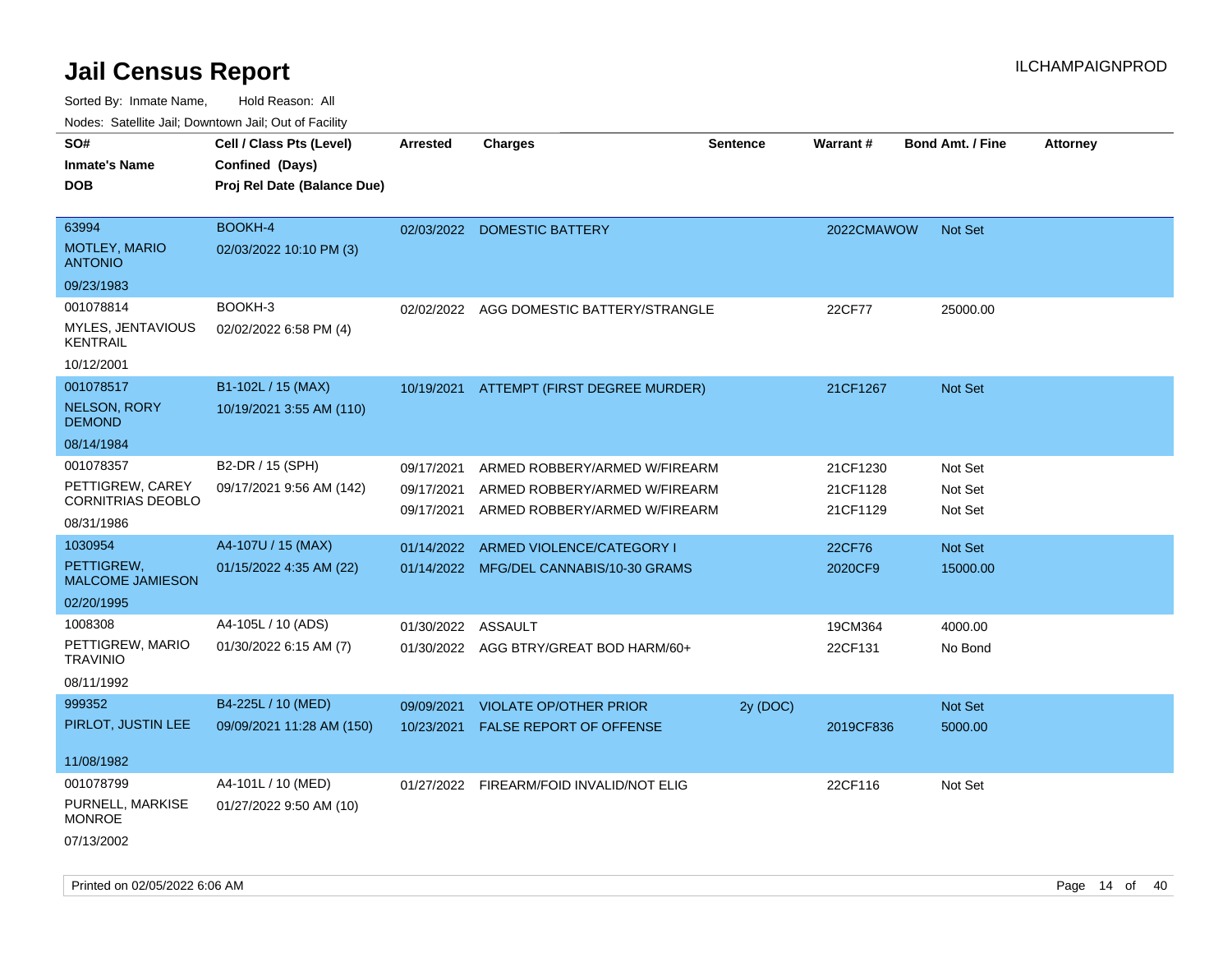| roaco. Calcinio dan, Domnomi dan, Cal or Fability                  |                                                                            |                          |                                                                         |                     |                       |                         |                 |
|--------------------------------------------------------------------|----------------------------------------------------------------------------|--------------------------|-------------------------------------------------------------------------|---------------------|-----------------------|-------------------------|-----------------|
| SO#<br>Inmate's Name<br>DOB                                        | Cell / Class Pts (Level)<br>Confined (Days)<br>Proj Rel Date (Balance Due) | Arrested                 | <b>Charges</b>                                                          | <b>Sentence</b>     | <b>Warrant#</b>       | <b>Bond Amt. / Fine</b> | <b>Attorney</b> |
| 001078669<br>RANGEL, ADRIAN                                        | B1-107U / 10 (MED)<br>12/10/2021 12:53 AM (58)                             |                          | 12/10/2021 AGG DISCHARGE FIREARM/BLDG/SCH                               |                     | 21CF1507              | <b>Not Set</b>          |                 |
| 11/25/2000<br>1069524<br>RAY-DAVIS, KAMARI<br>DAYVON<br>03/30/2000 | B4-224L / 15 (MAX)<br>08/09/2021 2:44 AM (181)                             | 08/08/2021               | MFG/DEL CANNABIS/30-500 GRAMS                                           |                     | 21CF953               | Not Set                 |                 |
| 45473<br>REXROAD, CALVIN<br>ALLEN<br>10/04/1970                    | B2-T1-04L / 15 (SPH)<br>11/23/2021 6:27 PM (75)                            | 11/23/2021               | CHIL SEX OFFEN/RESIDE DAY CARE<br>11/23/2021 VIOLATE SEX OFFENDER REGIS |                     | 21CF1275<br>21CF546   | 10000.00<br>50000.00    |                 |
| 979485<br>RODRIGUEZ, JOSHUA<br>ANTHONY<br>04/06/1990               | B2-T4-16L / 15 (SPH)<br>03/12/2021 1:57 PM (331)                           | 03/12/2021               | PRED CRIM SEX ASLT/VICTIM <13                                           |                     | 21CF282               | Not Set                 |                 |
| 001078816<br>ROWELL, JEROME<br><b>DEWAYNE</b><br>01/04/2001        | BOOKH-3<br>02/03/2022 11:28 PM (3)                                         |                          | 02/03/2022 MFG/DEL CANNABIS/30-500 GRAMS                                |                     | 2022CFAWOW            | <b>Not Set</b>          |                 |
| 61330<br>RUFFIN, JONATHON<br>CECIL<br>05/10/1984                   | B4-123L / 15 (MAX)<br>12/01/2021 5:34 AM (67)                              | 12/01/2021<br>12/01/2021 | ARMED HABITUAL CRIMINAL<br>PAROLE REVOCATION                            |                     | 21CF1473<br>CH2107545 | Not Set<br>No Bond      |                 |
| 1071161<br>SANDERS, MARKELL<br>LAMAR<br>02/02/2000                 | B4-124L / 15 (MAX)<br>08/18/2021 6:18 PM (172)                             | 08/18/2021               | DELIVERY OF OR POSSESSION OF W/INT                                      |                     | 21CF1008              | No Bond                 |                 |
| 1047469<br>ALLEN<br>10/16/1979                                     | B3-W5-18L / 10 (MED)<br>SCHINDLER, RICHARD 07/03/2021 10:25 PM (218)       | 07/03/2021               | CRIMINAL SEX ASSAULT/CONSENT                                            | 2y/6m (DOC) 21CF773 |                       | Not Set                 |                 |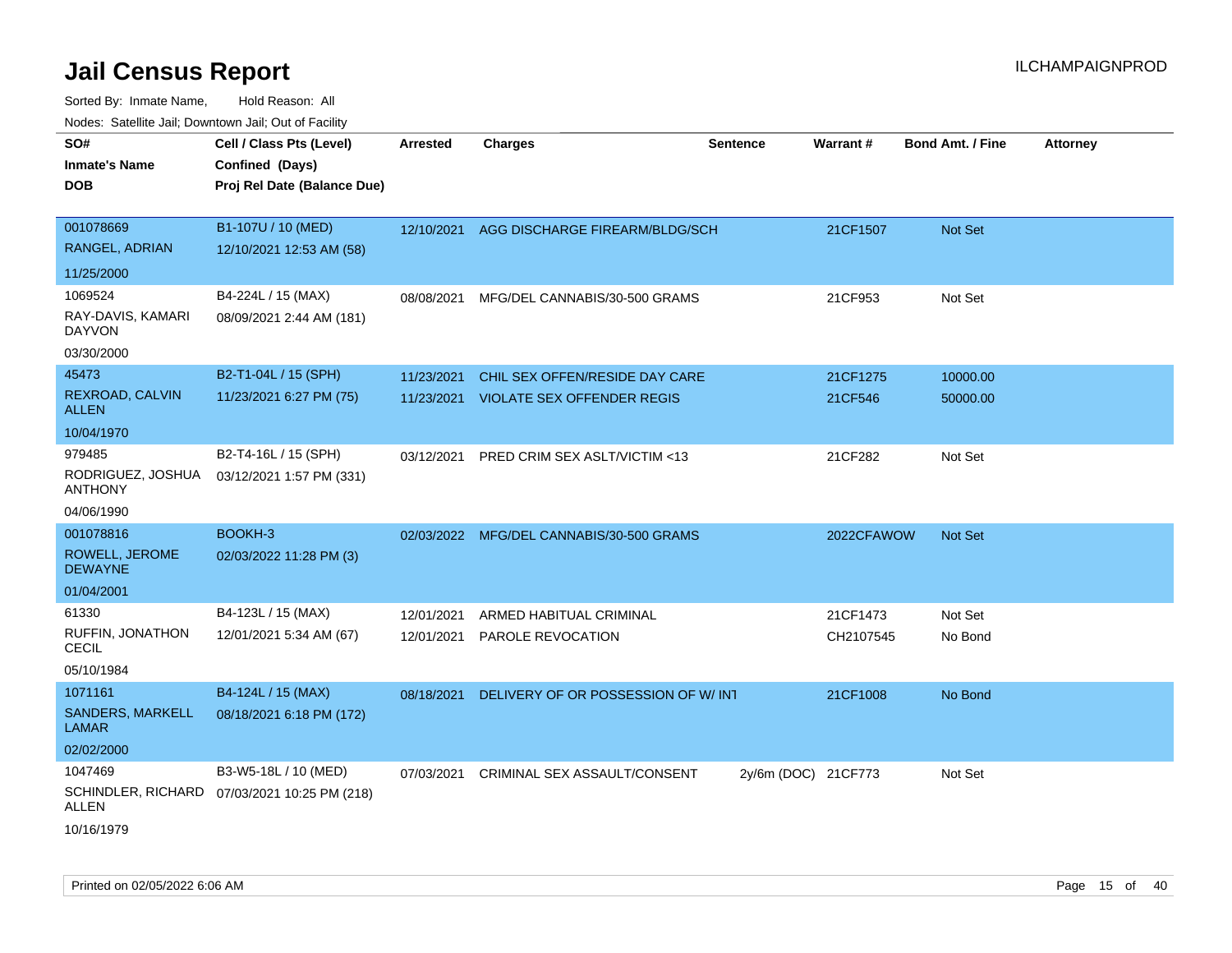Sorted By: Inmate Name, Hold Reason: All Nodes: Satellite Jail; Downtown Jail; Out of Facility

| SO#<br><b>Inmate's Name</b><br><b>DOB</b> | Cell / Class Pts (Level)<br>Confined (Days)<br>Proj Rel Date (Balance Due) | <b>Arrested</b> | <b>Charges</b>                           | <b>Sentence</b> | Warrant #  | <b>Bond Amt. / Fine</b> | <b>Attorney</b> |
|-------------------------------------------|----------------------------------------------------------------------------|-----------------|------------------------------------------|-----------------|------------|-------------------------|-----------------|
|                                           |                                                                            |                 |                                          |                 |            |                         |                 |
| 1000820                                   | A4-206L / 15 (ADS)                                                         | 01/24/2022      | FELON POSS/USE WEAPON/FIREARM            |                 | 22CF105    | Not Set                 |                 |
| SCHNEIDER, SONGAN<br><b>MICHAEL</b>       | 01/24/2022 8:20 AM (13)                                                    |                 | 01/24/2022 AGGRAVATED DOMESTIC BATTERY   |                 | 21CF1433   | 25000.00                |                 |
|                                           |                                                                            |                 | 01/24/2022 DRIVING ON SUSPENDED LICENSE  |                 | 20TR2771   | 2500.00                 |                 |
| 08/18/1992                                |                                                                            |                 |                                          |                 |            |                         |                 |
| 001078748                                 | B3-W4-13U / 10 (MED)                                                       |                 | 01/10/2022 AGGRAVATED BATTERY            |                 | 21CF151    | No Bond                 |                 |
| <b>CURTIS</b>                             | SCHROEDER, JOSHUA 01/10/2022 9:34 AM (27)                                  |                 |                                          |                 |            |                         |                 |
| 09/04/1980                                |                                                                            |                 |                                          |                 |            |                         |                 |
| 001078698                                 | B3-W1-04L / 5 (ADS)                                                        | 12/20/2021      | DIRECT CRIMINAL CONTEMPT                 |                 | 2019F44    | No Bond                 |                 |
| SIDES, BRIAN KEITH                        | 12/20/2021 4:23 PM (48)                                                    |                 |                                          |                 |            |                         |                 |
| 12/08/1969                                |                                                                            |                 |                                          |                 |            |                         |                 |
| 001078441                                 | BOOKF-1 / 15 (ADS)                                                         | 10/01/2021      | ARMED HABITUAL CRIMINAL                  |                 | 21CF1182   | Not Set                 |                 |
| SINGLETON, CORRIE<br><b>DERRELL</b>       | 10/01/2021 12:36 PM (128)                                                  |                 | 12/20/2021 SPEEDING 26-34 MPH OVER LIMIT |                 | 2021TR2701 | 1000.00                 |                 |
| 05/07/1983                                |                                                                            |                 |                                          |                 |            |                         |                 |
| 001078765                                 | A4-107L / 10 (ADS)                                                         | 01/13/2022      | FELON POSS/USE WEAPON/FIREARM            |                 | 22CF66     | Not Set                 |                 |
|                                           | SMITH, COREY ADRIAN 01/13/2022 7:32 PM (24)                                | 01/13/2022      | DRVG UNDER INFLUENCE OF DRUG             |                 | 2018DT262  | 190.00                  |                 |
|                                           |                                                                            | 01/13/2022      | DRIVING ON REVOKED LICENSE               |                 | 20TR3078   | 190.00                  |                 |
| 09/01/1987                                |                                                                            |                 |                                          |                 |            |                         |                 |
| 1038158                                   | BOOKH-5                                                                    |                 | 02/04/2022 CRIMINAL SEX ASSAULT/CONSENT  |                 | 2022CFAWOW | Not Set                 |                 |
| SMITH, RASHAD<br><b>JARECE</b>            | 02/04/2022 11:42 PM (2)                                                    |                 |                                          |                 |            |                         |                 |
| 09/16/1995                                |                                                                            |                 |                                          |                 |            |                         |                 |
| 951986                                    | B3-W3-10L / 10 (MED)                                                       |                 | 01/11/2022 WILFUL FAILURE TO REGISTER    |                 | 21 CF 1016 | No Bond                 |                 |
| <b>STARKS, LAWRENCE</b><br><b>DAVID</b>   | 01/11/2022 3:06 PM (26)                                                    |                 |                                          |                 |            |                         |                 |
| 09/28/1955                                | 2/7/2022 (0.00)                                                            |                 |                                          |                 |            |                         |                 |
| 001077770                                 | A1-226L / 5 (MIN)                                                          |                 | 01/06/2022 RESIDENTIAL BURGLARY          |                 | 21CF319    | Not Set                 |                 |
|                                           | STOFFLE, KELLY ANNE 01/06/2022 3:14 PM (31)                                |                 |                                          |                 |            |                         |                 |

04/12/1989

Printed on 02/05/2022 6:06 AM Page 16 of 40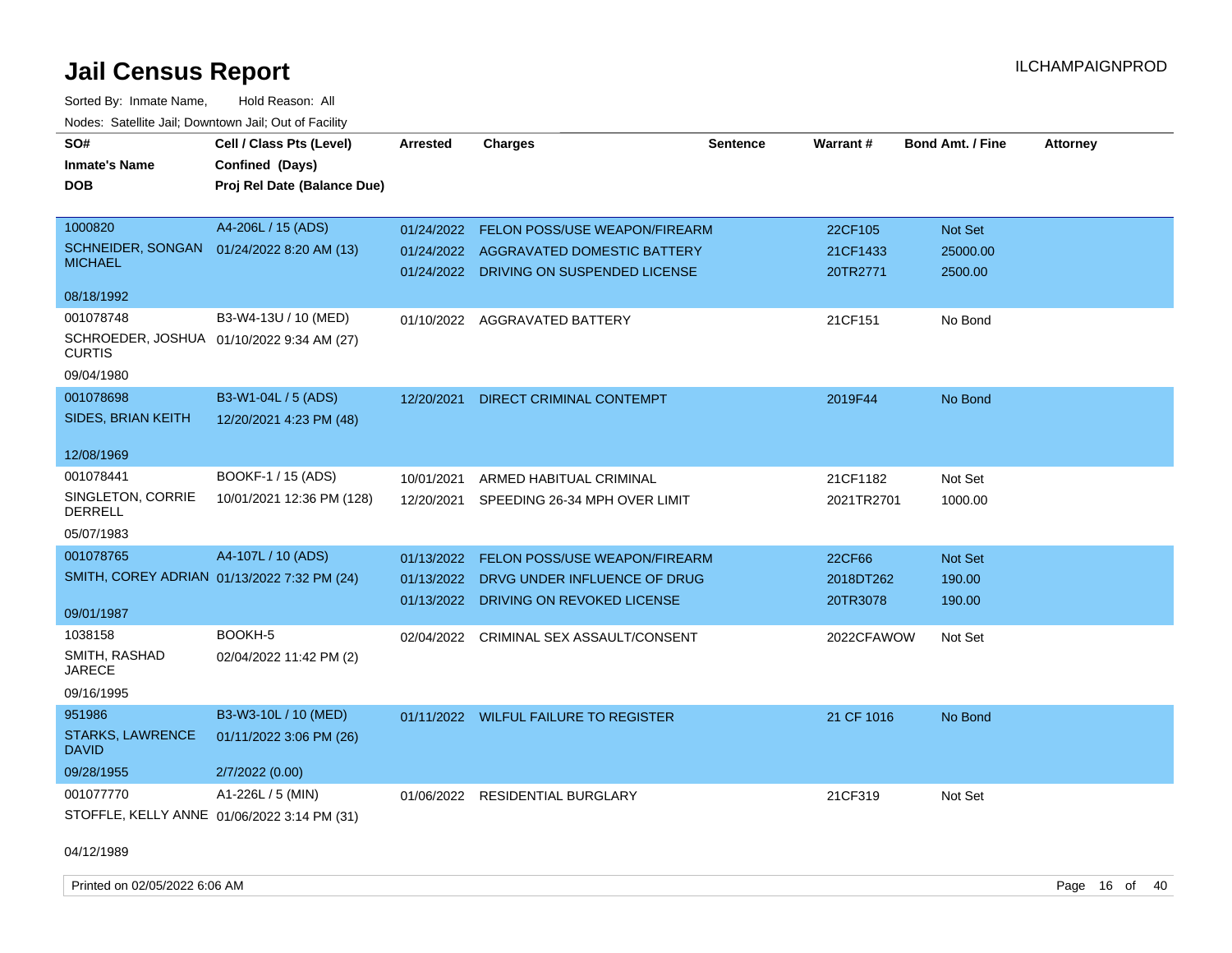| <b>NOULD:</b> Cutomto buil, Downtown buil, Out of Fability |                             |            |                                      |                 |            |                         |                 |
|------------------------------------------------------------|-----------------------------|------------|--------------------------------------|-----------------|------------|-------------------------|-----------------|
| SO#                                                        | Cell / Class Pts (Level)    | Arrested   | Charges                              | <b>Sentence</b> | Warrant#   | <b>Bond Amt. / Fine</b> | <b>Attorney</b> |
| <b>Inmate's Name</b>                                       | Confined (Days)             |            |                                      |                 |            |                         |                 |
| <b>DOB</b>                                                 | Proj Rel Date (Balance Due) |            |                                      |                 |            |                         |                 |
|                                                            |                             |            |                                      |                 |            |                         |                 |
| 38305                                                      | B2-T2-06L / 10 (SPH)        |            | 03/18/2020 CRIMINAL SEXUAL ABUSE     |                 | 20CF-343   | 500000.00               |                 |
| STOVER, JOSH<br><b>ANDREW</b>                              | 03/18/2020 10:24 AM (690)   |            |                                      |                 |            |                         |                 |
| 08/18/1973                                                 |                             |            |                                      |                 |            |                         |                 |
| 001078182                                                  | B3-W2-06L / 5 (MIN)         | 12/20/2021 | DRIVING ON REVOKED LICENSE           |                 | 2021CF800  | No Bond                 |                 |
| STRONG, KEVIN<br><b>GARDNER</b>                            | 12/20/2021 4:34 PM (48)     |            |                                      |                 |            |                         |                 |
| 02/12/1963                                                 | 3/19/2022 (0.00)            |            |                                      |                 |            |                         |                 |
| 1062701                                                    | A4-202U / 15 (ADS)          |            | 01/20/2022 UNLAWFUL USE OF A WEAPON  | 10y (DOC)       | 2021CF114  | No Bond                 |                 |
| TAYLOR, CODY EARL                                          | 01/20/2022 11:31 AM (17)    |            |                                      |                 |            |                         |                 |
|                                                            |                             |            |                                      |                 |            |                         |                 |
| 10/22/1997                                                 |                             |            |                                      |                 |            |                         |                 |
| 1049786                                                    | BOOKH-7                     |            | 02/04/2022 DOMESTIC BATTERY          |                 | 2022CMAWOW | No Bond                 |                 |
| TAYLOR, COZENE JR                                          | 02/04/2022 1:49 AM (2)      |            |                                      |                 |            |                         |                 |
|                                                            |                             |            |                                      |                 |            |                         |                 |
| 12/02/1988                                                 |                             |            |                                      |                 |            |                         |                 |
| 1000614                                                    | A3-211U / 15 (SPH)          |            | 01/12/2022 AGGRAVATED BATTERY        | 3y (DOC)        | 2018CF376  | No Bond                 |                 |
| <b>TESTER, TIMOTHY</b><br><b>RAY</b>                       | 01/12/2022 3:38 PM (25)     |            |                                      |                 |            |                         |                 |
| 06/08/1992                                                 |                             |            |                                      |                 |            |                         |                 |
| 001078471                                                  | B4-221U / 10 (MED)          | 10/11/2021 | AGG UUW/VEHICLE/<21                  |                 | 21CF1210   | 100.00                  |                 |
| THATCH, OMARION<br><b>DIAMONTE</b>                         | 10/11/2021 1:26 AM (118)    |            |                                      |                 |            |                         |                 |
| 09/05/2003                                                 |                             |            |                                      |                 |            |                         |                 |
| 32058                                                      | B4-123U / 15 (MAX)          | 06/14/2021 | <b>AGG DISCH FIREARM</b>             |                 | 21CF690    | Not Set                 |                 |
| THOMPSON, STEVEN<br><b>ONEAL</b>                           | 06/14/2021 6:44 AM (237)    |            |                                      |                 |            |                         |                 |
| 03/14/1969                                                 |                             |            |                                      |                 |            |                         |                 |
| 001078792                                                  | A4-203L / 15 (ADS)          | 01/24/2022 | <b>FUGITIVE FROM JUSTICE</b>         |                 | 22CF99     | Not Set                 |                 |
| TRAMBLE, TOM                                               | 01/24/2022 10:24 AM (13)    | 01/24/2022 | <b>FUGITIVE FROM JUSTICE</b>         |                 | 22CF100    | Not Set                 |                 |
| <b>MARCUS</b>                                              |                             |            | 01/24/2022 ARMED VIOLENCE/CATEGORY I |                 | 22CF101    | Not Set                 |                 |
| 02/28/1985                                                 |                             |            |                                      |                 |            |                         |                 |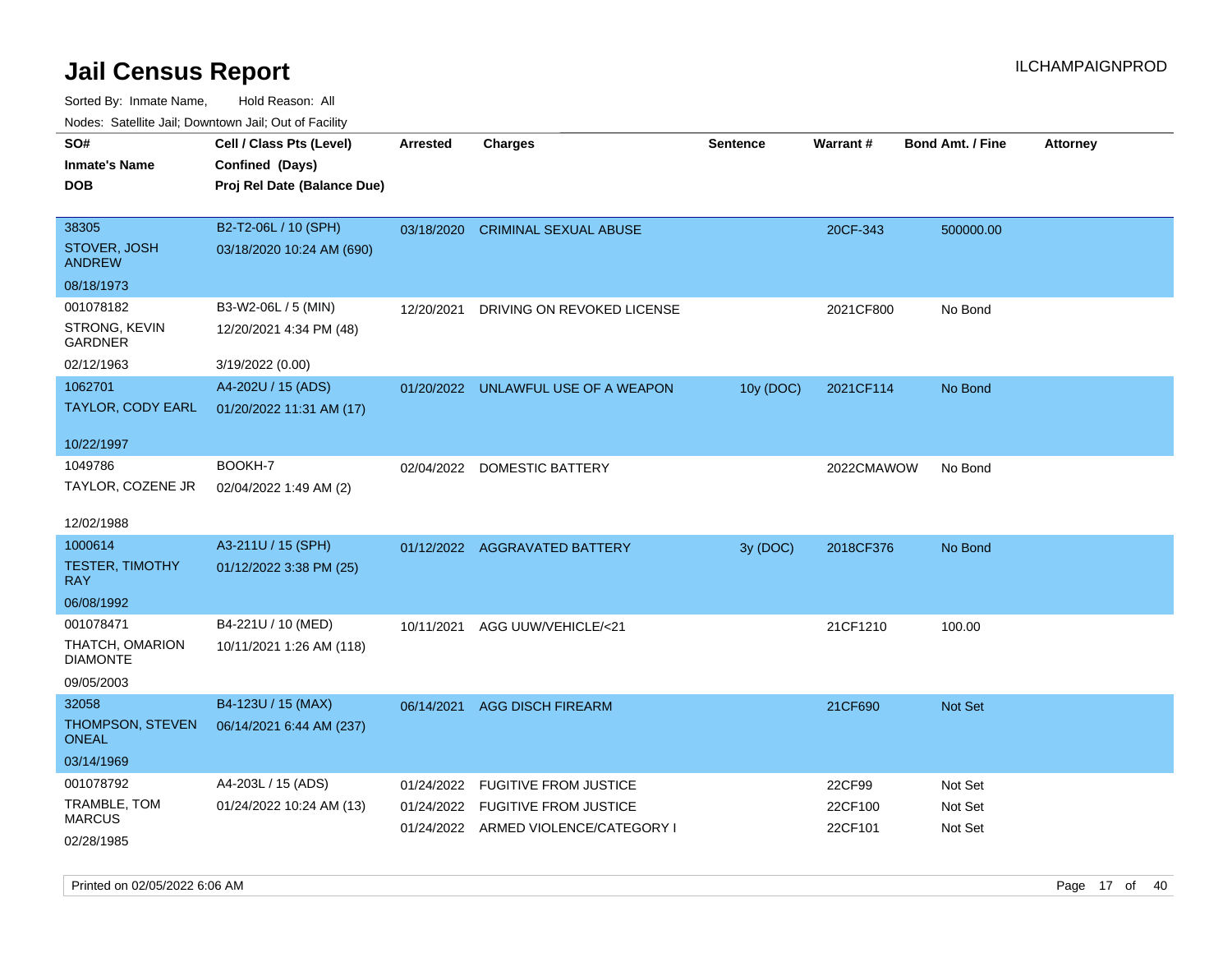Sorted By: Inmate Name, Hold Reason: All

Nodes: Satellite Jail; Downtown Jail; Out of Facility

| roaco. Oatomto dan, Downtown dan, Oat or Fability |                             |            |                                         |          |            |                         |                 |
|---------------------------------------------------|-----------------------------|------------|-----------------------------------------|----------|------------|-------------------------|-----------------|
| SO#                                               | Cell / Class Pts (Level)    | Arrested   | <b>Charges</b>                          | Sentence | Warrant#   | <b>Bond Amt. / Fine</b> | <b>Attorney</b> |
| <b>Inmate's Name</b>                              | Confined (Days)             |            |                                         |          |            |                         |                 |
| <b>DOB</b>                                        | Proj Rel Date (Balance Due) |            |                                         |          |            |                         |                 |
|                                                   |                             |            |                                         |          |            |                         |                 |
| 32910                                             | B3-W1-01U / 10 (MED)        | 10/04/2021 | DOM BTRY/HARM/1-2 PRECONV               |          | 21CF1189   | Not Set                 |                 |
| TULL, CHRISTOPHER<br><b>MICHAEL</b>               | 10/04/2021 10:53 PM (125)   |            |                                         |          |            |                         |                 |
| 04/02/1971                                        |                             |            |                                         |          |            |                         |                 |
| 1070904                                           | B3-W4-16L / 5 (MIN)         | 10/28/2021 | <b>BURGLARY</b>                         | 3y (DOC) | 2021CF321  | 15000.00                |                 |
| WANKEL, JONAH<br><b>JAMES</b>                     | 10/28/2021 3:42 AM (101)    |            |                                         |          |            |                         |                 |
| 12/15/1993                                        |                             |            |                                         |          |            |                         |                 |
| 961786                                            | A4-206U / 15 (ADS)          |            | 01/24/2022 ARMED HABITUAL CRIMINAL      |          | 22CF104    | Not Set                 |                 |
| <b>WARREN, DESIE</b><br><b>ARNEZ</b>              | 01/24/2022 7:23 AM (13)     |            |                                         |          |            |                         |                 |
| 04/28/1988                                        |                             |            |                                         |          |            |                         |                 |
| 1073448                                           | A3-216U / 10 (ADS)          | 01/29/2022 | AGG BATTERY/PEACE OFFICER               |          | 22CF130    | Not Set                 |                 |
| <b>WASHINGTON,</b><br><b>CLIFTON MYKEL</b>        | 01/29/2022 2:14 AM (8)      |            | 01/29/2022 DRIVING ON REVOKED LICENSE   |          | 2020TR2874 | 5000.00                 |                 |
| 10/15/1998                                        |                             |            |                                         |          |            |                         |                 |
| 1070737                                           | A1-126L / 15 (MAX)          | 10/14/2021 | AGG KIDNAPG/<13/INTEL DISABL            |          | 2020CF418  | 250000.00               |                 |
| <b>WASHINGTON,</b><br><b>JASTINA VIRGINIA</b>     | 10/14/2021 12:02 PM (115)   |            |                                         |          |            |                         |                 |
| 04/11/2000                                        |                             |            |                                         |          |            |                         |                 |
| 977140                                            | B1-203L / 10 (MED)          | 10/24/2021 | ARMED HABITUAL CRIMINAL                 |          | 21CF1289   | Not Set                 |                 |
| <b>WEBSTER, DERRIAL</b><br><b>DEVON</b>           | 10/24/2021 2:46 AM (105)    |            |                                         |          |            |                         |                 |
| 01/14/1990                                        |                             |            |                                         |          |            |                         |                 |
| 001078328                                         | B1-207U / 15 (MAX)          | 08/30/2021 | FELON POSS/USE WEAPON/FIREARM           |          | 21CF1045   | <b>Not Set</b>          |                 |
| <b>WHITE, JUSTIN</b><br><b>STEVEN</b>             | 08/30/2021 10:48 AM (160)   |            |                                         |          |            |                         |                 |
| 10/25/1995                                        |                             |            |                                         |          |            |                         |                 |
| 1075313                                           | A3-216L / 15 (ADS)          | 01/29/2022 | POSSESSION OF STOLEN FIREARM            |          | 22CF132    | Not Set                 |                 |
| <b>WILLIAMS, EARDIS</b><br>ANTONIO, Junior        | 01/29/2022 1:23 AM (8)      | 01/29/2022 | MFG/DEL CANNABIS/30-500 GRAMS           |          | 20CF51     | 5000.00                 |                 |
| 01/21/1999                                        |                             |            | 01/29/2022 POSSESSION OF STOLEN FIREARM |          | 20CF1048   | 500000.00               |                 |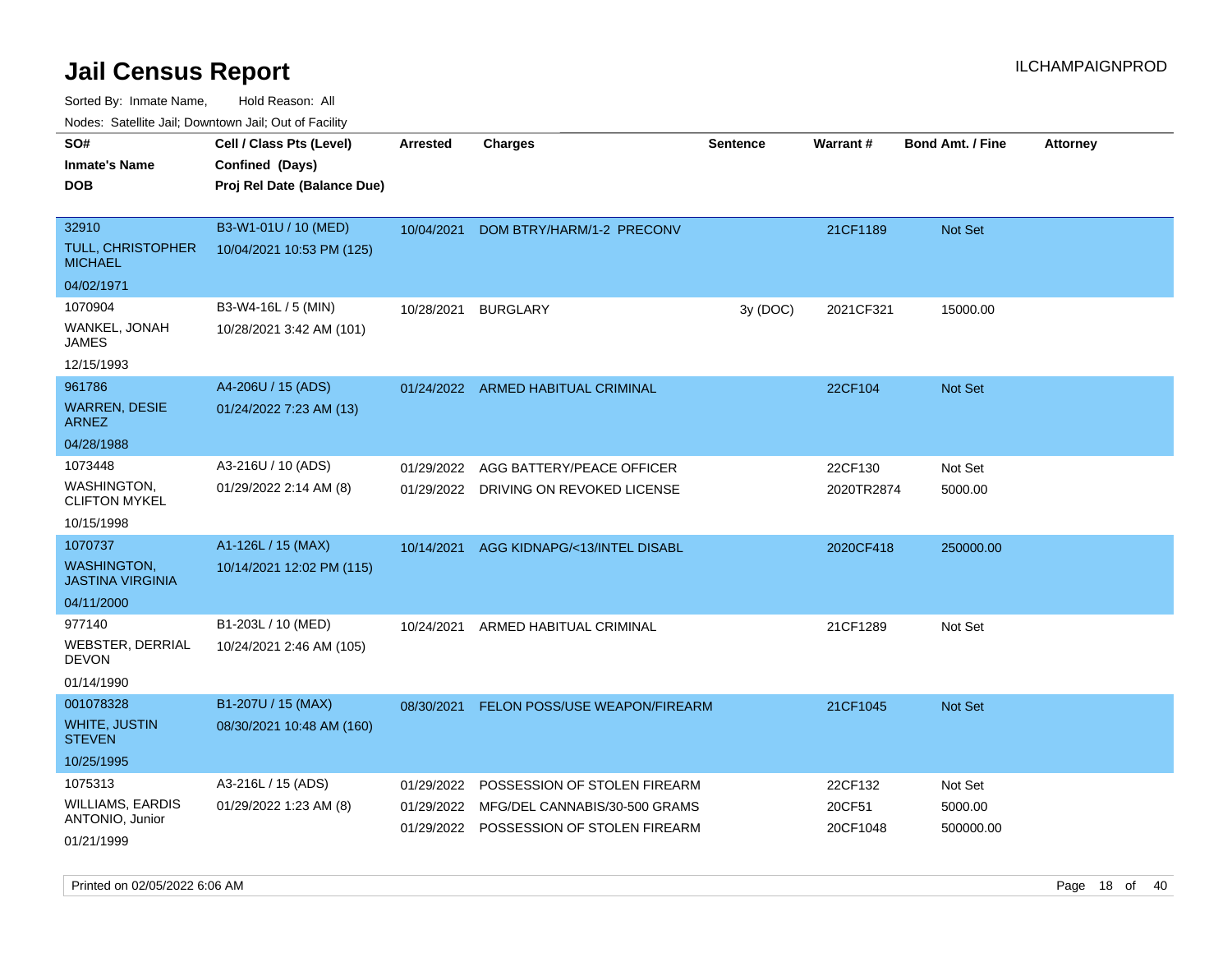Sorted By: Inmate Name, Hold Reason: All

Nodes: Satellite Jail; Downtown Jail; Out of Facility

| SO#                                        | Cell / Class Pts (Level)    | <b>Arrested</b>   | <b>Charges</b>                         | <b>Sentence</b> | Warrant#    | <b>Bond Amt. / Fine</b> | <b>Attorney</b> |
|--------------------------------------------|-----------------------------|-------------------|----------------------------------------|-----------------|-------------|-------------------------|-----------------|
| <b>Inmate's Name</b>                       | Confined (Days)             |                   |                                        |                 |             |                         |                 |
| <b>DOB</b>                                 | Proj Rel Date (Balance Due) |                   |                                        |                 |             |                         |                 |
|                                            |                             |                   |                                        |                 |             |                         |                 |
| 1049234                                    | A3-111U                     |                   | 01/22/2022 AGGRAVATED DOMESTIC BATTERY |                 | 22CF94      | <b>Not Set</b>          |                 |
| <b>WILLIAMS, KHAMRON</b><br><b>MARCELL</b> | 01/22/2022 9:30 AM (15)     |                   |                                        |                 |             |                         |                 |
| 08/15/1995                                 |                             |                   |                                        |                 |             |                         |                 |
| 1019420                                    | B1-105L / 10 (MED)          | 12/14/2021        | METH MANUFACTURING/15<100 GR           | 8y (DOC)        | 21CF205     | No Bond                 |                 |
| WILLIAMS,<br><b>MARSHAWN ANTONIO</b>       | 12/14/2021 1:56 PM (54)     |                   |                                        |                 |             |                         |                 |
| 06/02/1994                                 |                             |                   |                                        |                 |             |                         |                 |
| 638552                                     | B2-T2-08L / 5 (SPH)         | 10/07/2021        | CHILD PORNOGRAPHY/PHOTOGRAPH           |                 | 2021CF1207  | No Bond                 |                 |
| <b>WILLIAMS, MICHAEL</b><br><b>JAMES</b>   | 10/07/2021 12:20 PM (122)   |                   |                                        |                 |             |                         |                 |
| 03/29/1964                                 |                             |                   |                                        |                 |             |                         |                 |
| 1066370                                    | B1-101L / 15 (MAX)          | 07/28/2021        | ARMED VIOLENCE/CATEGORY III            |                 | 2021 CF 882 | Not Set                 |                 |
| <b>WILLIAMS, REONTE</b><br><b>REMIR</b>    | 07/28/2021 5:40 AM (193)    |                   |                                        |                 |             |                         |                 |
| 05/14/1999                                 |                             |                   |                                        |                 |             |                         |                 |
| 1051953                                    | BOOKF-2                     | 02/02/2022        | <b>AGGRAVATED DOMESTIC BATTERY</b>     |                 | 2022CFAWOW  | <b>Not Set</b>          |                 |
| <b>WINSTON, ALYSSIA</b>                    | 02/02/2022 4:29 AM (4)      | 02/02/2022        | UNLAWFUL RESTRAINT                     |                 | 2022CFAWOW  | <b>Not Set</b>          |                 |
| <b>LETEECE</b>                             |                             | 02/02/2022        | AGG BATTERY/PEACE OFFICER              |                 | 2022CFAWOW  | <b>Not Set</b>          |                 |
| 03/17/1996                                 |                             | 02/02/2022        | RESIST/OBSTRUCTING A PEACE OFFICEF     |                 | 2022CFAWOW  | <b>Not Set</b>          |                 |
|                                            |                             | 02/02/2022        | CRIM DMG/GOVT PROP/<\$500              |                 | 2022CFAWOW  | <b>Not Set</b>          |                 |
| 972160                                     | B1-206U / 10 (MED)          | 01/11/2022        | AGG DOMESTIC BATTERY/STRANGLE          | 3y(DOC)         | 21-CF-917   | Not Set                 |                 |
| WOOD, ANTONIO                              | 01/11/2022 5:14 PM (26)     |                   |                                        |                 |             |                         |                 |
| 10/16/1981                                 |                             |                   |                                        |                 |             |                         |                 |
| <b>Total Satellite Jail: 146</b>           |                             | <b>Males: 128</b> | Females: 18<br>Unknown: 0              |                 |             |                         |                 |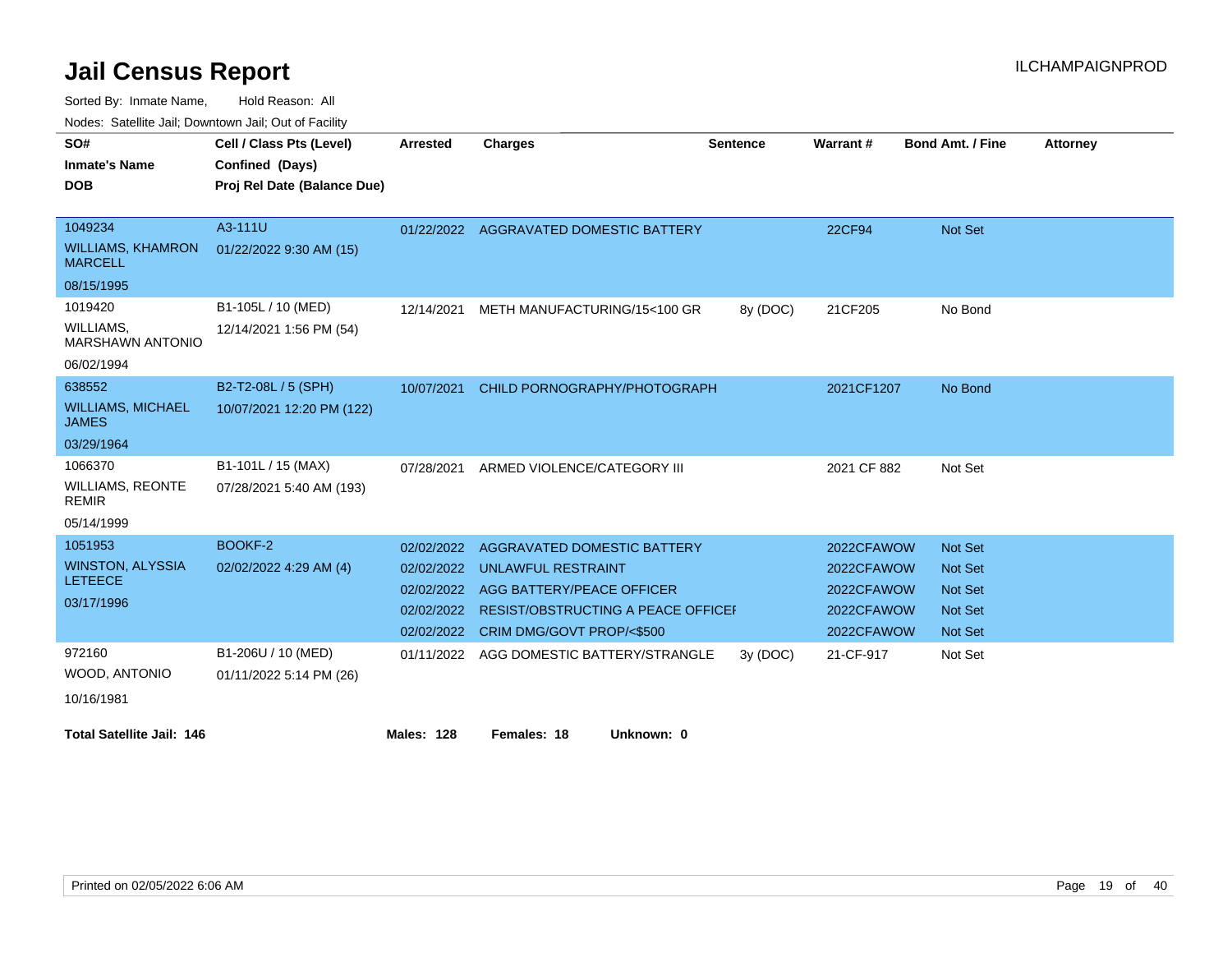|  |  | <b>Downtown Jail</b> |  |
|--|--|----------------------|--|
|  |  |                      |  |

| SO#<br><b>Inmate's Name</b><br><b>DOB</b>                                   | Cell / Class Pts (Level)<br>Confined (Days)<br>Proj Rel Date (Balance Due) | Arrested                                             | <b>Charges</b>                                                                                                     | <b>Sentence</b> | <b>Warrant#</b>                             | <b>Bond Amt. / Fine</b>                           | <b>Attorney</b> |
|-----------------------------------------------------------------------------|----------------------------------------------------------------------------|------------------------------------------------------|--------------------------------------------------------------------------------------------------------------------|-----------------|---------------------------------------------|---------------------------------------------------|-----------------|
| 1073165<br><b>ACKERMAN, CODY</b><br><b>JAMES</b><br>02/01/1989<br>001078621 | G4L / 5 (MIN)<br>04/30/2021 4:48 PM (282)<br>F5U / 10 (MED)                | 04/30/2021<br>04/30/2021<br>05/03/2021<br>12/23/2021 | FORGERY/ISSUE/DELIVER DOCUMENT<br><b>BURGLARY</b><br>FORGERY/ISSUE/DELIVER DOCUMENT<br><b>RESIDENTIAL BURGLARY</b> |                 | 19CF143<br>21CF516<br>2018CF689<br>21CF1582 | 75000.00<br>Not Set<br>2500.00 / 75.00<br>Not Set |                 |
| 05/09/1999                                                                  | BAILEY, DANIEL SCOTT 12/23/2021 9:44 AM (45)                               |                                                      | 01/14/2022 PROBATION VIOLATION                                                                                     |                 | 21CF1445                                    | Not Set                                           |                 |
| 969121<br><b>BECKLEY, ANTHONY</b><br><b>PATRICK</b><br>06/30/1989           | I3 / 15 (SPH)<br>11/25/2021 7:16 PM (73)                                   | 11/25/2021                                           | <b>CRIM TRESPASS TO RESIDENCE</b>                                                                                  |                 | 21CF1444                                    | Not Set                                           |                 |
| 001078535<br>BERRY, DAVID ISAAC<br>09/23/2000                               | C7L / 15 (SPH)<br>10/26/2021 10:52 AM (103)                                | 10/26/2021                                           | <b>CRIM SEX ASSAULT/FORCE</b>                                                                                      |                 | 21CF1305                                    | Not Set                                           |                 |
| 517915<br><b>BOXLEY, CHARLES</b><br><b>OMAR</b><br>01/10/1985               | C1L / 5 (MIN)<br>08/03/2021 2:18 PM (187)                                  | 08/03/2021<br>08/03/2021<br>08/03/2021               | <b>BURGLARY</b><br><b>BURGLARY</b><br>FORGERY/ISSUE/DELIVER DOCUMENT                                               |                 | 21CF289<br>21CF679                          | 20000.00<br>20000.00<br>No Bond                   |                 |
| 1027929<br><b>BROUGHTON, MARK</b><br>ANTHONY, Junior<br>02/15/1990          | F6L / 15 (MAX)<br>12/18/2021 2:55 AM (50)                                  |                                                      | 12/18/2021 HOME INVASION/CAUSE INJURY                                                                              |                 | 21CF1560                                    | No Bond                                           |                 |
| 1067476<br><b>BROWN, JAMES</b><br><b>BRONELL</b><br>01/08/1996              | F5L / 10 (MED)<br>11/13/2021 2:35 AM (85)                                  | 11/13/2021<br>11/13/2021                             | AGG DOMESTIC BATTERY/STRANGLE<br><b>RESIDENTIAL BURGLARY</b>                                                       |                 | 20CF575<br>21CF385                          | 5000.00<br>25000.00                               |                 |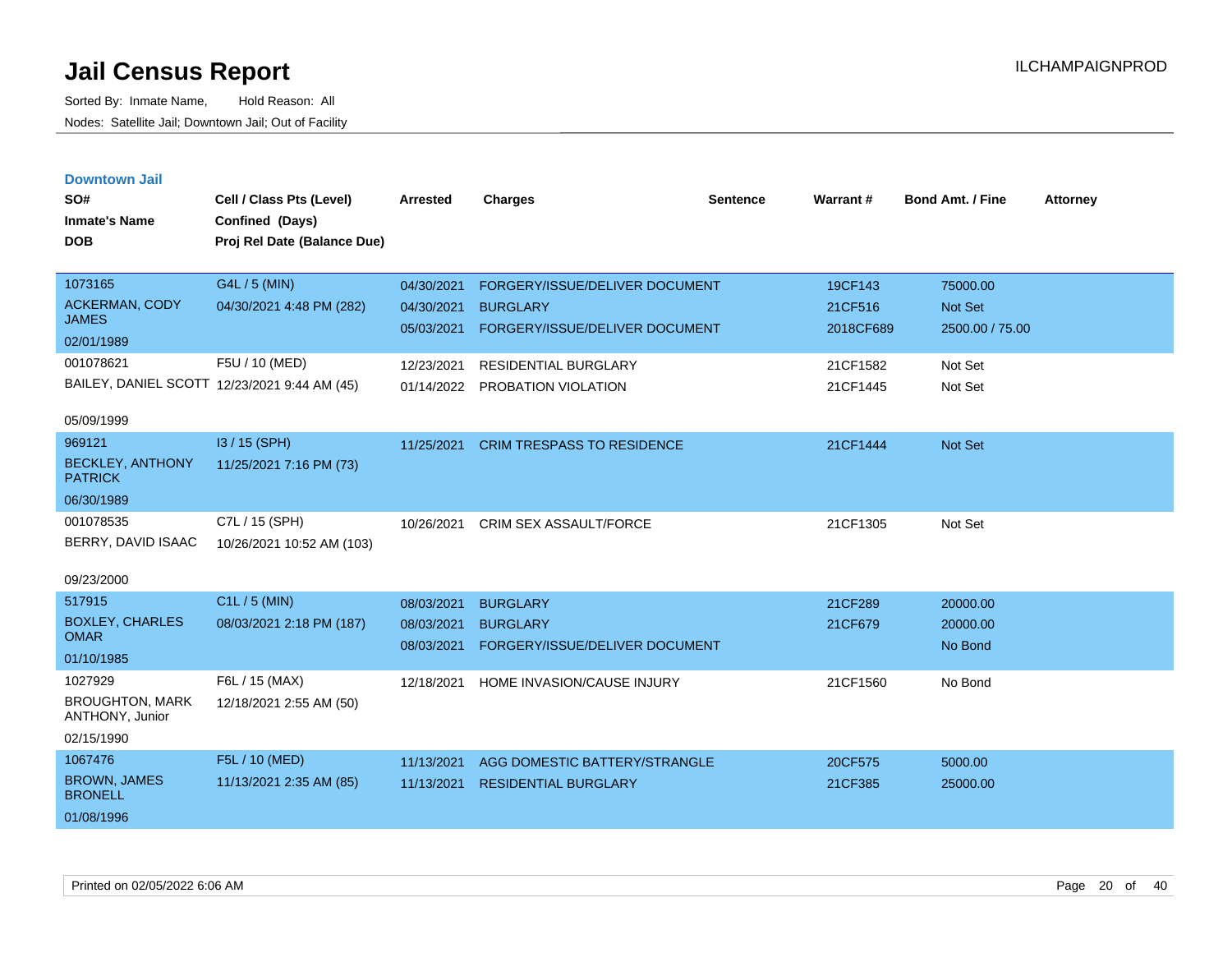Sorted By: Inmate Name, Hold Reason: All Nodes: Satellite Jail; Downtown Jail; Out of Facility

| SO#                                              | Cell / Class Pts (Level)                       | <b>Arrested</b> | <b>Charges</b>                            | <b>Sentence</b> | Warrant#   | <b>Bond Amt. / Fine</b> | <b>Attorney</b> |
|--------------------------------------------------|------------------------------------------------|-----------------|-------------------------------------------|-----------------|------------|-------------------------|-----------------|
| <b>Inmate's Name</b><br><b>DOB</b>               | Confined (Days)<br>Proj Rel Date (Balance Due) |                 |                                           |                 |            |                         |                 |
|                                                  |                                                |                 |                                           |                 |            |                         |                 |
| 995432                                           | H5L / 10 (ADS)                                 |                 | 12/20/2021 FAIL TO RPT WKLY/NO FIXED ADDR |                 | 21CF1559   | Not Set                 |                 |
| <b>BROWN, JAVON</b><br><b>SHANTEZ</b>            | 12/20/2021 2:06 AM (48)                        |                 |                                           |                 |            |                         |                 |
| 10/14/1991                                       |                                                |                 |                                           |                 |            |                         |                 |
| 1075941                                          | G2L / 5 (MIN)                                  | 10/08/2021      | HARASS WITNESS/FAMILY MBR/REP             |                 | 2021CF1188 | 500000.00               |                 |
| BROWN, LIONEL<br><b>TERRELL</b>                  | 10/08/2021 5:16 PM (121)                       |                 |                                           |                 |            |                         |                 |
| 10/19/1981                                       |                                                |                 |                                           |                 |            |                         |                 |
| 1068812                                          | F1L / 15 (MAX)                                 | 12/21/2021      | <b>FELON POSS/USE FIREARM PRIOR</b>       |                 | 21CF1568   | Not Set                 |                 |
| BRYANT, DANNY<br><b>EUGENE</b>                   | 12/21/2021 1:50 PM (47)                        | 12/21/2021      | AGG DISCHARGE FIREARM/OCC VEH             |                 | 21CF741    | <b>Not Set</b>          |                 |
| 11/22/1989                                       |                                                |                 |                                           |                 |            |                         |                 |
| 56936                                            | C4U / 10 (ADS)                                 | 11/01/2021      | PUBLIC INDECENCY/EXPOSURE/3+              | 3y/0m/0d (DO    |            | Not Set                 |                 |
| CALDWELL, STEVEN<br>ANDRE                        | 11/01/2021 1:09 PM (97)                        |                 |                                           |                 |            |                         |                 |
| 04/19/1982                                       |                                                |                 |                                           |                 |            |                         |                 |
| 001078092                                        | H <sub>2</sub> U / 10 (ADS)                    | 12/27/2021      | AGG BATTERY/PUBLIC PLACE                  |                 | 2021CF1042 | 5000.00                 |                 |
| <b>WILLIAM</b>                                   | CHOUNARD, STANLEY 12/27/2021 10:47 PM (41)     |                 |                                           |                 |            |                         |                 |
| 06/25/1986                                       |                                                |                 |                                           |                 |            |                         |                 |
| 56241                                            | $E1L / 5$ (MIN)                                | 01/13/2022      | <b>VIOLATE ORDER/PRIOR DOM BTRY</b>       |                 | 22CF59     | Not Set                 |                 |
| CLARK, DAMON<br><b>GILLMORE</b>                  | 01/13/2022 4:36 AM (24)                        |                 |                                           |                 |            |                         |                 |
| 12/21/1976                                       |                                                |                 |                                           |                 |            |                         |                 |
| 1075361                                          | J6L / 5 (ADS)                                  | 04/16/2021      | <b>BURGLARY</b>                           |                 | 21CF414    | Not Set                 |                 |
| <b>COWART, TORREY</b><br><b>BENJAMEN, Junior</b> | 04/16/2021 9:17 PM (296)                       |                 |                                           |                 |            |                         |                 |
| 11/22/1987                                       |                                                |                 |                                           |                 |            |                         |                 |
| 1076276                                          | G1L / 5 (MIN)                                  | 12/20/2021      | THEFT/CONTROL <\$500/PRIOR                | 2y/6m (DOC)     |            | Not Set                 |                 |
| COX, SEAN MICHAEL                                | 12/20/2021 12:45 PM (48)                       | 12/20/2021      | <b>WARRANT OUT OF COUNTY</b>              |                 | 21CM99     | 3000.00                 |                 |

02/06/1985

Printed on 02/05/2022 6:06 AM Page 21 of 40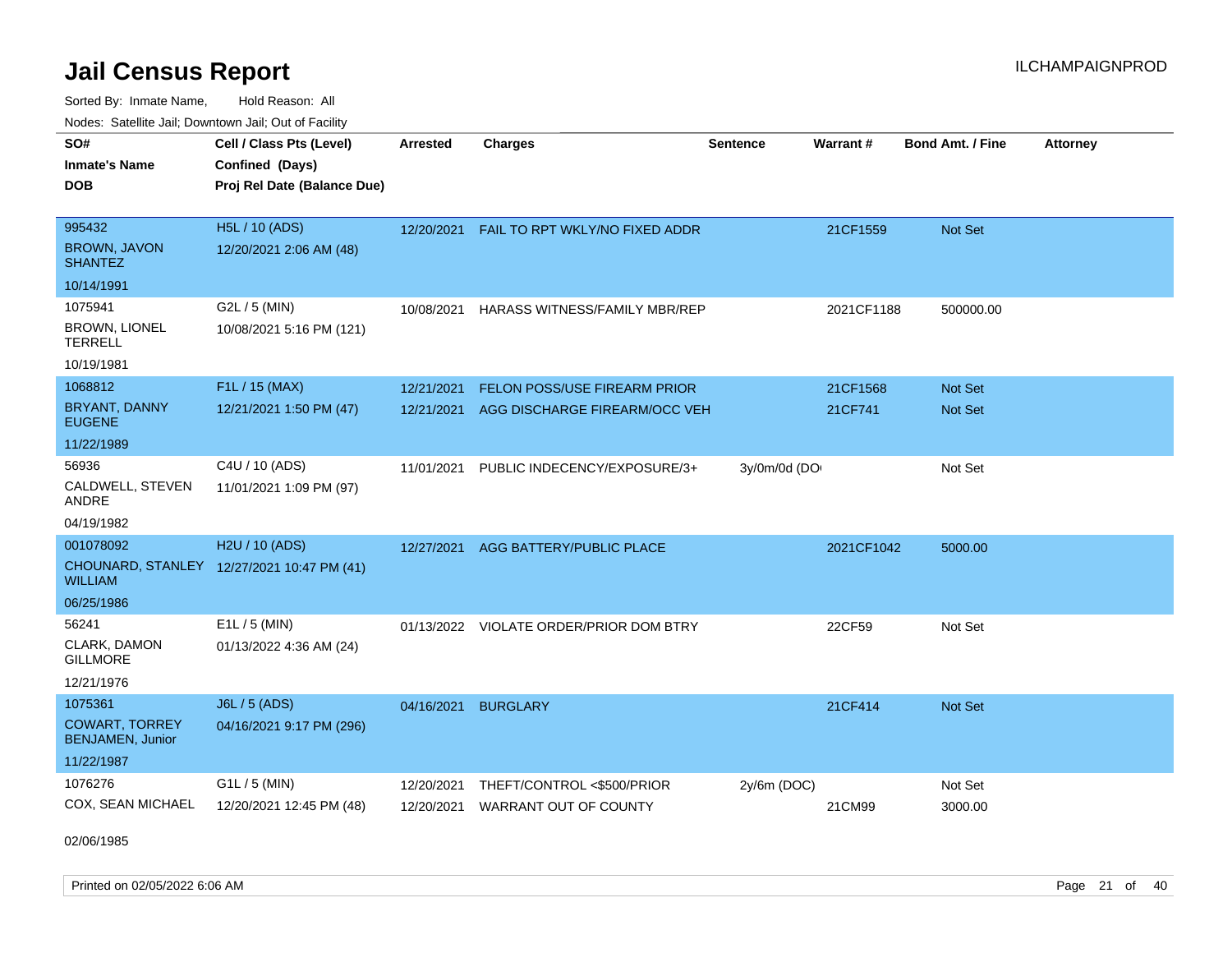Sorted By: Inmate Name, Hold Reason: All Nodes: Satellite Jail; Downtown Jail; Out of Facility

| Noucs. Calcinic Jail, Downtown Jail, Out of Facility |                                              |                 |                                      |                 |                 |                         |                 |
|------------------------------------------------------|----------------------------------------------|-----------------|--------------------------------------|-----------------|-----------------|-------------------------|-----------------|
| SO#                                                  | Cell / Class Pts (Level)                     | <b>Arrested</b> | <b>Charges</b>                       | <b>Sentence</b> | <b>Warrant#</b> | <b>Bond Amt. / Fine</b> | <b>Attorney</b> |
| <b>Inmate's Name</b>                                 | Confined (Days)                              |                 |                                      |                 |                 |                         |                 |
| <b>DOB</b>                                           | Proj Rel Date (Balance Due)                  |                 |                                      |                 |                 |                         |                 |
|                                                      |                                              |                 |                                      |                 |                 |                         |                 |
| 1067370                                              | E6L / 15 (ADS)                               | 11/05/2021      | <b>FIREARM/FOID INVALID/NOT ELIG</b> |                 | 21CF1370        | Not Set                 |                 |
| DAVIS, AUSTIN<br><b>CHRISTOPHER</b>                  | 11/06/2021 12:23 AM (92)                     |                 |                                      |                 |                 |                         |                 |
| 08/11/1997                                           |                                              |                 |                                      |                 |                 |                         |                 |
| 001077214                                            | F9U / 15 (MAX)                               | 12/20/2021      | <b>MURDER</b>                        |                 | 21CF1572        | Not Set                 |                 |
| DAVIS-MURDOCK,<br><b>ERION VASSHAD</b>               | 12/21/2021 10:13 AM (47)                     | 12/22/2021      | PAROLE REVOCATION                    |                 | CH2107977       | Not Set                 |                 |
| 06/22/1998                                           |                                              |                 |                                      |                 |                 |                         |                 |
| 001078223                                            | G6L / 5 (MIN)                                | 11/09/2021      | AGG DUI/NO VALID DL                  |                 | 21CF1382        | Not Set                 |                 |
| DIEGO-MATEO,<br><b>JOAQUIN</b>                       | 11/09/2021 10:52 PM (89)                     |                 |                                      |                 |                 |                         |                 |
| 01/23/2002                                           |                                              |                 |                                      |                 |                 |                         |                 |
| 571307                                               | J3L / 15 (ADS)                               | 09/14/2020      | CRIM SEXUAL ABUSE/CONSENT            |                 | 2020CF1026      | Not Set                 |                 |
| DOMINGO-<br>CASTANEDA,                               | 09/14/2020 11:19 PM (510)                    | 09/14/2020      | PRED CRIM SEX ASLT/VICTIM <13        |                 | 2020CF1025      | Not Set                 |                 |
| 09/29/1989                                           |                                              |                 |                                      |                 |                 |                         |                 |
| 527379                                               | D6 / 15 (ADS)                                | 10/25/2021      | <b>ARMED HABITUAL CRIMINAL</b>       |                 | 21CF1297        | <b>Not Set</b>          |                 |
| DRAKE, MARCELL<br>DEON                               | 10/25/2021 5:05 PM (104)                     | 10/27/2021      | AGG DOMESTIC BATTERY/STRANGLE        |                 | 21CF1245        | <b>Not Set</b>          |                 |
| 04/20/1987                                           |                                              |                 |                                      |                 |                 |                         |                 |
| 959292                                               | K1 / 15 (ADS)                                | 04/01/2021      | ATTEMPT (FIRST DEGREE MURDER)        |                 | 2020CF565       | 2000000.00              |                 |
| DUNCAN, COREYON<br><b>ANTHONY</b>                    | 04/01/2021 8:46 PM (311)                     | 12/17/2021      | <b>MURDER</b>                        |                 | 21CF1542        | Not Set                 |                 |
| 01/17/1989                                           |                                              |                 |                                      |                 |                 |                         |                 |
| 1053207                                              | K3 / 15 (SPH)                                | 06/06/2019      | MURDER/INTENT TO KILL/INJURE         |                 | 2019-CF849      | 2000000.00              |                 |
| FAUST, JAQUAVEON<br>LAVELL                           | 06/06/2019 2:24 PM (976)                     |                 |                                      |                 |                 |                         |                 |
| 07/25/1996                                           |                                              |                 |                                      |                 |                 |                         |                 |
| 962759                                               | J1L / 5 (ADS)                                | 07/16/2021      | METH DELIVERY<5 GRAMS                |                 | 21CF833         | Not Set                 |                 |
|                                                      | FINLEY, KEVIN DANTE 07/16/2021 9:44 PM (205) | 07/29/2021      | AGG CRIM SEX ASSAULT/FELONY          |                 | 21CF891         | No Bond                 |                 |

12/28/1988

Printed on 02/05/2022 6:06 AM Page 22 of 40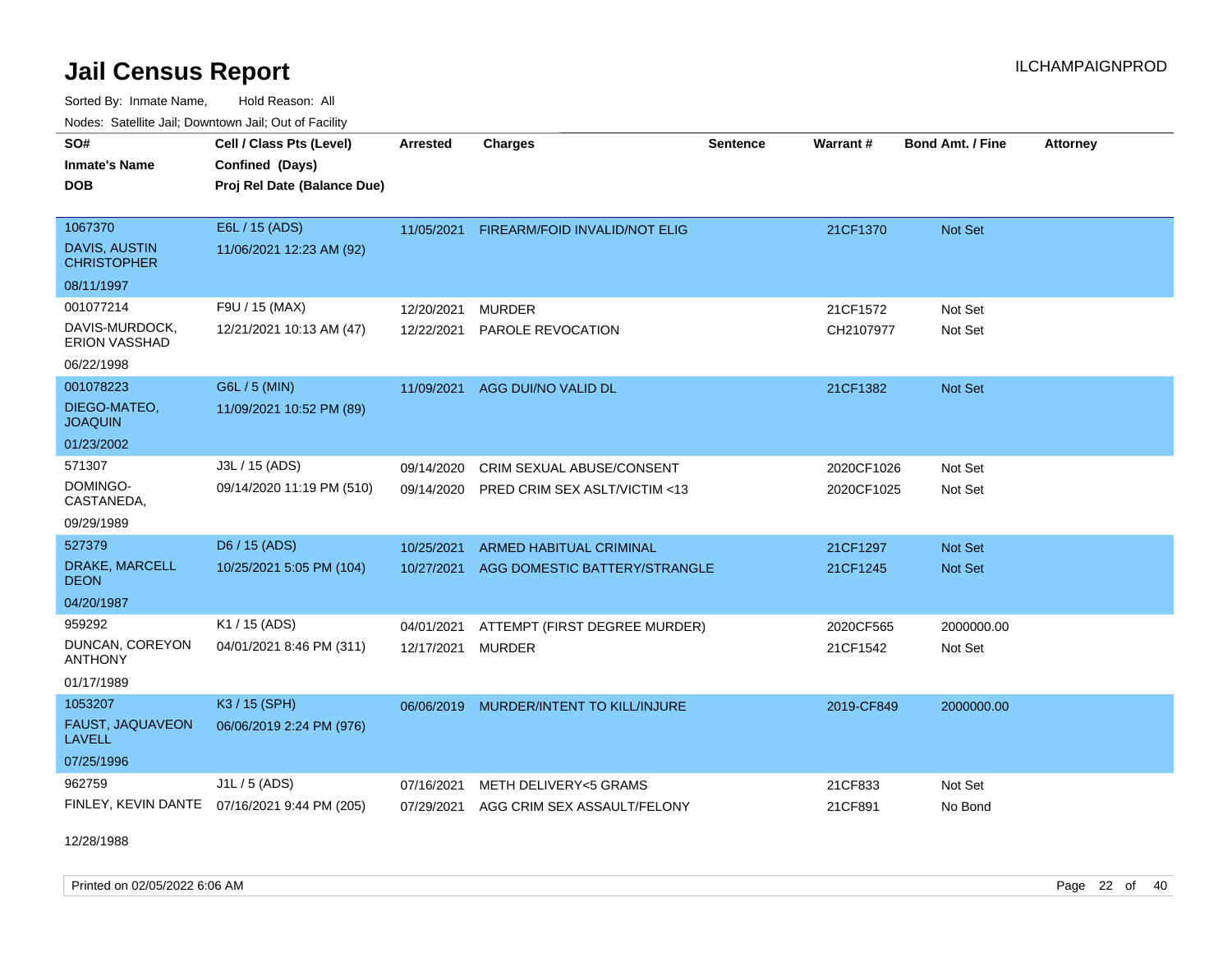| rouco. Calcinic Jan, Downtown Jan, Out of Facility |                                                                            |                 |                                         |                       |                 |                         |                 |
|----------------------------------------------------|----------------------------------------------------------------------------|-----------------|-----------------------------------------|-----------------------|-----------------|-------------------------|-----------------|
| SO#<br>Inmate's Name<br><b>DOB</b>                 | Cell / Class Pts (Level)<br>Confined (Days)<br>Proj Rel Date (Balance Due) | <b>Arrested</b> | <b>Charges</b>                          | <b>Sentence</b>       | <b>Warrant#</b> | <b>Bond Amt. / Fine</b> | <b>Attorney</b> |
| 524764<br><b>FISCUS, ROBERT</b><br><b>LOWELL</b>   | G3L / 5 (MIN)<br>09/18/2021 10:50 AM (141)                                 |                 | 09/18/2021 METH DELIVERY/15<100 GRAMS   |                       | 21CF627         | 50000.00                |                 |
| 02/17/1986                                         |                                                                            |                 |                                         |                       |                 |                         |                 |
| 1063104                                            | G9U / 5 (ADS)                                                              | 01/10/2022      | VIOLATE ORDER PROTECTION                |                       | 21CF1258        | 25000.00                |                 |
| FUSON, KEITH<br>EDWARD                             | 01/10/2022 9:14 PM (27)                                                    |                 | 01/10/2022 VIOLATE ORDER PROTECTION     |                       | 21CF1259        | 25000.00                |                 |
| 05/07/1987                                         |                                                                            |                 |                                         |                       |                 |                         |                 |
| 32913                                              | I1 / 15 (ADS)                                                              | 12/03/2021      | <b>PRED CRIM SEX ASLT/VICTIM &lt;13</b> |                       | 21CF1481        | <b>Not Set</b>          |                 |
| <b>GROB, WARREN A,</b><br>Junior                   | 12/03/2021 4:24 PM (65)                                                    |                 |                                         |                       |                 |                         |                 |
| 12/07/1950                                         |                                                                            |                 |                                         |                       |                 |                         |                 |
| 1073611                                            | G3U / 5 (MIN)                                                              | 02/09/2021      | DELIVERY OF OR POSSESSION OF W/INT      |                       | 21CF160         | Not Set                 |                 |
| HAYES, CAMERON<br>TAYLOR MALEEK                    | 02/09/2021 3:10 PM (362)                                                   | 02/09/2021      | MFG 15>100 GR ECSTASY/ANALOG            |                       | 21CF121         | 500000.00               |                 |
| 08/10/1998                                         |                                                                            |                 |                                         |                       |                 |                         |                 |
| 544770                                             | D3 / 10 (MED)                                                              | 08/14/2021      | AGG DOMESTIC BATTERY/STRANGLE           |                       | 2021CF514       | 25000.00                |                 |
| <b>HAYES, DEVON</b><br>JERMAINE                    | 08/14/2021 2:56 AM (176)                                                   | 08/14/2021      | AGGRAVATED DOMESTIC BATTERY             |                       | 21CF977         | No Bond                 |                 |
| 11/07/1987                                         |                                                                            |                 |                                         |                       |                 |                         |                 |
| 972300                                             | F6U / 10 (MED)                                                             | 12/22/2021      | RESIDENTIAL BURGLARY                    |                       | 18CF1691        | 25000.00                |                 |
| HOLT, MICHAEL<br>TERRELL                           | 12/22/2021 8:36 AM (46)                                                    | 12/22/2021      | AGG CRIM SEX ABUSE/VICTIM <9            |                       | 19CF1277        | 250000.00               |                 |
| 12/25/1989                                         |                                                                            |                 |                                         |                       |                 |                         |                 |
| 1063119                                            | J5L / 10 (MED)                                                             | 11/05/2021      | <b>BURGLARY</b>                         | 2y/6m (DOC) 2018CF877 |                 | 10000.00                |                 |
| HUNT, KHALLEEL<br>MALIK                            | 11/05/2021 7:47 AM (93)                                                    |                 |                                         |                       |                 |                         |                 |
| 03/28/1999                                         |                                                                            |                 |                                         |                       |                 |                         |                 |
| 24308                                              | D <sub>2</sub> / 15 (MAX)                                                  | 06/03/2021      | <b>ROBBERY</b>                          |                       | 21CF625         | No Bond                 |                 |
| KWIATKOWSKI,<br>ROBERT JOHN                        | 06/03/2021 10:40 PM (248)                                                  |                 |                                         |                       |                 |                         |                 |
| 08/08/1963                                         |                                                                            |                 |                                         |                       |                 |                         |                 |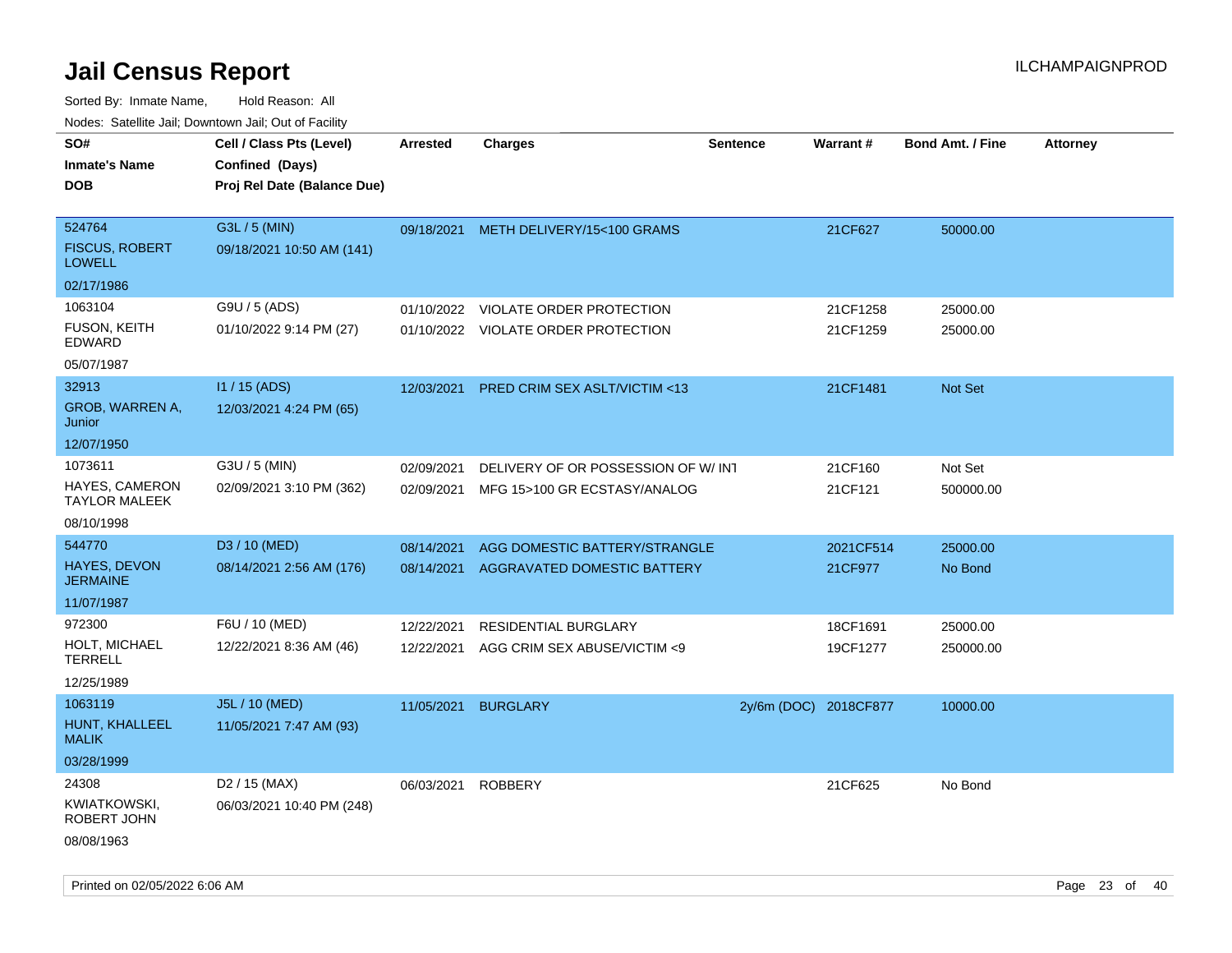| roaco. Catolino dall, Downtown dall, Out of Fability |                                            |                 |                                    |                 |                 |                         |                 |
|------------------------------------------------------|--------------------------------------------|-----------------|------------------------------------|-----------------|-----------------|-------------------------|-----------------|
| SO#                                                  | Cell / Class Pts (Level)                   | <b>Arrested</b> | Charges                            | <b>Sentence</b> | <b>Warrant#</b> | <b>Bond Amt. / Fine</b> | <b>Attorney</b> |
| <b>Inmate's Name</b>                                 | Confined (Days)                            |                 |                                    |                 |                 |                         |                 |
| <b>DOB</b>                                           | Proj Rel Date (Balance Due)                |                 |                                    |                 |                 |                         |                 |
|                                                      |                                            |                 |                                    |                 |                 |                         |                 |
| 1041648                                              | C8L / 15 (MAX)                             |                 | 01/11/2022 ARMED HABITUAL CRIMINAL |                 | 22CF41          | <b>Not Set</b>          |                 |
| LANE, DEMETRIUS<br>LAQUAN                            | 01/11/2022 5:27 AM (26)                    |                 | 01/11/2022 PAROLE REVOCATION       |                 | CH2200221       | Not Set                 |                 |
| 07/04/1996                                           |                                            |                 |                                    |                 |                 |                         |                 |
| 29681                                                | J2L / 15 (ADS)                             | 07/14/2020      | PREDATORY CRIMINAL SEX ASSLT/CHILD |                 | 20CF-781        | 250000.00               |                 |
| LENOIR, JOHN<br><b>CHRISTOPHER</b>                   | 07/14/2020 12:51 PM (572)                  |                 |                                    |                 |                 |                         |                 |
| 04/20/1966                                           |                                            |                 |                                    |                 |                 |                         |                 |
| 45113                                                | E2L / 15 (MAX)                             | 11/20/2021      | ARMED HABITUAL CRIMINAL            |                 | 21CF1424        | No Bond                 |                 |
| MARTIN, JEREMIAH<br><b>FRANCIS</b>                   | 11/20/2021 1:18 AM (78)                    |                 |                                    |                 |                 |                         |                 |
| 01/18/1977                                           |                                            |                 |                                    |                 |                 |                         |                 |
| 1000869                                              | C9L / 15 (MAX)                             | 09/11/2021      | FELON POSS/USE WEAPON/FIREARM      |                 | 21CF1102        | Not Set                 |                 |
| <b>MARTIN, MANNIX</b><br>TILMOND                     | 09/12/2021 12:40 AM (147)                  |                 |                                    |                 |                 |                         |                 |
| 07/19/1991                                           |                                            |                 |                                    |                 |                 |                         |                 |
| 1063030                                              | H4L / 15 (ADS)                             | 12/20/2021      | <b>MURDER</b>                      |                 | 21CF1571        | <b>Not Set</b>          |                 |
|                                                      | MASON, RYAN ONEIAL 12/21/2021 9:30 AM (47) | 12/22/2021      | <b>PAROLE REVOCATION</b>           |                 | CH2107979       | <b>Not Set</b>          |                 |
|                                                      |                                            |                 |                                    |                 |                 |                         |                 |
| 02/22/1991                                           |                                            |                 |                                    |                 |                 |                         |                 |
| 1066623                                              | G6U / 5 (MIN)                              | 11/17/2021      | MFG/DEL 15<100 GR COCA/ANALOG      |                 | 17CF1093        | 75000.00                |                 |
| MATA-OROZCO.<br>OLEGARIO                             | 11/17/2021 5:08 PM (81)                    |                 |                                    |                 |                 |                         |                 |
| 03/06/1995                                           |                                            |                 |                                    |                 |                 |                         |                 |
| 001078249                                            | B3 / 10 (MED)                              | 08/07/2021      | FELON POSS/USE WEAPON/FIREARM      |                 | 21CF947         | Not Set                 |                 |
| MCCLENDON, CALVIN                                    | 08/07/2021 8:56 AM (183)                   |                 |                                    |                 |                 |                         |                 |
| М                                                    |                                            |                 |                                    |                 |                 |                         |                 |
| 04/29/1990                                           |                                            |                 |                                    |                 |                 |                         |                 |
| 40235                                                | G9L / 5 (MIN)                              | 10/04/2021      | AGG DUI/4                          |                 | 2021CF1145      | 35000.00                |                 |
| MERRIWEATHER,<br><b>MARCUS TODD</b>                  | 10/04/2021 4:41 PM (125)                   |                 |                                    |                 |                 |                         |                 |
| 11/28/1967                                           |                                            |                 |                                    |                 |                 |                         |                 |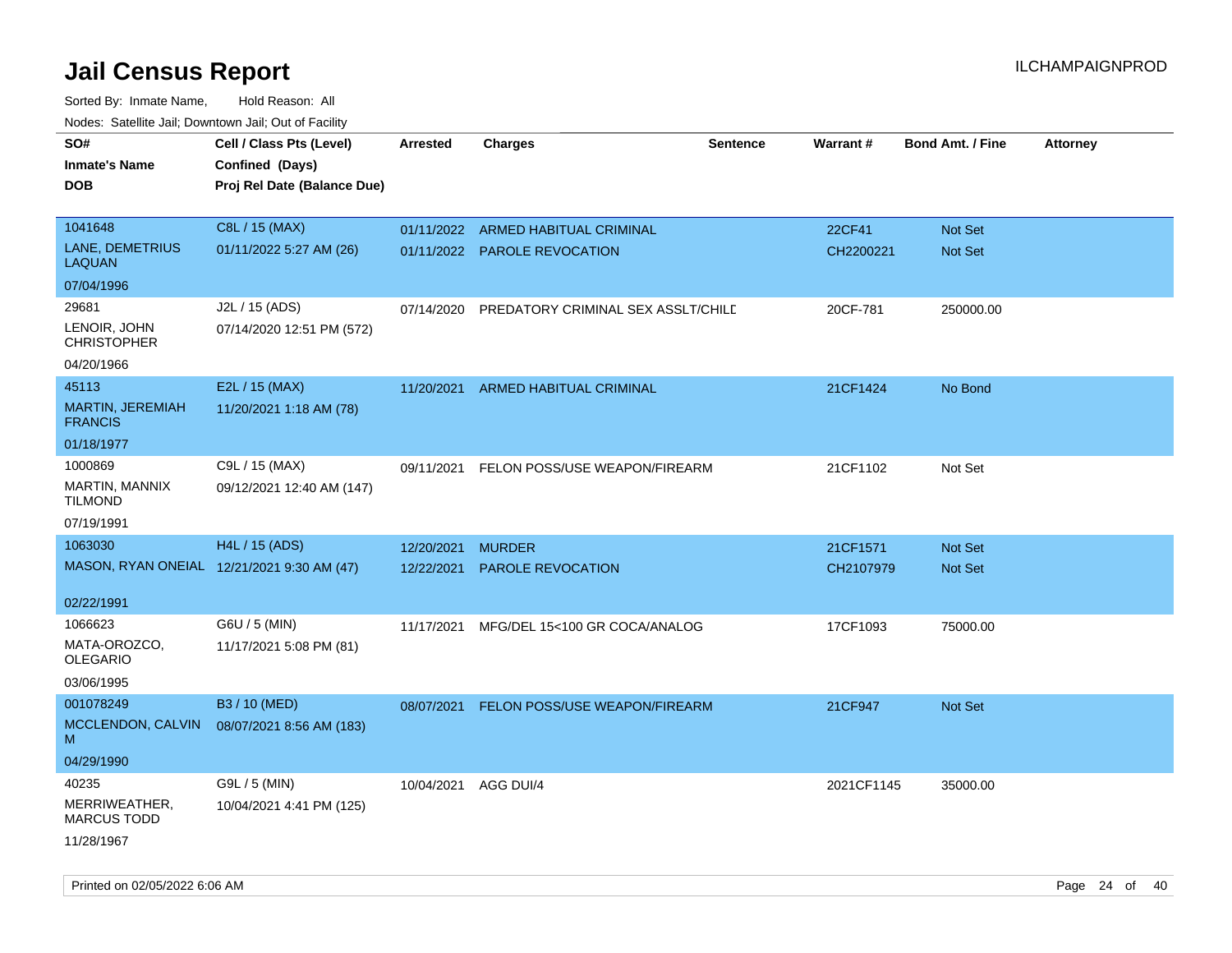Sorted By: Inmate Name, Hold Reason: All Nodes: Satellite Jail; Downtown Jail; Out of Facility

| rouco. Calcinic Jan, Downtown Jan, Out of Facility |                                                                            |                 |                                     |                 |              |                         |                 |
|----------------------------------------------------|----------------------------------------------------------------------------|-----------------|-------------------------------------|-----------------|--------------|-------------------------|-----------------|
| SO#<br>Inmate's Name<br><b>DOB</b>                 | Cell / Class Pts (Level)<br>Confined (Days)<br>Proj Rel Date (Balance Due) | <b>Arrested</b> | Charges                             | <b>Sentence</b> | Warrant#     | <b>Bond Amt. / Fine</b> | <b>Attorney</b> |
| 1040273<br>METCALFE, LANELL<br>JARON               | E5U / 15 (ADS)<br>09/30/2021 11:32 PM (129)                                | 09/30/2021      | PRED CRIM SEX ASLT/VICTIM <13       |                 | 21CF329      | 500000.00               |                 |
| 09/22/1988                                         |                                                                            |                 |                                     |                 |              |                         |                 |
| 1075635                                            | B <sub>2</sub> / 10 (ADS)                                                  | 05/11/2021      | AGG DISCHARGE FIREARM/OCC VEH       |                 | 21CF538      | Not Set                 |                 |
| MILES, DEVLON VON,<br>Junior                       | 05/11/2021 10:39 PM (271)                                                  | 05/11/2021      | MFG/DEL CANNABIS/30-500 GRAMS       |                 | 20CF1402     | 100000.00               |                 |
| 11/04/2000                                         |                                                                            |                 |                                     |                 |              |                         |                 |
| 001078721                                          | C3L / 5 (ADS)                                                              |                 | 12/29/2021 VIOLATE ORDER PROTECTION |                 | 21CF1600     | <b>Not Set</b>          |                 |
| <b>MIRAMONTES, RAUL</b>                            | 12/29/2021 4:02 AM (39)                                                    |                 |                                     |                 |              |                         |                 |
| 05/11/1989                                         |                                                                            |                 |                                     |                 |              |                         |                 |
| 48033                                              | G7L / 5 (MIN)                                                              | 12/04/2021      | DOMESTIC BATTERY/OTHER PRIOR        | 4y (DOC)        | 21CF1482     | Not Set                 |                 |
| MOORE.<br>CHRISTOPHER ALLEN                        | 12/04/2021 4:38 PM (64)                                                    |                 |                                     |                 |              |                         |                 |
| 07/02/1976                                         |                                                                            |                 |                                     |                 |              |                         |                 |
| 1069209                                            | H <sub>1</sub> L / 10 (ADS)                                                | 04/07/2021      | AGG BATTERY/GREAT BODILY HARM       |                 | 21CF376      | <b>Not Set</b>          |                 |
| MOORE, DEVONTE<br>JAMAL                            | 04/07/2021 6:25 PM (305)                                                   |                 |                                     |                 |              |                         |                 |
| 09/24/1995                                         |                                                                            |                 |                                     |                 |              |                         |                 |
| 1074169                                            | C2L / 10 (MED)                                                             | 12/21/2021      | AGGRAVATED DOMESTIC BATTERY         |                 | 21CF1567     | Not Set                 |                 |
|                                                    | PANZER, IAN RICHARD 12/21/2021 2:24 PM (47)                                |                 |                                     |                 |              |                         |                 |
| 07/04/1988                                         |                                                                            |                 |                                     |                 |              |                         |                 |
| 61251                                              | E4L / 15 (ADS)                                                             | 12/27/2021      | PRED CRIM SEX ASLT/VICTIM <13       |                 | 21CF651      | No Bond                 |                 |
| PETMECKY, JOHN<br>ROBERT                           | 12/27/2021 1:52 PM (41)                                                    |                 |                                     |                 |              |                         |                 |
| 03/09/1983                                         |                                                                            |                 |                                     |                 |              |                         |                 |
| 1022441                                            | 14 / 10 (ADS)                                                              | 10/27/2021      | AGG BATTERY/PEACE OFFICER           |                 | 2021 CF 12   | No Bond                 |                 |
| PICKENS, DONTRELL<br>DEMAR                         | 10/27/2021 1:39 PM (102)                                                   | 10/27/2021      | AGG BATTERY/PEACE OFFICER           |                 | 2020 CF 1488 | No Bond                 |                 |
| 12/10/1993                                         |                                                                            |                 |                                     |                 |              |                         |                 |

Printed on 02/05/2022 6:06 AM Page 25 of 40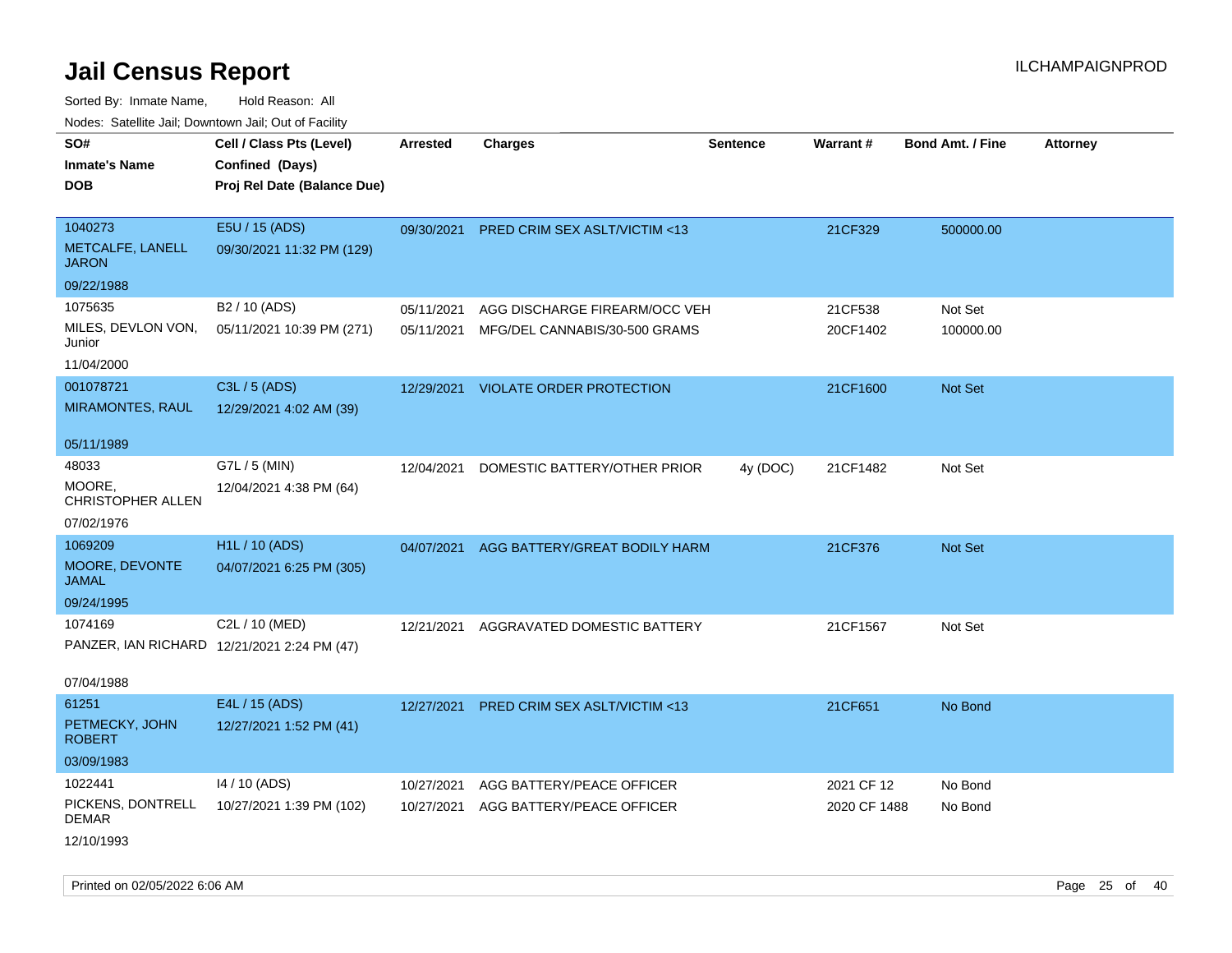Sorted By: Inmate Name, Hold Reason: All Nodes: Satellite Jail; Downtown Jail; Out of Facility

| rouco. Calcinic Jan, Downtown Jan, Out of Facility                |                                                                            |                                        |                                                                                 |                 |                          |                                  |                 |
|-------------------------------------------------------------------|----------------------------------------------------------------------------|----------------------------------------|---------------------------------------------------------------------------------|-----------------|--------------------------|----------------------------------|-----------------|
| SO#<br>Inmate's Name<br><b>DOB</b>                                | Cell / Class Pts (Level)<br>Confined (Days)<br>Proj Rel Date (Balance Due) | <b>Arrested</b>                        | <b>Charges</b>                                                                  | <b>Sentence</b> | Warrant#                 | <b>Bond Amt. / Fine</b>          | <b>Attorney</b> |
| 1063325<br>PICKENS, JOSEPH<br><b>PARNELL</b>                      | C6L / 10 (MED)<br>01/14/2022 12:28 AM (23)                                 |                                        | 01/13/2022 VIO BAIL BOND/CLASS A OFFENSE                                        |                 | 22CM17                   | Not Set                          |                 |
| 04/27/1978<br>001078602<br>RICHARDSON,<br>JOHNNY LINDAL           | F4U / 10 (MED)<br>11/21/2021 10:00 AM (77)                                 | 11/21/2021                             | AGGRAVATED DOMESTIC BATTERY                                                     |                 | 21CF1428                 | Not Set                          |                 |
| 06/27/2000<br>001077783<br>RIVERA, DARYL<br><b>ANTONIO</b>        | 15 / 10 (ADS)<br>01/05/2022 4:20 PM (32)                                   |                                        | 01/05/2022 AGGRAVATED BATTERY                                                   |                 | 21CF325                  | Not Set                          |                 |
| 11/14/1981<br>1072114<br>ROBINSON, DONNELL<br>LEVON<br>10/23/2000 | C5L / 15 (SPH)<br>01/17/2021 2:40 PM (385)                                 | 01/17/2021<br>01/17/2021<br>02/17/2021 | ATTEMPT (FIRST DEGREE MURDER)<br>ARMED ROBBERY/NO FIREARM<br>AGGRAVATED BATTERY | 4y (DOC)        | 2021CF65<br>2020CF824    | Not Set<br>75000.00<br>250000.00 |                 |
| 1068592<br>ROSS, TEVONTAE<br>TERRANCE<br>12/15/1998               | J7L / 15 (ADS)<br>11/12/2021 8:41 AM (86)                                  | 11/12/2021                             | <b>BURGLARY</b>                                                                 | 2y (DOC)        | 21CF1393                 | <b>Not Set</b>                   |                 |
| 59178<br>SANDERS, MICHAEL<br>JEAN<br>12/22/1967                   | F8L / 15 (MAX)<br>12/13/2021 4:17 PM (55)                                  | 12/13/2021                             | AGG DISCHARGE FIREARM/OCC VEH                                                   |                 | 21CF1274                 | 1500000.00                       |                 |
| 001078704<br>SHORTER, JAQUAN<br>MAURICE<br>10/08/1998             | F7U / 15 (MAX)<br>12/23/2021 1:23 AM (45)                                  | 12/21/2021                             | MURDER/INTENT TO KILL/INJURE                                                    |                 | 21CF1575                 | Not Set                          |                 |
| 47195<br>SIMMONS, JAMES<br>ROBERT<br>03/13/1975                   | G8L / 5 (MIN)<br>12/27/2021 8:42 AM (41)                                   | 12/27/2021<br>12/28/2021               | <b>RESIDENTIAL BURGLARY</b><br><b>RESIDENTIAL BURGLARY</b>                      |                 | 2020CF1222<br>2021CF1596 | 10000.00<br>Not Set              |                 |

Printed on 02/05/2022 6:06 AM Page 26 of 40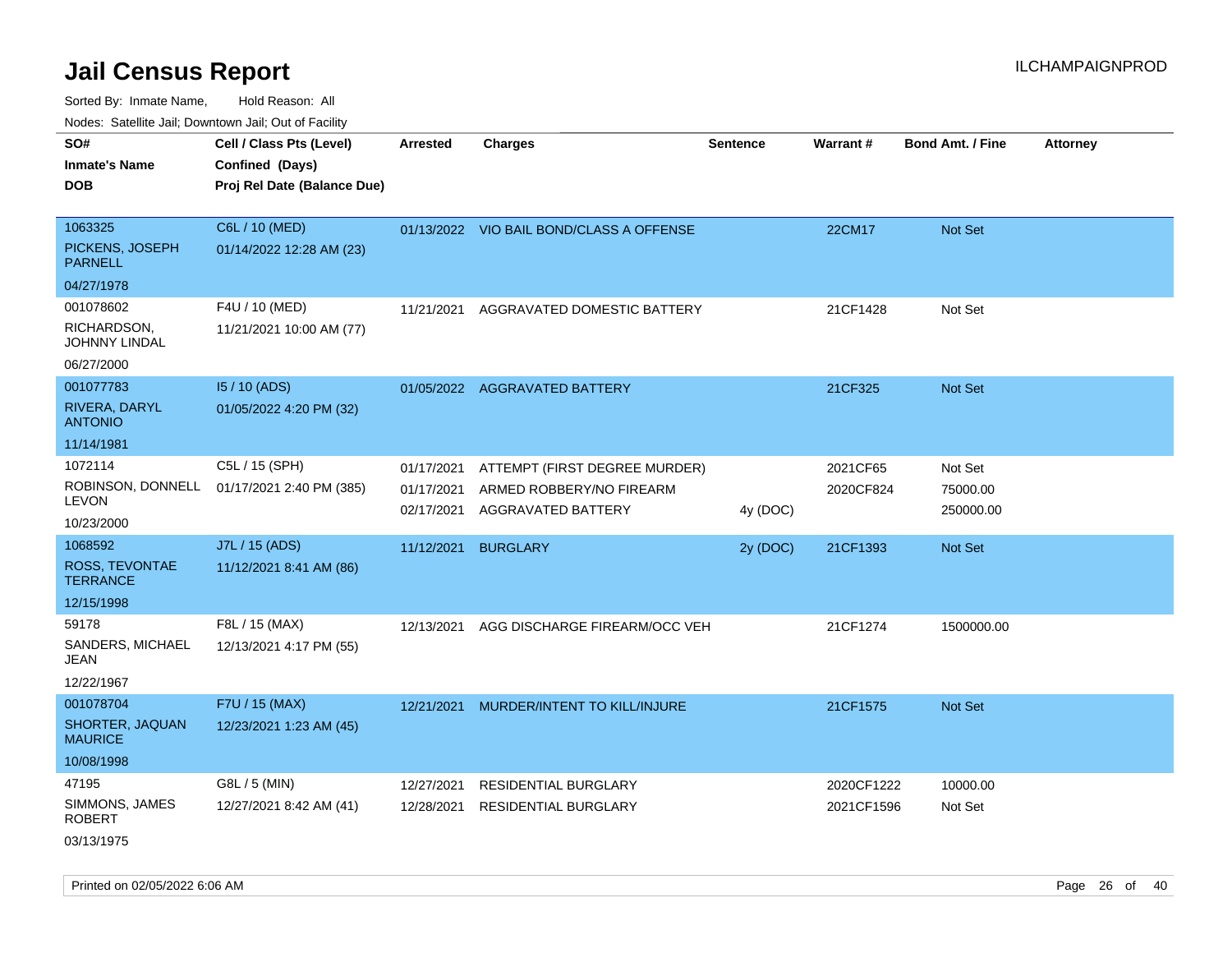| Nodes. Salenne Jan, Downlown Jan, Out of Facility |                             |                 |                                |                 |                 |                         |                 |
|---------------------------------------------------|-----------------------------|-----------------|--------------------------------|-----------------|-----------------|-------------------------|-----------------|
| SO#                                               | Cell / Class Pts (Level)    | <b>Arrested</b> | <b>Charges</b>                 | <b>Sentence</b> | <b>Warrant#</b> | <b>Bond Amt. / Fine</b> | <b>Attorney</b> |
| <b>Inmate's Name</b>                              | Confined (Days)             |                 |                                |                 |                 |                         |                 |
| <b>DOB</b>                                        | Proj Rel Date (Balance Due) |                 |                                |                 |                 |                         |                 |
|                                                   |                             |                 |                                |                 |                 |                         |                 |
| 1057312                                           | G5U / 5 (MIN)               | 11/10/2021      | HOME INVASION/FIREARM          | 7y (DOC)        | 21CF1388        | Not Set                 |                 |
| <b>STARKS, RAMEON</b><br><b>TAHZIER</b>           | 11/10/2021 9:51 PM (88)     |                 |                                |                 |                 |                         |                 |
| 12/18/1996                                        |                             |                 |                                |                 |                 |                         |                 |
| 1064798                                           | B1 / 15 (ADS)               | 01/17/2022      | <b>MURDER</b>                  |                 | 2021CF695       | 1500000.00              |                 |
| <b>STENNIS, BRUCE</b><br><b>DEONTAY</b>           | 01/17/2022 1:29 PM (20)     | 01/17/2022      | MFG/DEL 1<15 GR COCAINE/ANLG   |                 | 21CF520         | 50000.00                |                 |
| 08/12/1998                                        |                             |                 |                                |                 |                 |                         |                 |
| 1051104                                           | G8U / 5 (MIN)               | 05/26/2021      | METH DELIVERY/5<15 GRAMS       |                 | 21CF598         | <b>Not Set</b>          |                 |
| STOVER, ANDREW<br><b>WADE</b>                     | 05/27/2021 12:59 AM (255)   | 05/26/2021      | <b>BURGLARY</b>                |                 | 21CF667         | <b>Not Set</b>          |                 |
| 07/20/1994                                        |                             |                 |                                |                 |                 |                         |                 |
| 65920                                             | F3L / 15 (MAX)              | 12/21/2021      | ARMED ROBBERY/ARMED W/FIREARM  |                 | 2021CF1543      | 100000.00               |                 |
| TAPSCOTT,<br><b>CORNELIUS</b>                     | 12/21/2021 10:57 PM (47)    |                 |                                |                 |                 |                         |                 |
| 07/14/1985                                        |                             |                 |                                |                 |                 |                         |                 |
| 1068839                                           | F4L / 15 (MAX)              | 08/07/2020      | <b>HOMICIDE</b>                |                 | 2020-CF851      | 1000000.00              |                 |
| TAYLOR, LONDON<br><b>JAVON</b>                    | 08/07/2020 10:30 AM (548)   |                 |                                |                 |                 |                         |                 |
| 08/16/1999                                        |                             |                 |                                |                 |                 |                         |                 |
| 1004142                                           | F2U / 15 (MAX)              | 10/27/2021      | POSSESSION OF METH/15<100GRAMS |                 | 2021CF1298      | 1500000.00              |                 |
| TOY, KAYON LARENZ                                 | 10/22/2021 1:01 PM (107)    |                 |                                |                 |                 |                         |                 |
| 09/12/1991                                        |                             |                 |                                |                 |                 |                         |                 |
| 1056971                                           | D4 / 10 (ADS)               | 08/07/2021      | FELON POSS/USE WEAPON/FIREARM  |                 | 21CF948         | No Bond                 |                 |
| <b>TRAVIS, DENZEL</b><br>DANTRELL                 | 08/07/2021 7:36 AM (183)    | 08/08/2021      | AGG BATTERY/PUBLIC PLACE       |                 | 2020CF647       | 25000.00                |                 |
| 03/21/1993                                        |                             |                 |                                |                 |                 |                         |                 |
| 001078250                                         | F2L / 10 (MED)              | 08/07/2021      | FELON POSS WEAPON/BODY ARMOR   |                 | 21CF950         | Not Set                 |                 |
| TRAVIS, JORDAN<br><b>TESHAUN</b>                  | 08/07/2021 10:27 AM (183)   |                 |                                |                 |                 |                         |                 |
| 03/03/1996                                        |                             |                 |                                |                 |                 |                         |                 |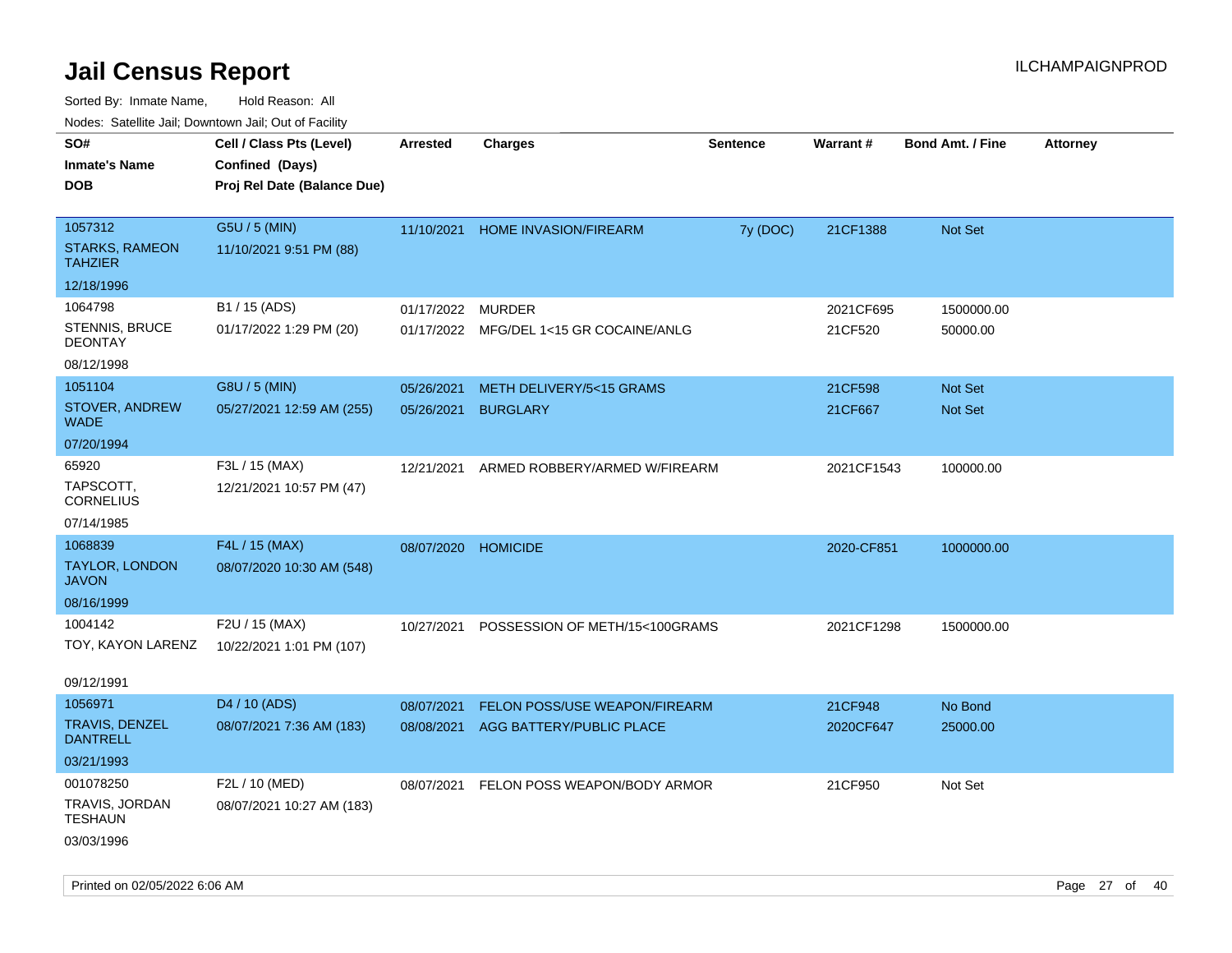| rouco. Calcinic Jan, Downtown Jan, Out of Facility |                             |                 |                                   |                 |           |                         |                 |
|----------------------------------------------------|-----------------------------|-----------------|-----------------------------------|-----------------|-----------|-------------------------|-----------------|
| SO#                                                | Cell / Class Pts (Level)    | <b>Arrested</b> | Charges                           | <b>Sentence</b> | Warrant#  | <b>Bond Amt. / Fine</b> | <b>Attorney</b> |
| Inmate's Name                                      | Confined (Days)             |                 |                                   |                 |           |                         |                 |
| <b>DOB</b>                                         | Proj Rel Date (Balance Due) |                 |                                   |                 |           |                         |                 |
|                                                    |                             |                 |                                   |                 |           |                         |                 |
| 56994                                              | A1L / 15 (SPH)              | 12/09/2021      | STALKING/CAUSE FEAR FOR SAFETY    |                 | 21CF1514  | Not Set                 |                 |
| <b>TURNER, ROBERT</b><br><b>EARL, Senior</b>       | 12/09/2021 9:23 PM (59)     | 12/13/2021      | <b>PAROLE REVOCATION</b>          |                 | CH2107735 | Not Set                 |                 |
| 09/07/1982                                         |                             |                 |                                   |                 |           |                         |                 |
| 30108                                              | J4L / 15 (ADS)              | 07/30/2021      | <b>MURDER</b>                     |                 | 21CF902   | 2000000.00              |                 |
| VANDYKE, DARYL<br>ANTHONY                          | 07/30/2021 8:29 PM (191)    |                 |                                   |                 |           |                         |                 |
| 10/04/1965                                         |                             |                 |                                   |                 |           |                         |                 |
| 968681                                             | D <sub>5</sub> / 15 (ADS)   | 08/27/2021      | AGG CRIM SX AB/VIC 13<18/TRUST    |                 | 2020CF499 | 250000.00               |                 |
| WADE, DEMETRIUS<br>DARYL                           | 08/27/2021 2:25 AM (163)    | 08/27/2021      | <b>INDIRECT CRIMINAL CONTEMPT</b> | 3y (DOC)        | 2021CC16  | No Bond                 |                 |
| 01/07/1987                                         |                             |                 |                                   |                 |           |                         |                 |
| 1070971                                            | H3L / 5 (ADS)               | 12/07/2021      | <b>IDENTITY THEFT/&lt;\$300</b>   |                 | 20CF922   | Not Set                 |                 |
| <b>WEIR, CLINTON</b><br>HOWARD                     | 12/08/2021 3:45 AM (60)     | 12/07/2021      | <b>RECKLESS DRIVING</b>           |                 | 19TR2348  | Not Set                 |                 |
| 03/15/1983                                         |                             |                 |                                   |                 |           |                         |                 |
| 54212                                              | E3U / 10 (ADS)              | 12/21/2021      | ARMED VIOLENCE/CATEGORY I         |                 | 21CF1576  | Not Set                 |                 |
| WHITLOCK, GEORGE                                   | 12/21/2021 1:20 PM (47)     | 12/21/2021      | RECEIVE/POSS/SELL STOLEN VEH      |                 | 2021CF669 | 10000.00                |                 |
| ABRAM                                              |                             | 12/21/2021      | <b>VIOLATE ORDER PROTECTION</b>   |                 | 2021CM391 | 1000.00                 |                 |
| 11/10/1978                                         |                             |                 |                                   |                 |           |                         |                 |
| 001078709                                          | F3U / 15 (MAX)              | 12/22/2021      | ARMED VIOLENCE/CATEGORY I         |                 | 21CF1586  | Not Set                 |                 |
| WILLIAMS, DAVID LEE                                | 12/22/2021 11:00 AM (46)    |                 |                                   |                 |           |                         |                 |
| 12/18/1989                                         |                             |                 |                                   |                 |           |                         |                 |
| 1058072                                            | A2U / 15 (SPH)              | 02/25/2021      | <b>ARMED HABITUAL CRIMINAL</b>    |                 |           | <b>Not Set</b>          |                 |
| WILLIAMS, KENNETH<br><b>BERNARD</b>                | 02/25/2021 3:24 PM (346)    |                 |                                   |                 |           |                         |                 |
| 10/04/1985                                         |                             |                 |                                   |                 |           |                         |                 |
| 996311                                             | F7L / 10 (MED)              | 01/12/2022      | RECEIVE/POSS/SELL STOLEN VEH      | 3y (DOC)        | 2021CF524 | No Bond                 |                 |
| WILLIAMS,<br><b>TRAYSHAUN DEVONTA</b>              | 01/12/2022 5:31 PM (25)     |                 |                                   |                 |           |                         |                 |
| 02/18/1992                                         |                             |                 |                                   |                 |           |                         |                 |
|                                                    |                             |                 |                                   |                 |           |                         |                 |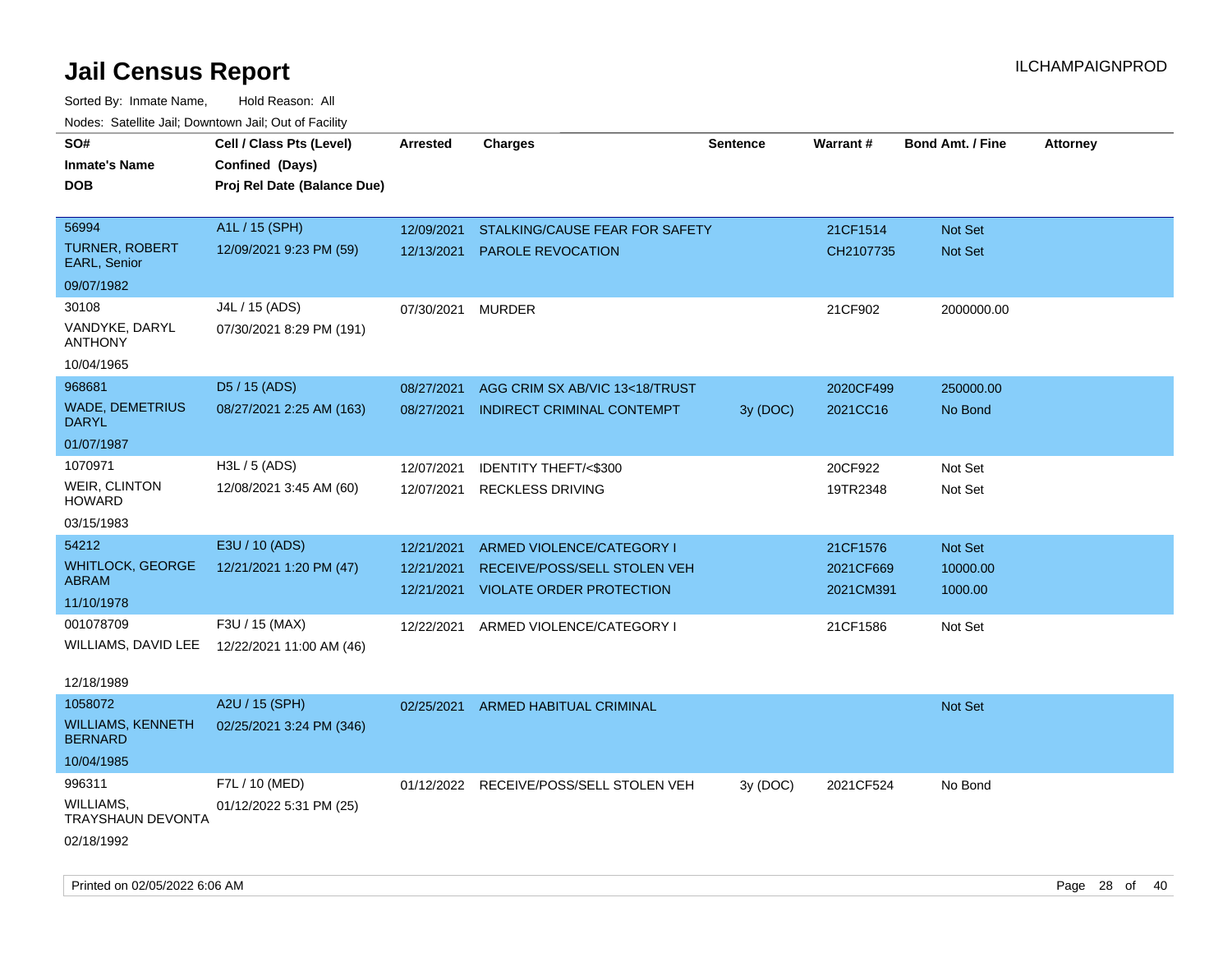| SO#<br><b>Inmate's Name</b><br><b>DOB</b> | Cell / Class Pts (Level)<br>Confined (Days)<br>Proj Rel Date (Balance Due) | Arrested   | <b>Charges</b>                 | <b>Sentence</b> | Warrant#    | <b>Bond Amt. / Fine</b> | <b>Attorney</b> |
|-------------------------------------------|----------------------------------------------------------------------------|------------|--------------------------------|-----------------|-------------|-------------------------|-----------------|
| 001078711                                 | F9L / 10 (MED)                                                             |            |                                |                 |             |                         |                 |
| <b>WILLIS, RANDY</b><br><b>RAMEEL</b>     | 12/22/2021 4:15 PM (46)                                                    | 12/22/2021 | AGG DISCHARGE FIREARM/OCC BLDG |                 | 21CF1585    | Not Set                 |                 |
| 09/10/2003                                |                                                                            |            |                                |                 |             |                         |                 |
| 9326                                      | $12/5$ (ADS)                                                               | 06/14/2021 | <b>BURGLARY</b>                |                 | 2020-CF-625 | Not Set                 |                 |
| YOUNG, ANTHONY<br>PAUL                    | 06/14/2021 12:07 PM (237)                                                  |            |                                |                 |             |                         |                 |
| 03/13/1954                                |                                                                            |            |                                |                 |             |                         |                 |
| <b>Total Downtown Jail: 73</b>            |                                                                            | Males: 73  | Unknown: 0<br>Females: 0       |                 |             |                         |                 |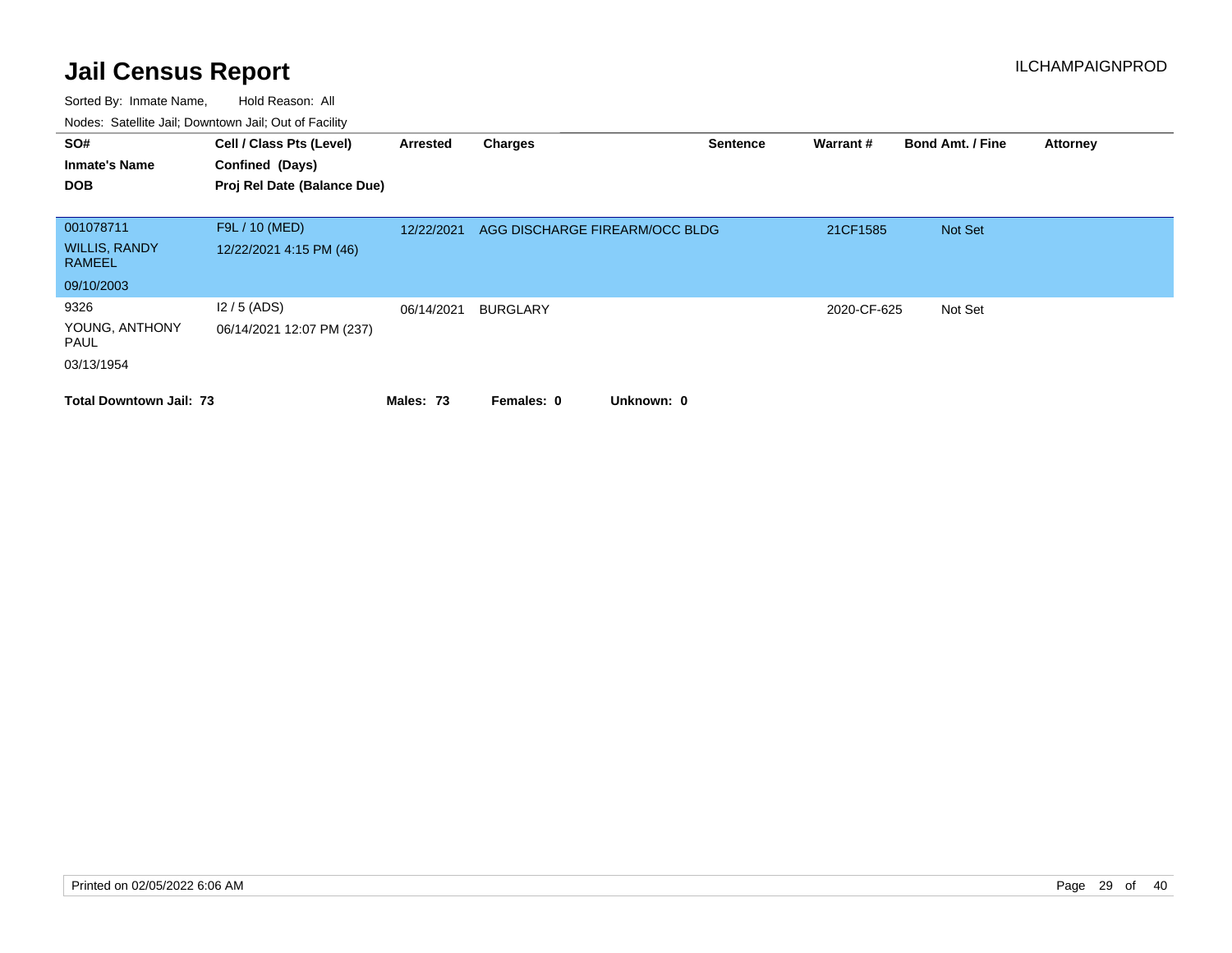|  | <b>Out of Facility</b> |
|--|------------------------|
|--|------------------------|

| SO#<br><b>Inmate's Name</b>                                       | Cell / Class Pts (Level)<br>Confined (Days)        | <b>Arrested</b>                        | <b>Charges</b>                                                                       | <b>Sentence</b> | Warrant#                        | <b>Bond Amt. / Fine</b>       | <b>Attorney</b> |
|-------------------------------------------------------------------|----------------------------------------------------|----------------------------------------|--------------------------------------------------------------------------------------|-----------------|---------------------------------|-------------------------------|-----------------|
| <b>DOB</b>                                                        | Proj Rel Date (Balance Due)                        |                                        |                                                                                      |                 |                                 |                               |                 |
| 61095<br><b>AMOS, DERRICK</b><br><b>JAMES</b><br>06/12/1985       | <b>KAN / 10 (ADS)</b><br>05/02/2021 9:02 PM (280)  | 05/02/2021                             | HOME INVASION/CAUSE INJURY                                                           |                 | 2021CF323                       | 100000.00                     |                 |
| 19971<br>BARNESKE, RAYMOND<br><b>LYNN</b><br>08/17/1961           | EHD<br>11/09/2021 9:32 AM (89)<br>5/6/2022 (0.00)  | 11/09/2021                             | DRIVING RVK/SUSP DUI/SSS 4-9                                                         |                 | 2021CF968                       | Not Set                       |                 |
| 516062<br><b>BENNETT, JOHN</b><br><b>MICHAEL</b><br>04/30/1986    | <b>KAN / 15 (MAX)</b><br>02/22/2021 10:47 AM (349) | 02/22/2021<br>02/22/2021               | PHONE HARASSMENT/2+<br>AGG DISCH FIR/VEH/PC OFF/FRMAN                                |                 | 20CF194<br>21CF210              | 5000.00<br>No Bond            |                 |
| 33993<br><b>BOOKER, STEPHON</b><br><b>MONTELL</b><br>06/11/1971   | <b>KAN / 10 (MED)</b><br>06/14/2021 7:42 PM (237)  | 06/14/2021<br>06/14/2021<br>06/14/2021 | AGGRAVATED DOMESTIC BATTERY<br>POSSESSING A CONTROLLED SUBSTANC<br>PAROLE REVOCATION |                 | 21CF688<br>21CF657<br>CH2103612 | Not Set<br>Not Set<br>No Bond |                 |
| 1074315<br><b>BRIGGS, PATRICK</b><br><b>MONTAY</b><br>08/05/2001  | KAN / 15 (MAX)<br>08/03/2021 4:56 PM (187)         | 07/27/2021                             | AGG DISCHARGE FIREARM/VEH/SCH                                                        |                 | 21CF927                         | Not Set                       |                 |
| 001078065<br><b>BROWN, CHARMAN</b><br><b>LAKEEF</b><br>11/30/2002 | KAN / 10 (ADS)<br>06/17/2021 12:32 PM (234)        | 06/17/2021                             | AGG BATTERY/DISCHARGE FIREARM                                                        |                 | 21CF704                         | 1000000.00                    |                 |
| 1038554<br><b>BROWN, CORRION</b><br><b>DEVONTAE</b><br>04/19/1995 | KAN / 15 (MAX)<br>08/18/2021 5:40 PM (172)         | 08/18/2021<br>08/18/2021               | DELIVERY OF OR POSSESSION OF W/INT<br>ARMED HABITUAL CRIMINAL                        |                 | 21CF1009<br>21CF1162            | No Bond<br>Not Set            |                 |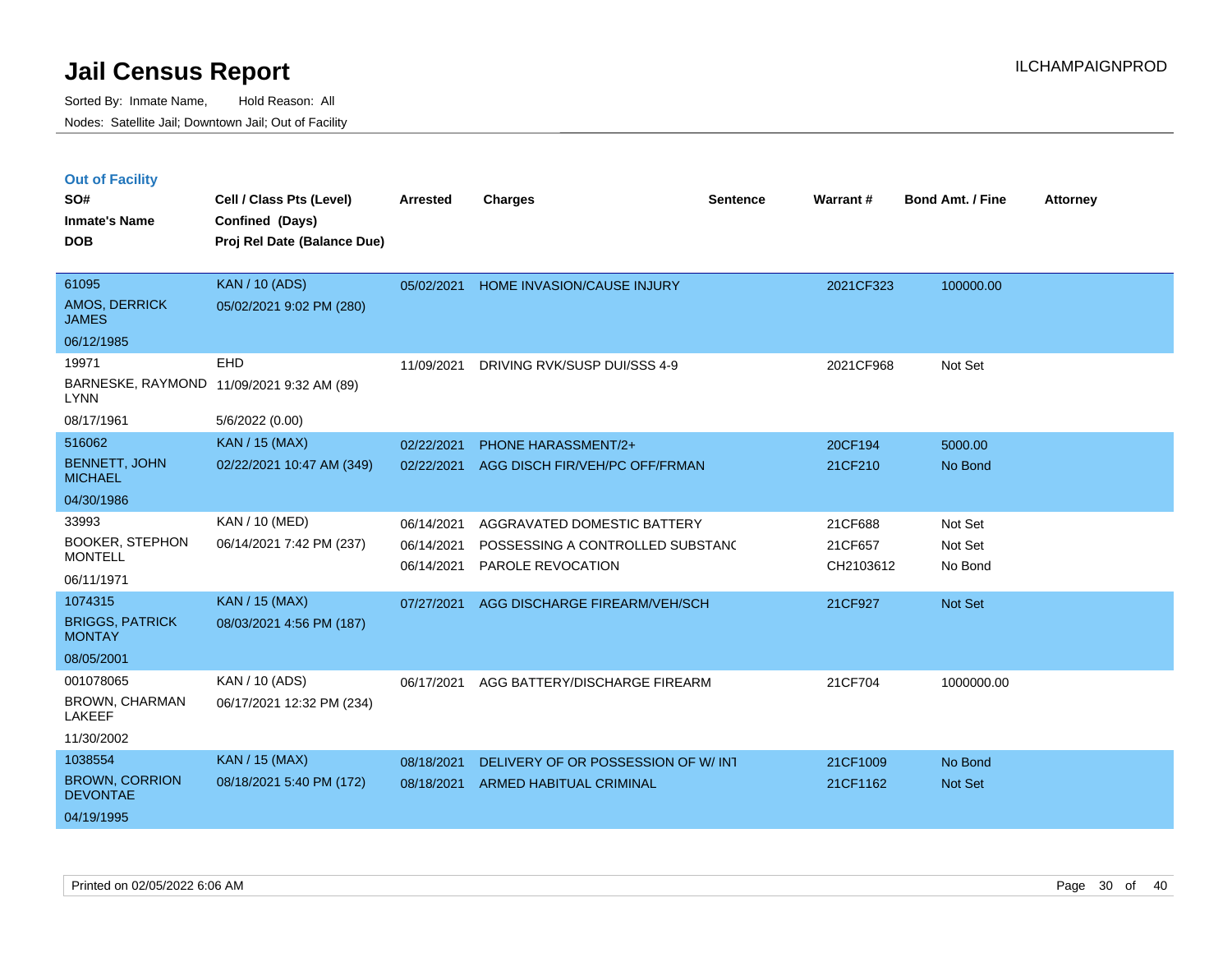| ivouss. Satellite Jali, Downtown Jali, Out of Facility |                                             |            |                                          |                 |            |                         |                 |
|--------------------------------------------------------|---------------------------------------------|------------|------------------------------------------|-----------------|------------|-------------------------|-----------------|
| SO#                                                    | Cell / Class Pts (Level)                    | Arrested   | <b>Charges</b>                           | <b>Sentence</b> | Warrant#   | <b>Bond Amt. / Fine</b> | <b>Attorney</b> |
| Inmate's Name                                          | Confined (Days)                             |            |                                          |                 |            |                         |                 |
| DOB                                                    | Proj Rel Date (Balance Due)                 |            |                                          |                 |            |                         |                 |
|                                                        |                                             |            |                                          |                 |            |                         |                 |
| 1038579                                                | <b>KAN / 15 (MAX)</b>                       | 08/18/2021 | FELON POSS/USE WEAPON/FIREARM            |                 | 21CF1010   | Not Set                 |                 |
| <b>BROWN, MARKEL</b><br>rikki                          | 08/18/2021 2:05 PM (172)                    |            |                                          |                 |            |                         |                 |
| 01/06/1995                                             |                                             |            |                                          |                 |            |                         |                 |
| 1003006                                                | KAN / 15 (MAX)                              | 08/19/2021 | FELON POSS/USE MACHINE GUN               |                 | 21CF1011   | No Bond                 |                 |
| BROWN, ROCKEITH<br>JAVONTE                             | 08/19/2021 12:55 AM (171)                   |            |                                          |                 |            |                         |                 |
| 07/23/1991                                             |                                             |            |                                          |                 |            |                         |                 |
| 995894                                                 | <b>KAN / 10 (ADS)</b>                       | 12/28/2021 | FELON POSSESS WEAPON/2ND+                | 5y (DOC)        | 2020CF709  | No Bond                 |                 |
|                                                        | BUTLER, JAMES LYNN 12/28/2021 11:05 AM (40) |            |                                          |                 |            |                         |                 |
| 12/04/1991                                             |                                             |            |                                          |                 |            |                         |                 |
|                                                        |                                             |            |                                          |                 |            |                         |                 |
| 987334                                                 | KAN / 15 (MAX)                              |            | 03/10/2021 ATTEMPT (FIRST DEGREE MURDER) |                 | 19CF689    | Not Set                 |                 |
| CAIN, ISAIAH<br><b>DEPRIEST</b>                        | 03/10/2021 2:22 PM (333)                    |            |                                          |                 |            |                         |                 |
| 12/23/1990                                             |                                             |            |                                          |                 |            |                         |                 |
| 001078638                                              | <b>EHD</b>                                  | 12/15/2021 | DRIVING ON SUSPENDED LICENSE             |                 | 2021TR1120 | <b>Not Set</b>          |                 |
| CAMPBELL, CARLA<br><b>GISSELLE</b>                     | 12/15/2021 11:03 AM (53)                    |            |                                          |                 |            |                         |                 |
| 08/12/1980                                             | 2/12/2022 (0.00)                            |            |                                          |                 |            |                         |                 |
| 992962                                                 | KAN / 15 (ADS)                              | 05/25/2021 | MURDER/INTENT TO KILL/INJURE             |                 | 2018CF1045 | 1000000.00              |                 |
| CAMPBELL, KEITH<br>KNAQEEB                             | 05/25/2021 1:19 PM (257)                    |            |                                          |                 |            |                         |                 |
| 07/22/1991                                             |                                             |            |                                          |                 |            |                         |                 |
| 001078576                                              | <b>KAN / 15 (MAX)</b>                       | 11/09/2021 | UNLAWFUL USE OF A WEAPON                 |                 | 21CF1383   | <b>Not Set</b>          |                 |
| <b>CARTER, DEMONDRE</b><br>DAVON                       | 11/09/2021 6:01 PM (89)                     |            |                                          |                 |            |                         |                 |
| 05/27/2001                                             |                                             |            |                                          |                 |            |                         |                 |
| 1064992                                                | KAN / 15 (MAX)                              | 09/20/2021 | ARMED VIOLENCE/CATEGORY I                |                 | 21CF1137   | Not Set                 |                 |
| CARTER, KEJUAN<br>JAVONTE                              | 09/20/2021 11:42 PM (139)                   |            |                                          |                 |            |                         |                 |
| 06/27/1998                                             |                                             |            |                                          |                 |            |                         |                 |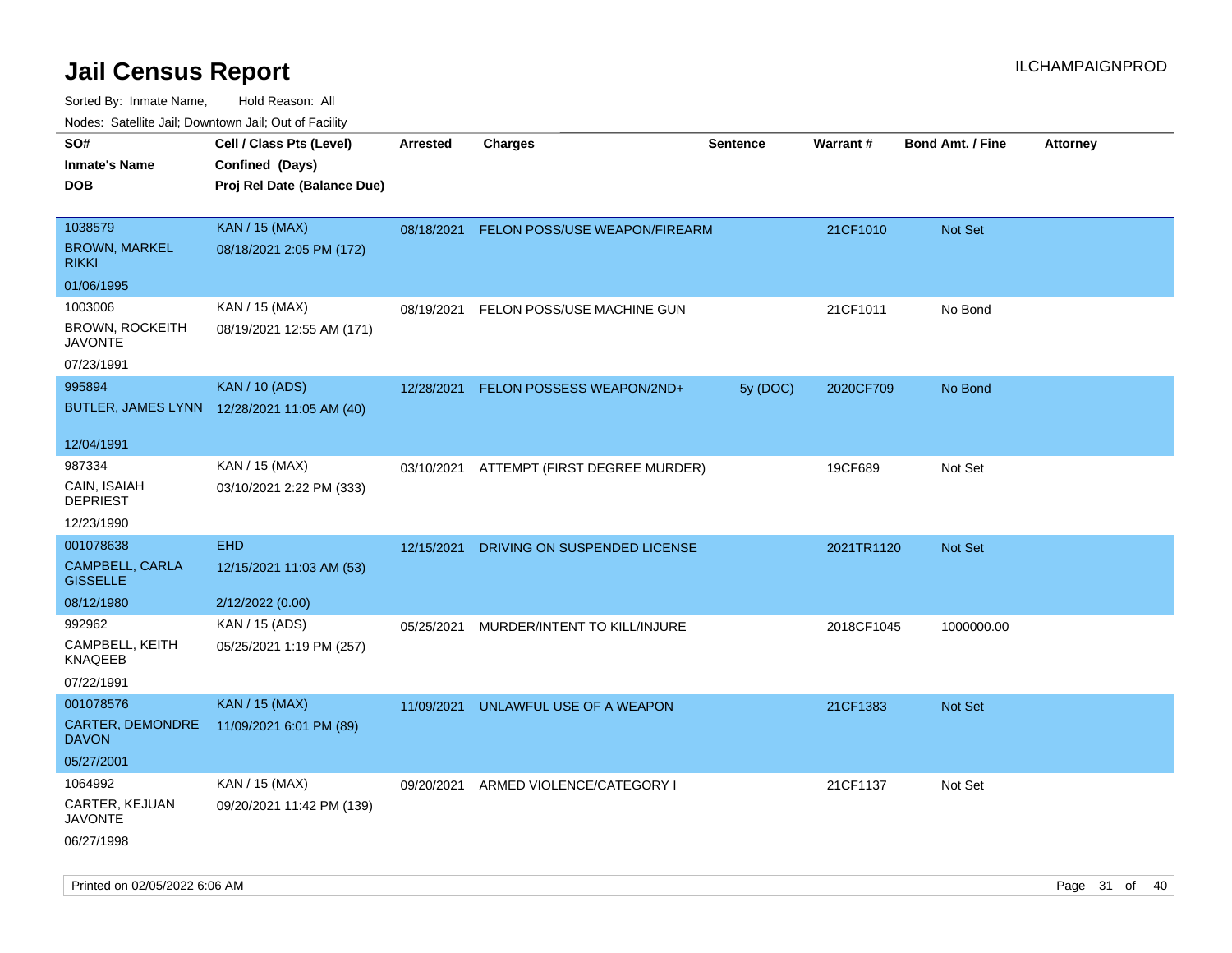| SO#<br><b>Inmate's Name</b><br><b>DOB</b>                            | Cell / Class Pts (Level)<br>Confined (Days)<br>Proj Rel Date (Balance Due) | <b>Arrested</b>                        | <b>Charges</b>                                                                                   | <b>Sentence</b> | <b>Warrant#</b>                      | <b>Bond Amt. / Fine</b>       | Attorney |
|----------------------------------------------------------------------|----------------------------------------------------------------------------|----------------------------------------|--------------------------------------------------------------------------------------------------|-----------------|--------------------------------------|-------------------------------|----------|
| 001078729<br>CARTER, TROY<br><b>DEMON</b><br>01/02/2004              | <b>KAN / 15 (ADS)</b><br>01/02/2022 10:29 AM (35)                          |                                        | 01/02/2022 MURDER/INTENT TO KILL/INJURE                                                          |                 | 20CF396                              | 1000000.00                    |          |
| 001078461<br>COLE, ERIC JOSE<br>01/24/2002                           | <b>KAN / 10 (MED)</b><br>10/08/2021 12:25 AM (121)                         | 10/07/2021<br>10/07/2021<br>10/08/2021 | AGG UNLAWFUL USE WEAPON/PERSON<br>AGG DOMESTIC BATTERY/STRANGLE<br>HARASS WITNESS/FAMILY MBR/REP |                 | 2021CF1209<br>2021CF1208<br>21CF1218 | No Bond<br>Not Set<br>Not Set |          |
| 1048488<br>COLSON, WAYNE<br><b>ARTHUR, Third</b><br>10/14/1995       | <b>KAN / 10 (ADS)</b><br>12/30/2021 8:27 AM (38)                           | 12/30/2021                             | ARMED VIOLENCE/CATEGORY I                                                                        |                 | 2022CF4                              | Not Set                       |          |
| 57733<br>CRAIG, ANTOINE<br>DARRELL<br>10/09/1982                     | KAN / 15 (SPH)<br>02/25/2020 4:08 PM (712)                                 | 02/25/2020<br>02/25/2020               | <b>HOMICIDE</b><br>FELON POSS/USE WEAPON/FIREARM                                                 |                 | 2020-CF250<br>19CF-1827              | 2000000.00<br>80000.00        |          |
| 001077939<br><b>CROSS, PATRICK</b><br><b>DONTRELLE</b><br>11/07/2001 | <b>KAN / 10 (MED)</b><br>05/10/2021 7:31 PM (272)                          | 05/10/2021<br>06/02/2021               | FIREARM/FOID INVALID/NOT ELIG<br>POSS STOLEN VEHICLE > \$25,000                                  |                 | 21CF526<br>21CF612                   | No Bond<br>Not Set            |          |
| 49972<br>DICKERSON,<br>RAYMOND COLLIER<br>08/16/1978                 | KAN / 10 (ADS)<br>01/03/2022 11:10 AM (34)                                 | 01/03/2022                             | FELON POSS/USE WEAPON/FIREARM                                                                    | 2y (DOC)        | 20CF1476                             | No Bond                       |          |
| 1061304<br><b>DORRIS, KEMION</b><br><b>DAETOCE</b><br>11/19/1997     | <b>KAN / 15 (MAX)</b><br>10/11/2021 7:30 PM (118)                          | 10/11/2021<br>10/11/2021<br>10/11/2021 | ARMED HABITUAL CRIMINAL<br>ARMED HABITUAL CRIMINAL<br><b>HOME INVASION/FIREARM</b>               |                 | 21CF1226<br>21CF1227<br>21CF1228     | No Bond<br>No Bond<br>No Bond |          |
| 1048528<br>FREEMAN, TAMISHA<br><b>NICOLE</b><br>04/24/1985           | EHD<br>01/11/2022 9:20 AM (26)<br>2/9/2022 (0.00)                          | 01/11/2022                             | DRIVING RVK/SUSP DUI/SSS 3RD                                                                     |                 | 2021CF828                            | Not Set                       |          |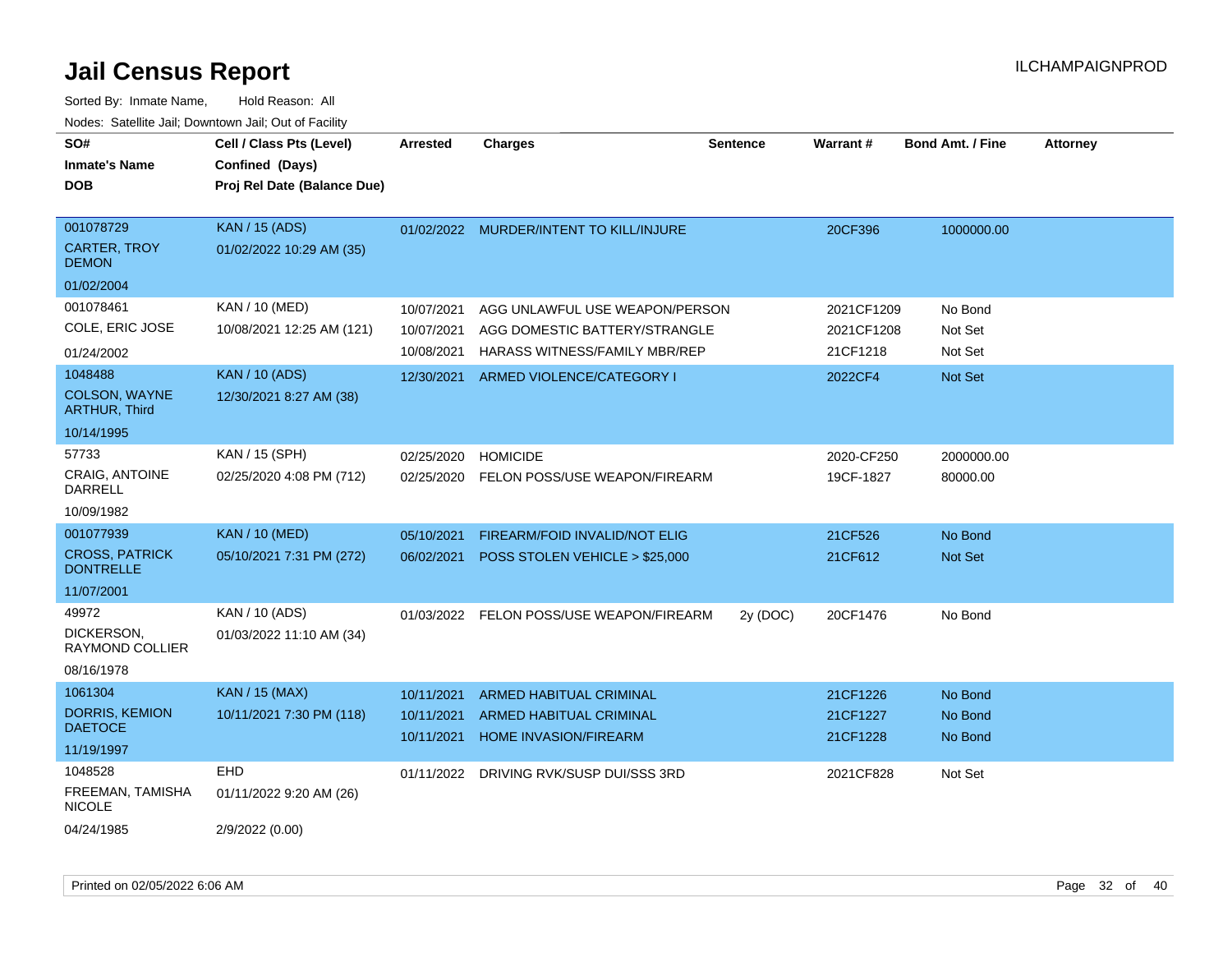| Nuuts. Saltiille Jall, Duwilluwii Jall, Oul UI Facility |                                               |                 |                                        |                 |                 |                         |                 |
|---------------------------------------------------------|-----------------------------------------------|-----------------|----------------------------------------|-----------------|-----------------|-------------------------|-----------------|
| SO#                                                     | Cell / Class Pts (Level)                      | <b>Arrested</b> | <b>Charges</b>                         | <b>Sentence</b> | <b>Warrant#</b> | <b>Bond Amt. / Fine</b> | <b>Attorney</b> |
| <b>Inmate's Name</b>                                    | Confined (Days)                               |                 |                                        |                 |                 |                         |                 |
| <b>DOB</b>                                              | Proj Rel Date (Balance Due)                   |                 |                                        |                 |                 |                         |                 |
|                                                         |                                               |                 |                                        |                 |                 |                         |                 |
| 001077363                                               | <b>KAN</b> / 25 (SPH)                         | 10/30/2020      | <b>HOME INVASION/FIREARM</b>           | 10y (DOC)       | 20CF1202        | 500000.00               |                 |
| <b>GARY, DAKOTA</b><br><b>TREVON</b>                    | 10/30/2020 10:41 AM (464)                     |                 |                                        |                 |                 |                         |                 |
| 12/31/2001                                              |                                               |                 |                                        |                 |                 |                         |                 |
| 1013012                                                 | KAN / 15 (MAX)                                | 07/08/2021      | ATTEMPT (FIRST DEGREE MURDER)          |                 | 2021CF790       | 1000000.00              |                 |
|                                                         | GARY, XAVIER LAMAR  07/08/2021 9:24 AM (213)  | 07/08/2021      | FELON POSS/USE FIREARM PRIOR           |                 | 2020CF650       | 25000.00                |                 |
|                                                         |                                               | 07/08/2021      | FELON POSS/USE FIREARM PRIOR           |                 | 21CF798         | Not Set                 |                 |
| 12/14/1991                                              |                                               |                 |                                        |                 |                 |                         |                 |
| 952666                                                  | <b>EHD</b>                                    | 01/25/2022      | DRIVING ON REVOKED LICENSE             |                 | 2021TR175       | <b>Not Set</b>          |                 |
| Junior                                                  | GILL, MICHAEL LAMAR, 01/25/2022 10:05 AM (12) |                 |                                        |                 |                 |                         |                 |
| 12/07/1986                                              | 3/10/2022 (0.00)                              |                 |                                        |                 |                 |                         |                 |
| 1065946                                                 | KAN / 10 (MED)                                | 09/04/2021      | AGG BATTERY/DISCHARGE FIREARM          |                 | 21CF1057        | 750000.00               |                 |
| GODBOLT, DESMOND<br>DEVONTAE                            | 09/04/2021 1:17 AM (155)                      | 09/04/2021      | RESIST/OBSTRUCTING A PEACE OFFICEF     |                 | 21CM407         | Not Set                 |                 |
| 11/15/1997                                              |                                               |                 |                                        |                 |                 |                         |                 |
| 1070118                                                 | KAN / 15 (MAX)                                | 08/31/2021      | AGGRAVATED DOMESTIC BATTERY            |                 | 21CF1049        | No Bond                 |                 |
| <b>GRAHAM, CORTEZ</b><br><b>LAMON</b>                   | 08/31/2021 9:32 PM (159)                      | 09/02/2021      | PROBATION VIOLATION                    |                 | 21CF55          | Not Set                 |                 |
| 03/31/1976                                              |                                               |                 |                                        |                 |                 |                         |                 |
| 1076506                                                 | KAN / 15 (MAX)                                | 09/17/2021      | AGG UUW/PERSON/CM THREAT VIOL          |                 | 21CF1131        | Not Set                 |                 |
|                                                         | GRAY, JAMARH EMERE 09/17/2021 10:41 AM (142)  | 09/20/2021      | DOMESTIC BATTERY                       |                 | 21CM430         | Not Set                 |                 |
|                                                         |                                               |                 |                                        |                 |                 |                         |                 |
| 06/21/2003                                              |                                               |                 |                                        |                 |                 |                         |                 |
| 001077887                                               | <b>EHD</b>                                    |                 | 01/11/2022 AGG DUI/LIC SUSP OR REVOKED |                 | 2021CF466       | <b>Not Set</b>          |                 |
| <b>HENRY, ROBERT</b><br><b>GORDON</b>                   | 01/11/2022 11:02 AM (26)                      |                 |                                        |                 |                 |                         |                 |
| 12/16/1952                                              | 2/7/2022 (0.00)                               |                 |                                        |                 |                 |                         |                 |
| 1045186                                                 | KAN / 15 (MAX)                                | 08/16/2021      | ARMED VIOLENCE/CATEGORY I              |                 | 21CF934         | 1000000.00              |                 |
| HOLBROOK, JOHNNIE                                       | 08/16/2021 11:07 AM (174)                     | 08/16/2021      | FELON POSS/USE WEAPON/FIREARM          |                 | 19CF968         | Not Set                 |                 |
| <b>MATHIS</b>                                           |                                               | 08/16/2021      | AGG FLEEING POLICE/21 MPH OVER         |                 | 21CF988         | Not Set                 |                 |
| 07/19/1996                                              |                                               | 08/16/2021      | FELON POSS/USE WEAPON/FIREARM          |                 | 21CF989         | Not Set                 |                 |
|                                                         |                                               |                 |                                        |                 |                 |                         |                 |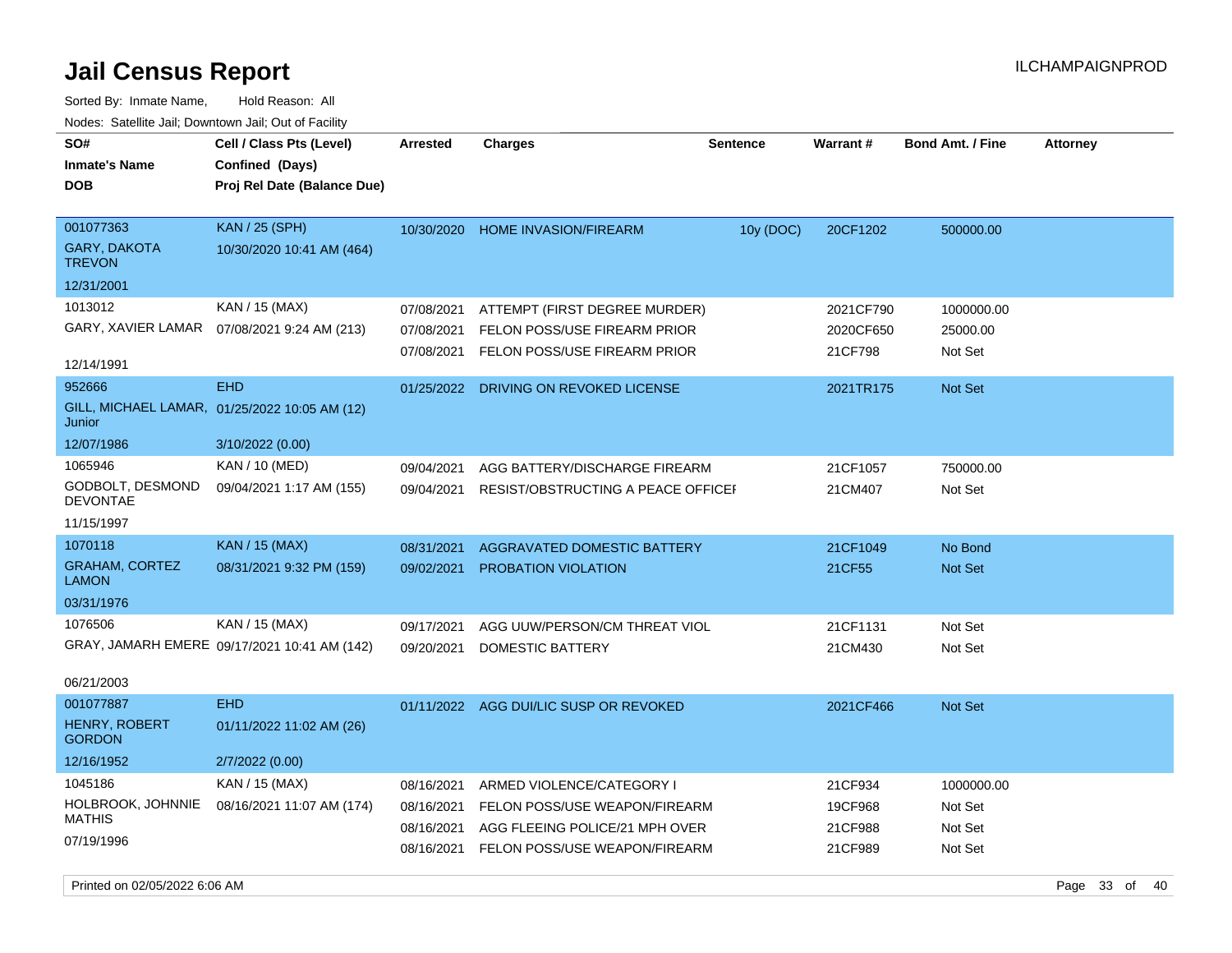| SO#                                    | Cell / Class Pts (Level)    | <b>Arrested</b> | <b>Charges</b>                         | <b>Sentence</b> | <b>Warrant#</b>         | <b>Bond Amt. / Fine</b> | <b>Attorney</b> |
|----------------------------------------|-----------------------------|-----------------|----------------------------------------|-----------------|-------------------------|-------------------------|-----------------|
| <b>Inmate's Name</b>                   | Confined (Days)             |                 |                                        |                 |                         |                         |                 |
| <b>DOB</b>                             | Proj Rel Date (Balance Due) |                 |                                        |                 |                         |                         |                 |
|                                        |                             |                 |                                        |                 |                         |                         |                 |
| 001078146                              | <b>KAN / 15 (MAX)</b>       | 07/09/2021      | AGG BATTERY/DISCHARGE FIREARM          |                 | 21CF795                 | 1000000.00              |                 |
| HUNT, TEIGAN<br><b>JAZAIREO</b>        | 07/09/2021 12:41 PM (212)   | 07/09/2021      | ARMED ROBBERY/ARMED W/FIREARM          |                 | 21CF806                 | <b>Not Set</b>          |                 |
| 05/14/2003                             |                             |                 |                                        |                 |                         |                         |                 |
| 989743                                 | KAN / 15 (ADS)              | 04/13/2021      | AGG DISCHARGE FIREARM/VEH/SCH          |                 | 21CF400                 | Not Set                 |                 |
| JACKSON, STEVE<br>ALLEN                | 04/13/2021 2:45 AM (299)    | 04/13/2021      | AGGRAVATED DOMESTIC BATTERY            |                 | 21CF399                 | Not Set                 |                 |
| 06/04/1991                             |                             |                 |                                        |                 |                         |                         |                 |
| 1076450                                | <b>KAN / 15 (MAX)</b>       | 06/25/2020      | AGG DISCHARGE OF A FIREARM             |                 | 6y/0m/0d (DOI 2020CF703 | <b>Not Set</b>          |                 |
| JONES, CARLOS<br><b>ANTONIO</b>        | 06/25/2020 2:13 PM (591)    | 11/02/2020      | <b>HOME INVASION/FIREARM</b>           | 11y (DOC)       | 20CF1204                | No Bond                 |                 |
| 11/18/2001                             |                             |                 |                                        |                 |                         |                         |                 |
| 001078401                              | KAN / 10 (ADS)              | 09/19/2021      | UNLAWFUL VEHICULAR INVASION            |                 | 21CF1134                | Not Set                 |                 |
| <b>KNIGHT, ERIC</b>                    | 09/19/2021 7:32 PM (140)    | 09/19/2021      | HRSMT/THREATEN PERSON/KILL             |                 | 2021CF561               | 50000.00                |                 |
| 07/11/1991                             |                             | 09/21/2021      | <b>BURGLARY</b>                        |                 | 21CF1139                | Not Set                 |                 |
| 1002591                                | <b>EHD</b>                  |                 | 01/11/2022 AGG DUI/LIC SUSP OR REVOKED |                 | 2020CF1399              | <b>Not Set</b>          |                 |
| <b>KRAUS, MARY</b><br><b>KATHERINE</b> | 01/11/2022 11:54 AM (26)    |                 |                                        |                 |                         |                         |                 |
| 04/13/1959                             | 2/22/2022 (0.00)            |                 |                                        |                 |                         |                         |                 |
| 1064445                                | KAN / 15 (MAX)              | 04/23/2021      | AGG DISCHARGE FIREARM/OCC VEH          |                 | 2021CF295               | 500000.00               |                 |
| LARUE, TERENCE                         | 04/23/2021 11:18 AM (289)   | 04/23/2021      | POSSESS 15<100 GRAMS COCAINE           |                 | 19CF1052                | 10000.00                |                 |
| TRAMEL                                 |                             | 04/23/2021      | FELON POSS/USE FIREARM/PAROLE          |                 | 21CF899                 | Not Set                 |                 |
| 12/23/1998                             |                             |                 |                                        |                 |                         |                         |                 |
| 001078237                              | <b>KAN / 15 (ADS)</b>       | 08/03/2021      | AGG DISCHARGE FIREARM/OCC VEH          |                 | 21CF928                 | No Bond                 |                 |
| LAWS, TERON<br><b>RAMONTE</b>          | 08/03/2021 6:29 PM (187)    |                 |                                        |                 |                         |                         |                 |
| 04/03/2001                             |                             |                 |                                        |                 |                         |                         |                 |
| 001078470                              | KAN / 15 (MAX)              | 10/10/2021      | MURDER/INTENT TO KILL/INJURE           |                 | 21CF1221                | Not Set                 |                 |
| LEE, AMAHRION<br>JA'MERE               | 10/10/2021 1:23 PM (119)    |                 |                                        |                 |                         |                         |                 |
| 11/05/2002                             |                             |                 |                                        |                 |                         |                         |                 |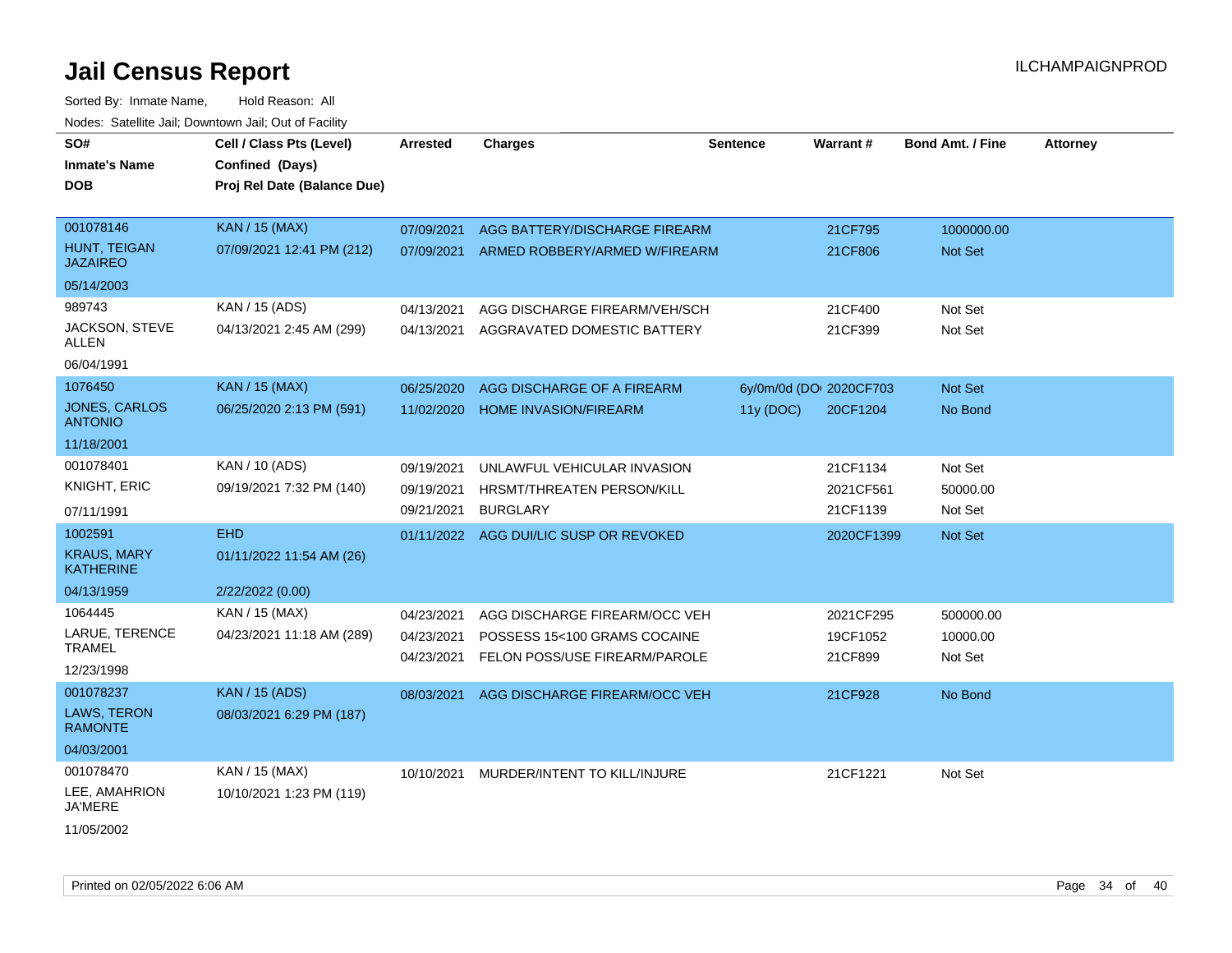Sorted By: Inmate Name, Hold Reason: All Nodes: Satellite Jail; Downtown Jail; Out of Facility

| SO#                                      | Cell / Class Pts (Level)    | <b>Arrested</b>      |                                          | <b>Sentence</b> | Warrant#    | <b>Bond Amt. / Fine</b> | <b>Attorney</b> |
|------------------------------------------|-----------------------------|----------------------|------------------------------------------|-----------------|-------------|-------------------------|-----------------|
|                                          |                             |                      | <b>Charges</b>                           |                 |             |                         |                 |
| <b>Inmate's Name</b>                     | Confined (Days)             |                      |                                          |                 |             |                         |                 |
| <b>DOB</b>                               | Proj Rel Date (Balance Due) |                      |                                          |                 |             |                         |                 |
|                                          |                             |                      |                                          |                 |             |                         |                 |
| 56792                                    | <b>KAN / 10 (MED)</b>       | 02/02/2021           | <b>ARMED HABITUAL CRIMINAL</b>           |                 | 2021CF141   | 500000.00               |                 |
| LILLARD, LAWRENCE<br><b>TYRONE</b>       | 02/02/2021 2:11 PM (369)    | 02/22/2021           | DRIVING ON REVOKED LICENSE               |                 | 21TR426     | 5000.00                 |                 |
| 10/20/1982                               |                             |                      |                                          |                 |             |                         |                 |
| 40877                                    | <b>EHD</b>                  | 02/01/2022 AGG DUI/3 |                                          |                 | 2020CF986   | Not Set                 |                 |
| MABRY-HALL.<br>REBECCA SUE               | 02/01/2022 9:32 AM (5)      |                      |                                          |                 |             |                         |                 |
| 03/21/1971                               | 5/1/2022 (0.00)             |                      |                                          |                 |             |                         |                 |
| 001078575                                | <b>KAN / 10 (MED)</b>       | 11/09/2021           | <b>GUNRUNNING</b>                        |                 | 21CF1330    | 750000.00               |                 |
| MCLAURIN, KEYON A                        | 11/09/2021 12:41 PM (89)    |                      |                                          |                 |             |                         |                 |
|                                          |                             |                      |                                          |                 |             |                         |                 |
| 11/19/2002                               |                             |                      |                                          |                 |             |                         |                 |
| 1011046                                  | KAN / 15 (ADS)              | 04/10/2021           | ATTEMPT (FIRST DEGREE MURDER)            |                 | 21CF392     | Not Set                 |                 |
| MILES, DARRION<br><b>ANTONIO KEVONTA</b> | 04/11/2021 12:46 AM (301)   |                      |                                          |                 |             |                         |                 |
| 03/18/1990                               |                             |                      |                                          |                 |             |                         |                 |
| 001077278                                | <b>KAN / 15 (MAX)</b>       | 10/06/2020           | MURDER/INTENT TO KILL/INJURE             |                 | 2020CF146   | 2000000.00              |                 |
| MILLER, D'ANDRE                          | 10/06/2020 12:49 PM (488)   | 10/06/2020           | AGG FLEEING POLICE/21 MPH OVER           |                 | 2019CF1171  | 50000.00                |                 |
| 09/08/1986                               |                             |                      |                                          |                 |             |                         |                 |
| 001078712                                | KAN / 10 (MED)              | 12/23/2021           | AGG DISCH FIREARM/1ST AID PERS           |                 | 21CF1581    | Not Set                 |                 |
| MONTGOMERY,<br><b>RASHARD MYKI</b>       | 12/23/2021 4:27 PM (45)     |                      |                                          |                 |             |                         |                 |
| 11/05/2001                               |                             |                      |                                          |                 |             |                         |                 |
| 1026477                                  | <b>KAN / 15 (ADS)</b>       | 09/21/2021           | AGG DISCHARGE FIREARM/OCC VEH            |                 | 21CF1138    | Not Set                 |                 |
| NEWBILL, DEVONTRE<br><b>LAMONT</b>       | 09/21/2021 2:27 AM (138)    | 09/22/2021           | PROBATION VIOLATION                      |                 | 20CF577     | Not Set                 |                 |
| 11/22/1993                               |                             |                      |                                          |                 |             |                         |                 |
| 1072907                                  | <b>KAN</b>                  | 07/14/2021           | CRIMINAL DAMAGE <\$500/SCHOOL            |                 | 2021CF840   | 5000.00                 |                 |
| NIKOLAEV, YEVGENIY                       | 07/14/2021 10:10 PM (207)   |                      | 07/14/2021 ATTEMPT (FIRST DEGREE MURDER) |                 | 2021-CF-832 | 2000000.00              |                 |
|                                          |                             |                      |                                          |                 |             |                         |                 |

10/06/1983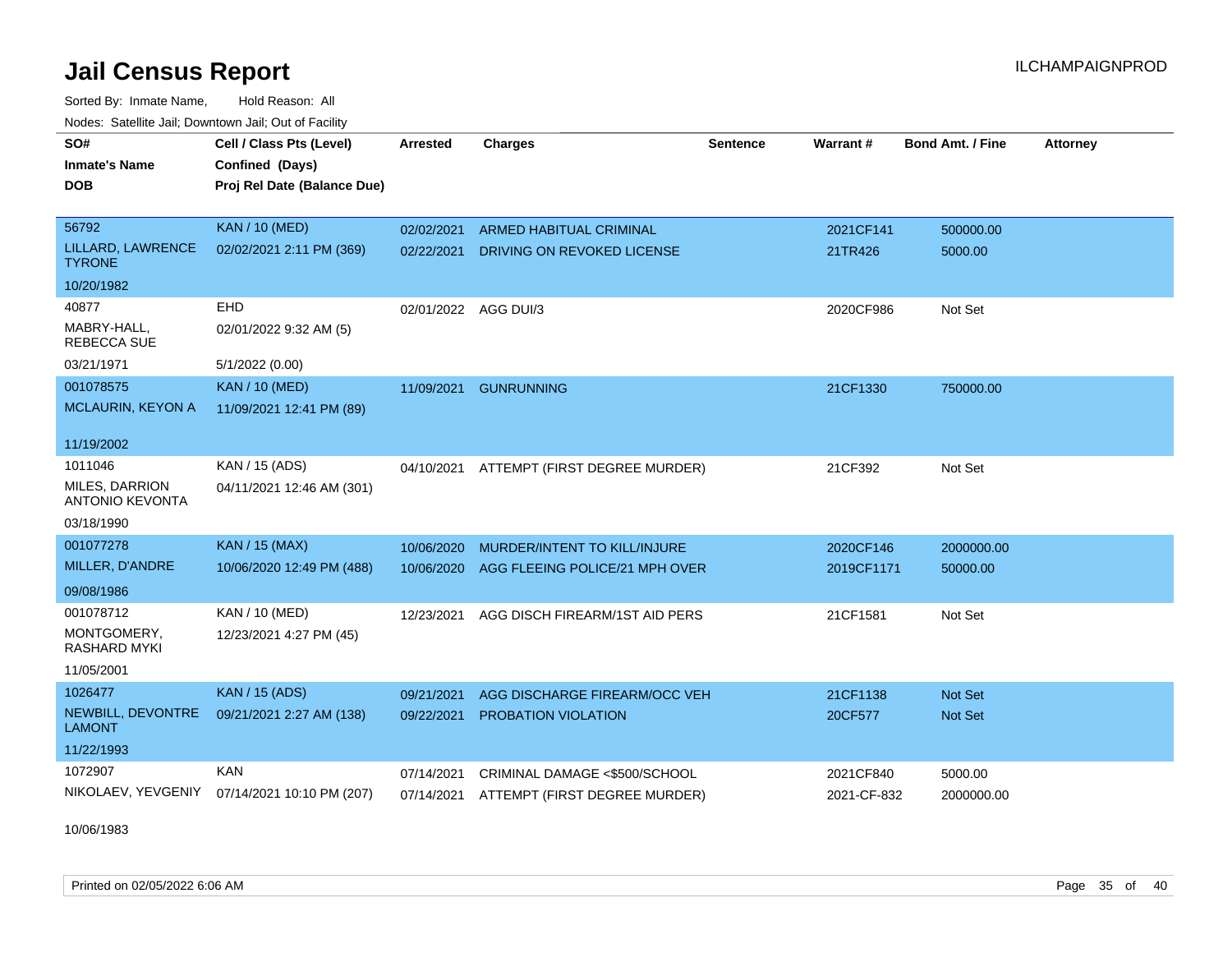Sorted By: Inmate Name, Hold Reason: All

Nodes: Satellite Jail; Downtown Jail; Out of Facility

| SO#                               | Cell / Class Pts (Level)                      | <b>Arrested</b> | <b>Charges</b>                           | <b>Sentence</b> | <b>Warrant#</b> | <b>Bond Amt. / Fine</b> | <b>Attorney</b> |
|-----------------------------------|-----------------------------------------------|-----------------|------------------------------------------|-----------------|-----------------|-------------------------|-----------------|
| <b>Inmate's Name</b>              | Confined (Days)                               |                 |                                          |                 |                 |                         |                 |
| <b>DOB</b>                        | Proj Rel Date (Balance Due)                   |                 |                                          |                 |                 |                         |                 |
|                                   |                                               |                 |                                          |                 |                 |                         |                 |
| 22129                             | <b>EHD</b>                                    |                 | 01/25/2022 DUI INTOXICATING COMPOUND     |                 | 2021DT155       | Not Set                 |                 |
|                                   | OAKLEY, ALAN RUFUS 01/25/2022 9:10 AM (12)    |                 |                                          |                 |                 |                         |                 |
| 04/05/1963                        | 2/7/2022 (0.00)                               |                 |                                          |                 |                 |                         |                 |
| 001078558                         | KAN / 10 (MED)                                | 11/03/2021      | UNLAWFUL USE OF A WEAPON                 |                 | 21CF1352        | Not Set                 |                 |
| PARRISH, DOMINIC<br><b>WALTER</b> | 11/03/2021 1:25 PM (95)                       |                 |                                          |                 |                 |                         |                 |
| 08/23/2001                        |                                               |                 |                                          |                 |                 |                         |                 |
| 001078063                         | <b>KAN</b> / 15 (MAX)                         | 06/15/2021      | AGG CRIM SEX ASSAULT/WEAPON              |                 | 2021CF678       | 1000000.00              |                 |
|                                   | PERRY, ROBERT Junior 06/15/2021 4:37 PM (236) | 06/15/2021      | <b>ROBBERY</b>                           |                 | 2021CF159       | 25000.00                |                 |
| 12/21/1990                        |                                               |                 |                                          |                 |                 |                         |                 |
| 37559                             | <b>EHD</b>                                    |                 | 01/12/2022 DRIVING ON REVOKED LICENSE    |                 | 2021TR2685      | Not Set                 |                 |
| PICKENS, DAVID<br><b>EUGENE</b>   | 01/12/2022 10:16 AM (25)                      |                 |                                          |                 |                 |                         |                 |
| 02/01/1973                        | 3/12/2022 (0.00)                              |                 |                                          |                 |                 |                         |                 |
| 001077591                         | <b>KAN / 5 (ADS)</b>                          |                 | 01/06/2022 FIREARM/FOID INVALID/NOT ELIG | 42m (DOC)       | 2021CF782       | No Bond                 |                 |
| PYE, TRESHAUN<br><b>CORTEZ</b>    | 01/06/2022 10:30 AM (31)                      |                 |                                          |                 |                 |                         |                 |
| 05/01/2001                        |                                               |                 |                                          |                 |                 |                         |                 |
| 001077614                         | KAN / 15 (MAX)                                |                 | 01/17/2021 ATTEMPT (FIRST DEGREE MURDER) |                 | 21CF66          | Not Set                 |                 |
| <b>DEVON</b>                      | ROBINSON, DONTRELL 01/17/2021 3:08 PM (385)   |                 |                                          |                 |                 |                         |                 |
| 09/22/2002                        |                                               |                 |                                          |                 |                 |                         |                 |
| 1061216                           | <b>KAN / 10 (MED)</b>                         | 06/22/2021      | HOME INVASION/FIREARM                    |                 | 21CF727         | Not Set                 |                 |
| RUNGE, ANDRE<br><b>MARSEAN</b>    | 06/22/2021 4:42 PM (229)                      |                 |                                          |                 |                 |                         |                 |
| 12/05/1997                        |                                               |                 |                                          |                 |                 |                         |                 |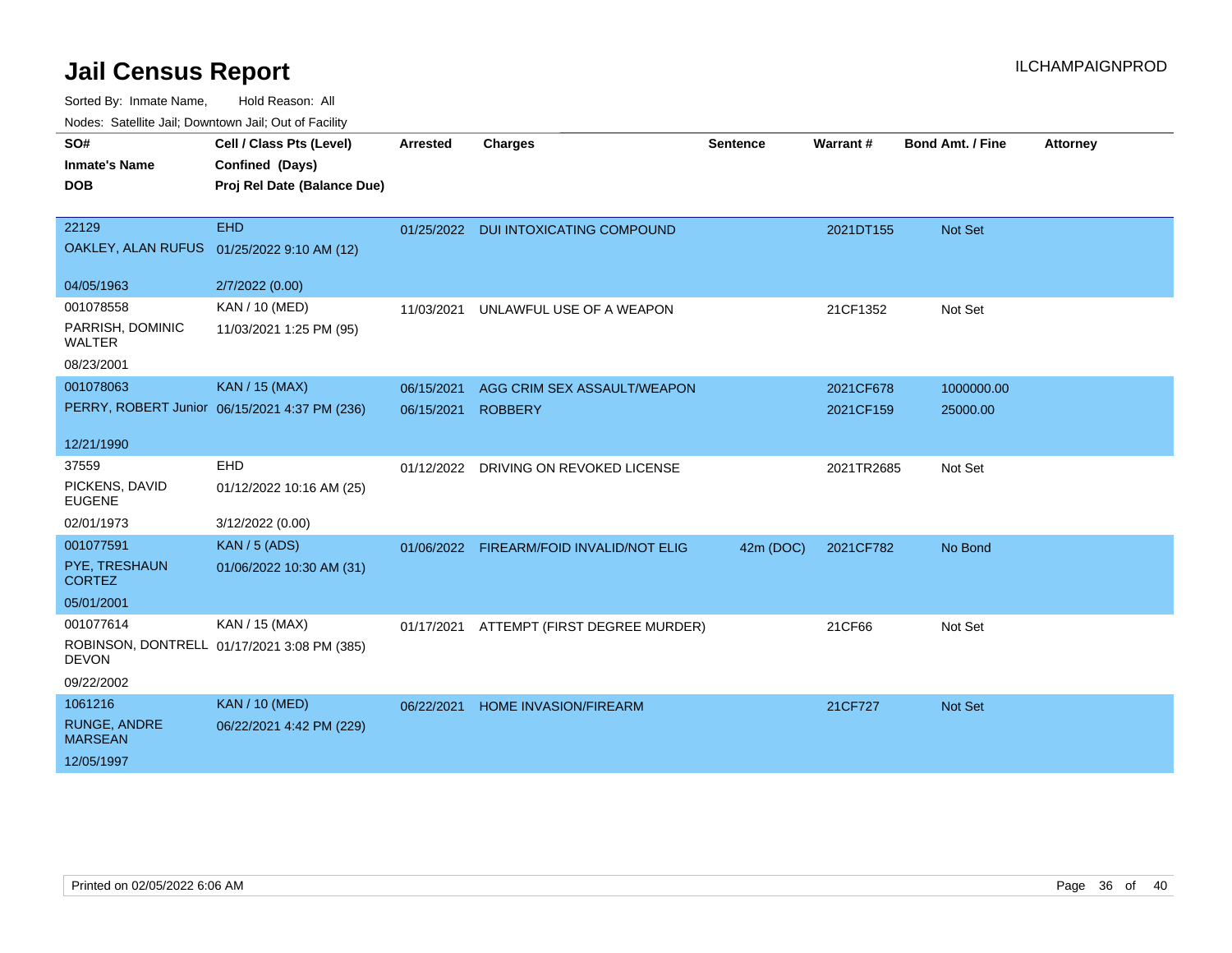| SO#<br><b>Inmate's Name</b>        | Cell / Class Pts (Level)<br>Confined (Days) | Arrested   | <b>Charges</b>                            | <b>Sentence</b> | <b>Warrant#</b> | <b>Bond Amt. / Fine</b> | <b>Attorney</b> |
|------------------------------------|---------------------------------------------|------------|-------------------------------------------|-----------------|-----------------|-------------------------|-----------------|
| <b>DOB</b>                         | Proj Rel Date (Balance Due)                 |            |                                           |                 |                 |                         |                 |
| 650295                             | <b>PIA / 50 (MAX)</b>                       | 04/22/2020 | <b>CRIMINAL SEXUAL ASSAULT</b>            |                 | 2020-CF407      | 750000.00               |                 |
| SANDAGE, JERALD<br><b>EUGENE</b>   | 04/22/2020 6:30 AM (655)                    | 04/22/2020 | <b>CRIMINAL SEXUAL ASSAULT</b>            |                 | 2020-CF408      | 750000.00               |                 |
| 06/07/1971                         |                                             | 04/22/2020 | <b>CRIMINAL SEXUAL ABUSE</b>              |                 | 2020-CF409      | 750000.00               |                 |
|                                    |                                             | 04/22/2020 | <b>CRIMINAL SEXUAL ASSAULT</b>            |                 | 2020-CF410      | 750000.00               |                 |
|                                    |                                             | 04/22/2020 | <b>OFFICIAL MISCONDUCT</b>                |                 | 2019-CF1811     | 25000.00                |                 |
| 1062194                            | KAN / 15 (MAX)                              | 02/27/2020 | MURDER/OTHER FORCIBLE FELONY              |                 | 20CF-247        | 1000000.00              |                 |
| SIMMONS, MICHAEL<br><b>JAMAL</b>   | 02/27/2020 1:11 PM (710)                    | 09/23/2020 | AGG BATTERY/DISCHARGE FIREARM             |                 | 20CF1061        | Not Set                 |                 |
| 11/03/1997                         |                                             |            |                                           |                 |                 |                         |                 |
| 19495                              | <b>EHD</b>                                  | 01/26/2022 | DRIVING RVK/SUSP DUI/SSS 3RD              |                 | 2021CF740       | Not Set                 |                 |
| SIMPSON, BRADLEY<br><b>FARRELL</b> | 01/26/2022 9:07 AM (11)                     |            |                                           |                 |                 |                         |                 |
| 05/16/1960                         | 2/24/2022 (0.00)                            |            |                                           |                 |                 |                         |                 |
| 001078115                          | KAN / 15 (MAX)                              | 07/01/2021 | ARMED VIOLENCE/CATEGORY I                 |                 | 21CF772         | Not Set                 |                 |
| SMITH, JAMES<br>NASHAUN, Junior    | 07/01/2021 2:44 PM (220)                    | 07/30/2021 | DRIVING ON SUSPENDED LICENSE              |                 | 21TR5804        | 1500.00                 |                 |
| 09/18/2000                         |                                             |            |                                           |                 |                 |                         |                 |
| 001077868                          | <b>KAN / 15 (MAX)</b>                       | 04/21/2021 | ARMED ROBBERY/ARMED W/FIREARM             |                 | 21CF445         | Not Set                 |                 |
| SPEARMENT,<br><b>KENTRELL</b>      | 04/21/2021 9:48 PM (291)                    | 08/19/2021 | FLEEING/ATTEMPT ELUDE OFFICER             |                 | 2021TR1053      | 1000.00                 |                 |
| 01/21/2002                         |                                             |            |                                           |                 |                 |                         |                 |
| 11979                              | EHD                                         |            | 01/11/2022 AGG FLEEING POLICE/21 MPH OVER |                 | 2021CF629       | Not Set                 |                 |
| STARK, JACK LYNN                   | 01/11/2022 10:13 AM (26)                    |            |                                           |                 |                 |                         |                 |
| 12/31/1955                         | 4/9/2022 (0.00)                             |            |                                           |                 |                 |                         |                 |
| 001077854                          | <b>EHD</b>                                  | 09/15/2021 | DRIVING RVK/SUSP DUI/SSS 4-9              |                 | 2021CF306       | Not Set                 |                 |
| <b>STUKINS, DANNY RAY</b>          | 09/15/2021 10:17 AM (144)                   |            |                                           |                 |                 |                         |                 |
| 07/05/1985                         | 3/13/2022 (0.00)                            |            |                                           |                 |                 |                         |                 |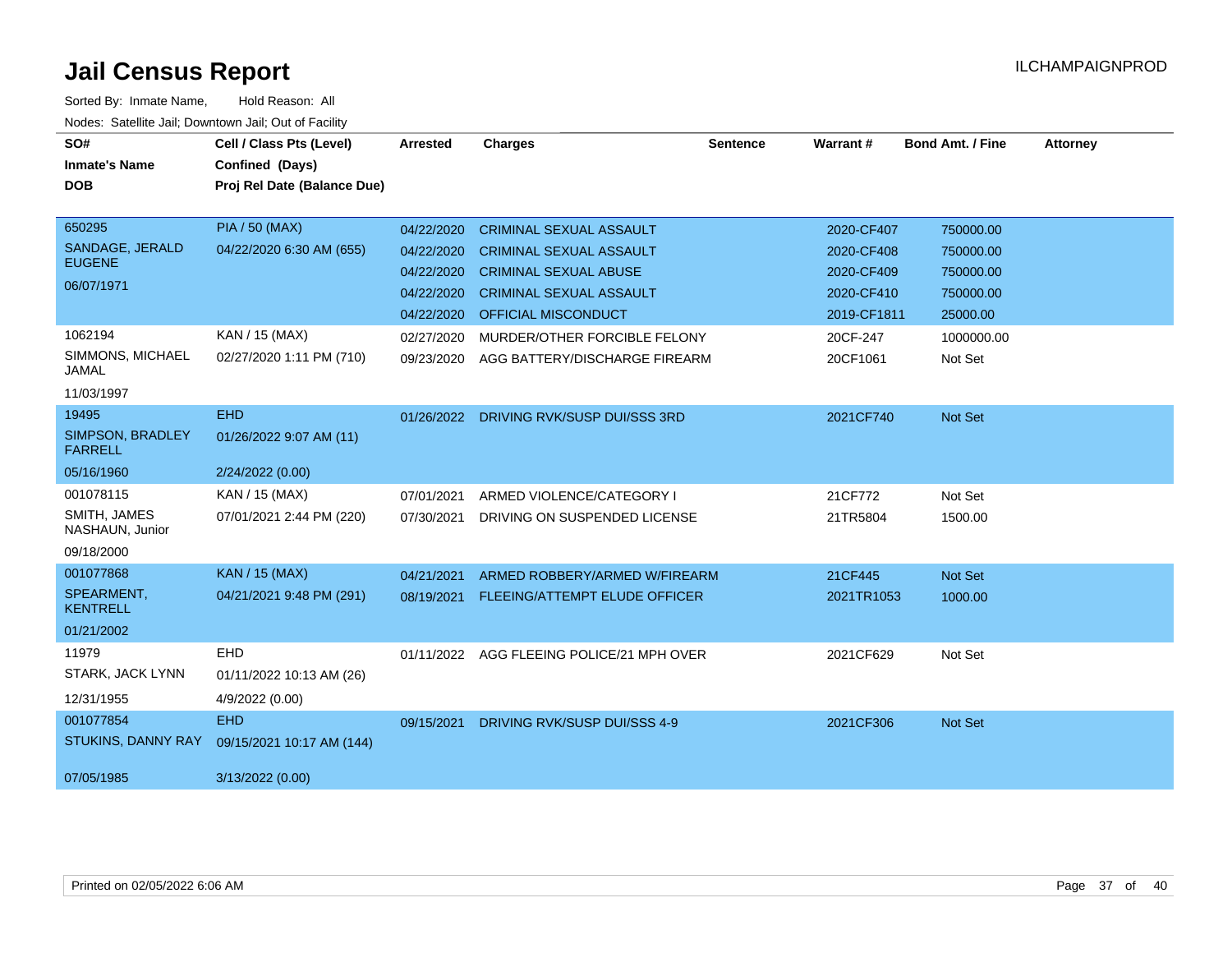| rouco. Calcillo Jali, Downtown Jali, Out of Facility   |                                                                            |                 |                                          |                 |                        |                         |                 |
|--------------------------------------------------------|----------------------------------------------------------------------------|-----------------|------------------------------------------|-----------------|------------------------|-------------------------|-----------------|
| SO#<br>Inmate's Name<br><b>DOB</b>                     | Cell / Class Pts (Level)<br>Confined (Days)<br>Proj Rel Date (Balance Due) | <b>Arrested</b> | <b>Charges</b>                           | <b>Sentence</b> | Warrant#               | <b>Bond Amt. / Fine</b> | <b>Attorney</b> |
| 1046632                                                | <b>KAN / 15 (MAX)</b><br>TATE, JAVON MARQUIS 09/14/2021 12:10 PM (145)     | 09/14/2021      | ARMED VIOLENCE/CATEGORY II               |                 | 21CF912                | 750000.00               |                 |
| 08/10/1996                                             |                                                                            |                 |                                          |                 |                        |                         |                 |
| 962484<br>TAYLOR, VINCENT<br>REGINALD                  | KAN / 10 (ADS)<br>12/29/2021 7:23 AM (39)                                  | 12/29/2021      | AGGRAVATED DOMESTIC BATTERY              |                 | 21CF1608               | Not Set                 |                 |
| 11/03/1988<br>1033031                                  |                                                                            |                 |                                          |                 |                        |                         |                 |
| TOMS, ANDREW<br>CHUCKY                                 | <b>KAN / 15 (MAX)</b><br>08/19/2020 5:59 PM (536)                          |                 | 08/19/2020 *AGG BATTERY W/FIREARM/PERSON |                 | 2020-CF923             | 500000.00               |                 |
| 09/28/1978                                             |                                                                            |                 |                                          |                 |                        |                         |                 |
| 27007<br>TUELL, ROBERT<br><b>STEPHEN</b><br>09/25/1967 | KAN / 15 (MAX)<br>09/19/2021 9:51 AM (140)                                 | 09/19/2021      | DOMESTIC BATTERY/OTHER PRIOR             |                 | 2y/0m/0d (DOI 21CF1133 | No Bond                 |                 |
| 001078263                                              | <b>KAN / 10 (ADS)</b>                                                      | 08/11/2021      | AGG FLEEING POLICE/21 MPH OVER           | 15m (DOC)       |                        | 200000.00               |                 |
| <b>TURK, BRANDON</b><br>LARSHAWN                       | 08/11/2021 6:23 PM (179)                                                   |                 |                                          |                 |                        |                         |                 |
| 10/18/1995                                             |                                                                            |                 |                                          |                 |                        |                         |                 |
| 001078386<br>TURNER, AMARIO<br>09/23/2002              | KAN / 10 (MED)<br>09/14/2021 11:42 PM (145)                                | 09/14/2021      | POSSESSION OF STOLEN FIREARM             |                 | 2021CF1099             | 250000.00               |                 |
| 1011886                                                | <b>EHD</b>                                                                 |                 | 01/12/2022 AGG FLEEING/2+ CON DEVICES    |                 | 2021CF378              | <b>Not Set</b>          |                 |
| TURNER, SHAWNTAY<br><b>EUGENE</b>                      | 01/12/2022 9:25 AM (25)                                                    |                 |                                          |                 |                        |                         |                 |
| 01/09/1992                                             | 3/11/2022 (0.00)                                                           |                 |                                          |                 |                        |                         |                 |
| 1040925                                                | KAN / 10 (MED)                                                             | 10/05/2021      | AGG BATTERY/DISCHARGE FIREARM            |                 | 2021CF1105             | 1000000.00              |                 |
| WEATHERALL.<br>JOHNNY EARL JAMES<br>04/29/1994         | 10/05/2021 4:17 PM (124)                                                   |                 |                                          |                 |                        |                         |                 |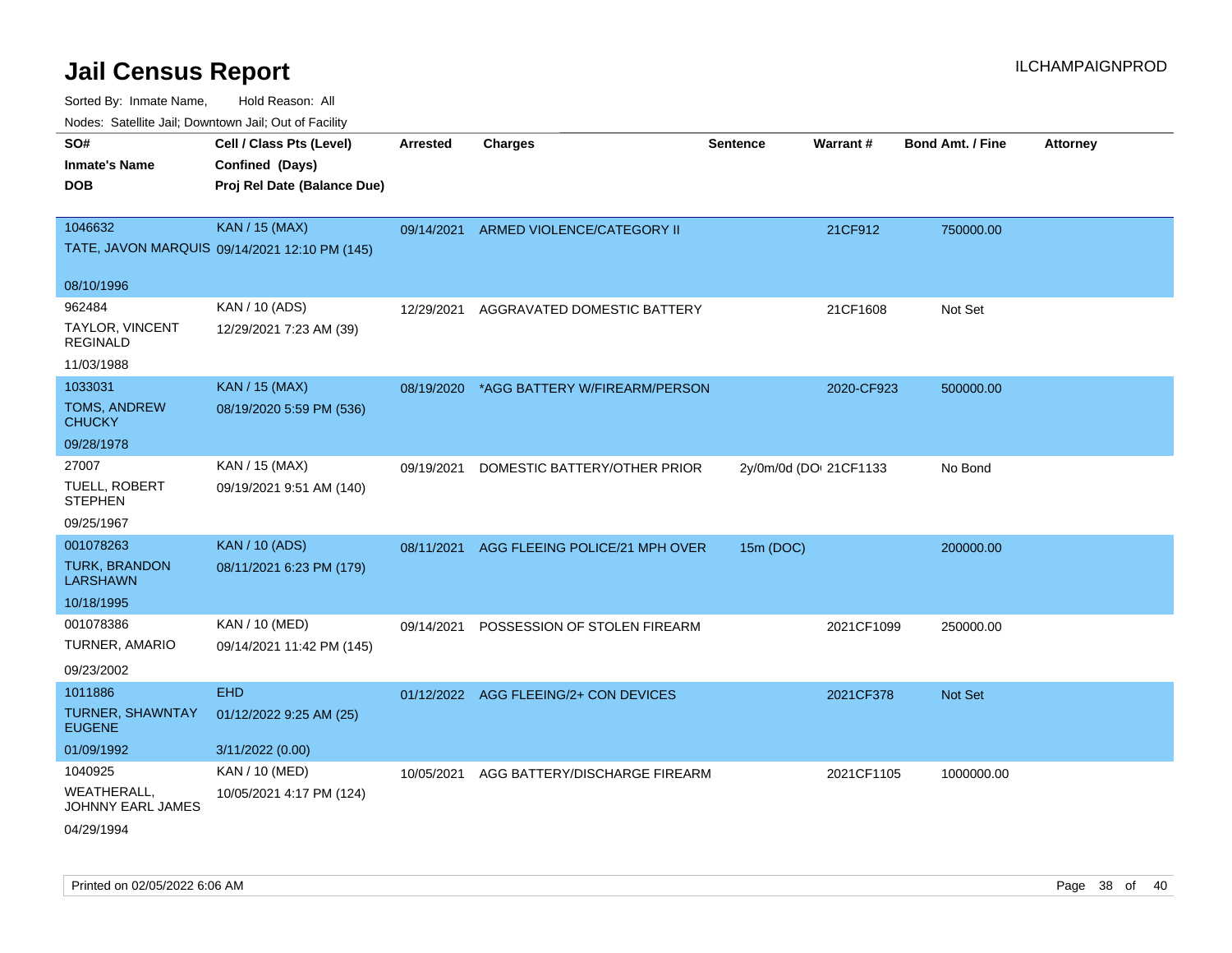| SO#<br><b>Inmate's Name</b><br><b>DOB</b>                            | Cell / Class Pts (Level)<br>Confined (Days)<br>Proj Rel Date (Balance Due) | <b>Arrested</b>                                                    | <b>Charges</b>                                                                                                                                              | <b>Sentence</b> | Warrant#                                                                      | <b>Bond Amt. / Fine</b>                               | <b>Attorney</b> |
|----------------------------------------------------------------------|----------------------------------------------------------------------------|--------------------------------------------------------------------|-------------------------------------------------------------------------------------------------------------------------------------------------------------|-----------------|-------------------------------------------------------------------------------|-------------------------------------------------------|-----------------|
| 1062558<br><b>WELLS, JIAMANTE</b><br><b>AMORE</b><br>09/02/1995      | <b>KAN / 10 (MED)</b><br>10/02/2021 8:29 PM (127)                          | 10/02/2021                                                         | FELON POSS/USE WEAPON/FIREARM                                                                                                                               |                 | 21CF1185                                                                      | Not Set                                               |                 |
| 1002033<br><b>WEST, ANTONIO</b><br><b>DEONTA</b><br>04/15/1992       | KAN / 15 (MAX)<br>09/08/2021 11:01 PM (151)                                | 09/08/2021<br>09/08/2021<br>09/08/2021<br>09/08/2021<br>09/08/2021 | DRIVING ON SUSPENDED LICENSE<br>ARMED ROBBERY/ARMED W/FIREARM<br>AGG UNLAWFUL USE OF WEAPON/VEH<br>OBSTRCT JUSTICE/LEAVE STATE<br>ARMED VIOLENCE/CATEGORY I |                 | 2019-TR-11944<br>2020-CF-1406<br>2021-CF-AWOW<br>2021-CF-AWOW<br>2021-CF-AWOW | 5000.00<br>500000.00<br>Not Set<br>Not Set<br>Not Set |                 |
| 1022068<br><b>WILKINS, MICHAEL</b><br><b>CARL</b><br>07/10/1992      | <b>KAN / 15 (ADS)</b><br>10/10/2021 5:07 AM (119)                          | 10/10/2021                                                         | <b>FELON POSS/USE WEAPON/FIREARM</b>                                                                                                                        |                 | 21CF1212                                                                      | Not Set                                               |                 |
| 001077508<br><b>WILLIAMS, CALVIN</b><br><b>TIMOTHY</b><br>10/23/2002 | KAN / 15 (ADS)<br>12/10/2020 8:55 PM (423)                                 | 12/10/2020                                                         | MURDER/STRONG PROB KILL/INJURE                                                                                                                              | 55y (DOC)       | 2020CF1293                                                                    | No Bond                                               |                 |
| 28328<br><b>WILLIAMS, DERRICK</b><br>05/10/1965                      | <b>EHD</b><br>02/02/2022 9:39 AM (4)<br>3/2/2022 (0.00)                    |                                                                    | 02/02/2022 AGG DUI/NO VALID DL                                                                                                                              |                 | 2021CF19                                                                      | Not Set                                               |                 |
| 539662<br>WILLIAMS, JAVONTAE<br><b>DEMAR</b><br>07/28/1991           | KAN / 10 (MED)<br>08/14/2021 1:28 AM (176)                                 | 08/14/2021<br>08/14/2021<br>08/14/2021<br>08/14/2021               | <b>AGGRAVATED BATTERY</b><br>AGGRAVATED DOMESTIC BATTERY<br>DOM BTRY/CONTACT/1-2 PRECONV<br><b>CITY OV ARREST</b>                                           |                 | 21CF979<br>2020CF1098<br>2021CF770<br>2017OV893                               | No Bond<br>25000.00<br>250000.00<br>1000.00           |                 |
| 1037579<br><b>WILLIAMS, STEVEN</b><br>PATRICK, Second<br>11/25/1994  | <b>KAN / 10 (MED)</b><br>08/17/2021 8:16 PM (173)                          | 08/17/2021                                                         | FELON POSS/USE WEAPON/FIREARM                                                                                                                               |                 | 2019CF73                                                                      | No Bond                                               |                 |